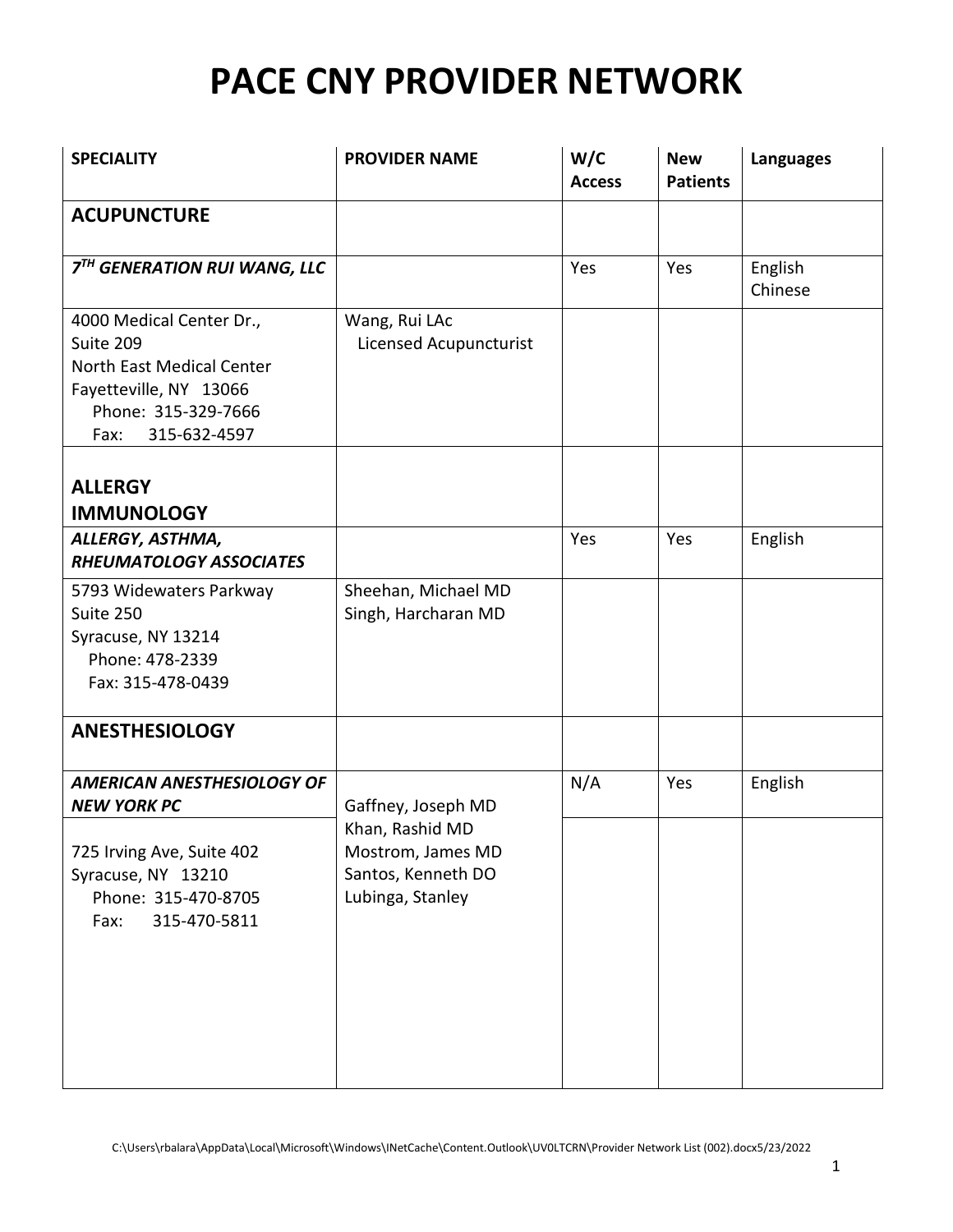| <b>SPECIALITY</b>                                                                                      | <b>PROVIDER NAME</b>                                                                                                          | W/C<br><b>Access</b> | <b>New</b><br><b>Patients</b> | <b>Languages</b> |
|--------------------------------------------------------------------------------------------------------|-------------------------------------------------------------------------------------------------------------------------------|----------------------|-------------------------------|------------------|
| <b>AUDIOLOGY</b><br><b>SERVICES</b>                                                                    |                                                                                                                               |                      |                               |                  |
| <b>HEARING HEALTH PA, LLC</b><br>(formerly Maico Hearing)                                              |                                                                                                                               | Yes                  | Yes                           | English          |
| 1001 Vine Street<br>Liverpool, NY 13088<br>Phone: 315-451-7221<br>Fax:<br>315-457-1223                 | Porter, Catherine RHAD<br><b>Registered Hearing Aide</b><br>Dispenser Bagley, Erin<br>Audiologist<br>Thomas, Lisa Audiologist |                      |                               |                  |
| AUDICUS, INC.                                                                                          |                                                                                                                               | N/A                  | Yes                           | English          |
| 450 Seventh Ave, Suite 2407<br>New York, NY 10123<br>Phone: 1-855-971-0451<br>1-855-677-8998<br>Fax:   |                                                                                                                               |                      |                               |                  |
| <b>CARDIOLOGY</b>                                                                                      |                                                                                                                               |                      |                               |                  |
| <b>CARDIAC ELECTROPHYSIOLOGY</b><br><b>CONSULTANTS LLC</b>                                             | <b>Hospital Affiliations:</b><br><b>Crouse</b><br>St. Josephs<br><b>Upstate</b>                                               | Yes                  | Yes                           | English          |
| 6700 Kirkville Rd, Suite 203<br>East Syracuse, NY 13057<br>Phone: 315-277-2707<br>315-750-3044<br>Fax: | Ahmed, Jamal J MD<br>Anghel, Traian MD                                                                                        |                      |                               |                  |
| <b>CROUSE MEDICAL PRACTICE,</b><br><b>PLLC - CARDIOLOGY</b>                                            | <b>Hospital Affiliations:</b><br><b>Crouse</b>                                                                                | Yes                  | Yes                           | English          |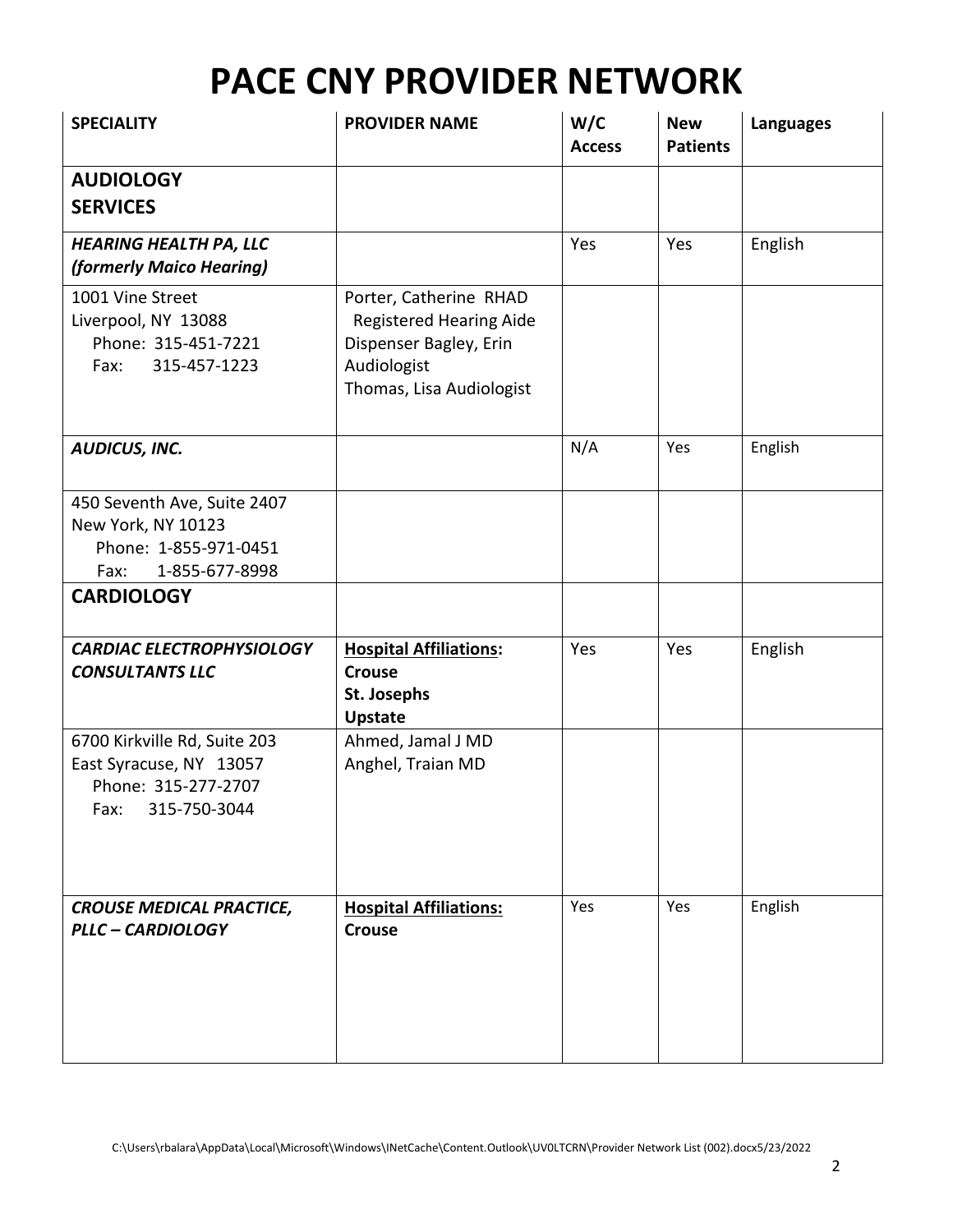| <b>SPECIALITY</b>                                                                                                                                                                                                                                                                                | <b>PROVIDER NAME</b>                                                                                                                                                                                                                                                                                                                                                                                                                                                                            | W/C<br><b>Access</b> | <b>New</b><br><b>Patients</b> | <b>Languages</b> |
|--------------------------------------------------------------------------------------------------------------------------------------------------------------------------------------------------------------------------------------------------------------------------------------------------|-------------------------------------------------------------------------------------------------------------------------------------------------------------------------------------------------------------------------------------------------------------------------------------------------------------------------------------------------------------------------------------------------------------------------------------------------------------------------------------------------|----------------------|-------------------------------|------------------|
| 739 Irving Ave, Suite 500<br>Syracuse, NY 13210<br>Phone: 315-470-7409<br>Fax: 315-475-2357<br>5000 Brittonfield Pkwy, B101<br>East Syracuse, NY 13057<br>Phone: 315-470-7409<br>Fax: 315-475-2357<br>8324 Oswego Rd, Suite C<br>Liverpool, NY 13057<br>Phone: 315-470-7409<br>Fax: 315-475-2357 | Amin, Nishith MD<br>Ascenzo, Jeffrey MD<br>Bahamonde, Erin NP<br>Battaglia, Joseph MD<br>Berkery, William MD<br>Buckman, Anna NP<br>George, Anil MD<br>Gorman, Matthew MD<br>Harrison, Joshua MD<br>Joshi, Nikhil MD<br>Longo, James MD<br>Miller, Charles MD<br>Oltz, Lindsey PA<br>Petrie, Tristan MD<br>Pietrzak, Jeanne NP<br>Saxton, Sara NP<br>Towles, Maggie NP<br>Ulahannan, Johnathan MBBS<br>Xexemeku, Fafa MD                                                                        |                      |                               |                  |
| <b>ST. JOSEPH'S PHYSICIANS</b>                                                                                                                                                                                                                                                                   |                                                                                                                                                                                                                                                                                                                                                                                                                                                                                                 | Yes                  | Yes                           | English          |
| <b>CARDIOLOGY</b><br>6221 Route 31, Suite 112<br>Cicero, NY 13039<br>Phone: 315-752-0100<br>315-752-0104<br>Fax:                                                                                                                                                                                 | <b>Hospital Affiliations:</b><br>St. Josephs<br>Al-Mudamgha, Ali<br>Amin, Nishith MD<br>Beshara, Mazen MD<br>Connelly, James T MD<br>Cooper, Kathryn NP<br>El-Khally, Ziad MD<br>Fischi, Michael MD<br>Fuleihan, Daniel MD<br>Gabris, Michael MD<br>Gallagher, Stephanie PA<br>Jessup, John NP<br>Kabbli, Gangadhara MD<br>Lozner, Eugene MD<br>Migeed, Magdy M. MD<br>Norris, Amy PA<br>O'Donnell, Lynn PA<br>Silverman, Russell MD<br>Simons, Alan MD<br>Rohan, Hana MD<br>Sweet, Margaret PA |                      |                               | Spanish          |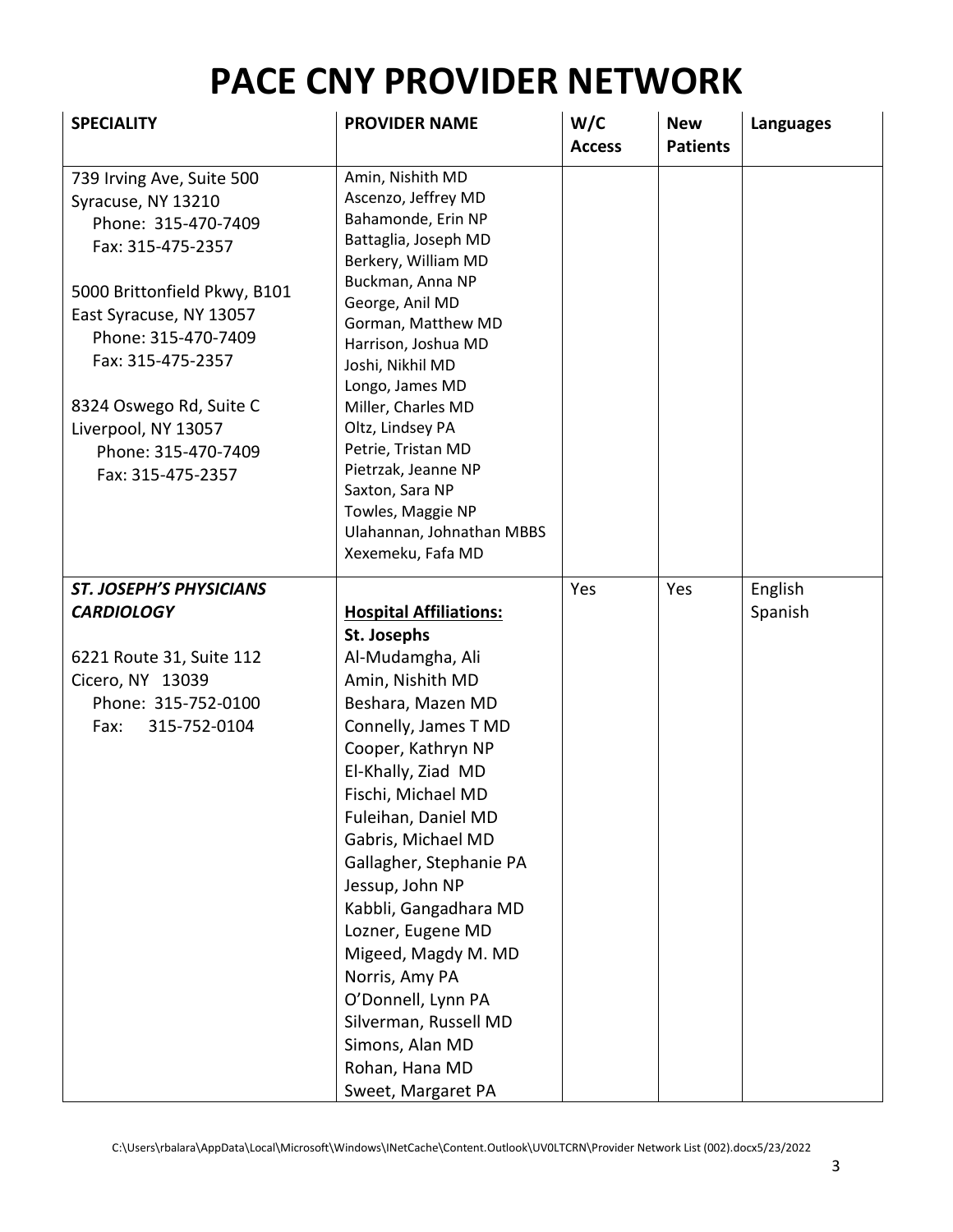| <b>SPECIALITY</b>                                                                        | <b>PROVIDER NAME</b>                                      | W/C<br><b>Access</b> | <b>New</b><br><b>Patients</b> | <b>Languages</b> |
|------------------------------------------------------------------------------------------|-----------------------------------------------------------|----------------------|-------------------------------|------------------|
|                                                                                          | Welch II, Thomas MD<br>Zabrowski, Dana NP<br>Zhang, Yi MD |                      |                               |                  |
| 4212 Medical Center Dr.<br>Suite 212<br>Fayetteville, NY 13066<br>Phone: 315-744-1570    |                                                           |                      |                               |                  |
| 1000 E Genesee St<br>Syracuse, NY 13210<br>Phone: 315-471-1044<br>Fax:<br>315-474-4312   |                                                           |                      |                               |                  |
| 4939 Brittonfield Parkway<br>Suite 202<br>East Syracuse, NY 13057<br>Phone: 315-634-6699 |                                                           |                      |                               |                  |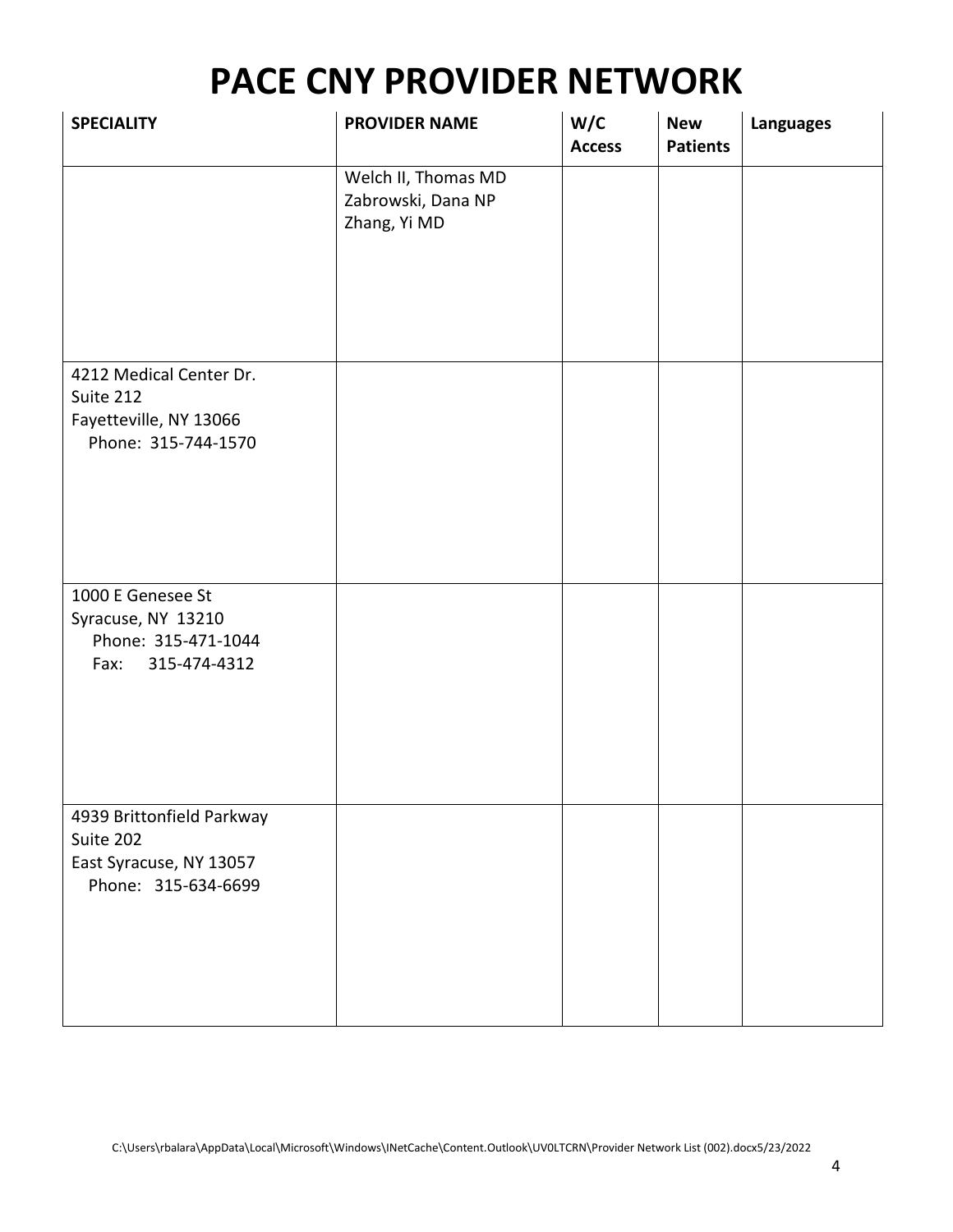| <b>SPECIALITY</b>                                                                                                                                                               | <b>PROVIDER NAME</b>                                                                                                                                                                                  | W/C<br><b>Access</b> | <b>New</b><br><b>Patients</b> | <b>Languages</b> |
|---------------------------------------------------------------------------------------------------------------------------------------------------------------------------------|-------------------------------------------------------------------------------------------------------------------------------------------------------------------------------------------------------|----------------------|-------------------------------|------------------|
| 5301 West Genesee St<br>Camillus, NY 13031<br>Phone: 315-253-2333<br>315-833-9998<br>Fax:                                                                                       |                                                                                                                                                                                                       |                      |                               |                  |
| <b>SJH Cardiac Catheterization</b><br>Assoc. dba SJH CARDIOLOGY<br><b>ASSOCIATES</b><br>4820 West Taft Rd.<br>Suite 209<br>Liverpool, NY 13088<br>315-448-6215<br>Fax: 234-4417 | <b>Hospital Affiliations:</b><br>St. Josephs<br>Iqbal, Uzma MD<br>Iskander, Ayman MD<br>Ranjbaran-Jahromi,<br>Hooman MD<br>Kazzaz, Nelly MD<br>Grady, Thomas MD<br>Trent, Ross PA<br>Jamie Nelson, PA | Yes                  |                               | English          |
| <b>COLON &amp; RECTAL SURGERY</b>                                                                                                                                               |                                                                                                                                                                                                       |                      |                               |                  |
| <b>COLON RECTAL ASSOCIATES OF</b><br>CNY, LLP                                                                                                                                   |                                                                                                                                                                                                       | Yes                  | Yes                           |                  |
| <b>North Medical Center</b><br>5100 W Taft Rd., Suite 4A<br>Liverpool, NY 13088<br>Phone: 315-458-2211<br>315-452-9025<br>Fax:                                                  | Halleran, David R MD<br>Moffa, Michael A MD<br>Nesbitt, David A MD<br>Nicholson, John D MD                                                                                                            |                      |                               |                  |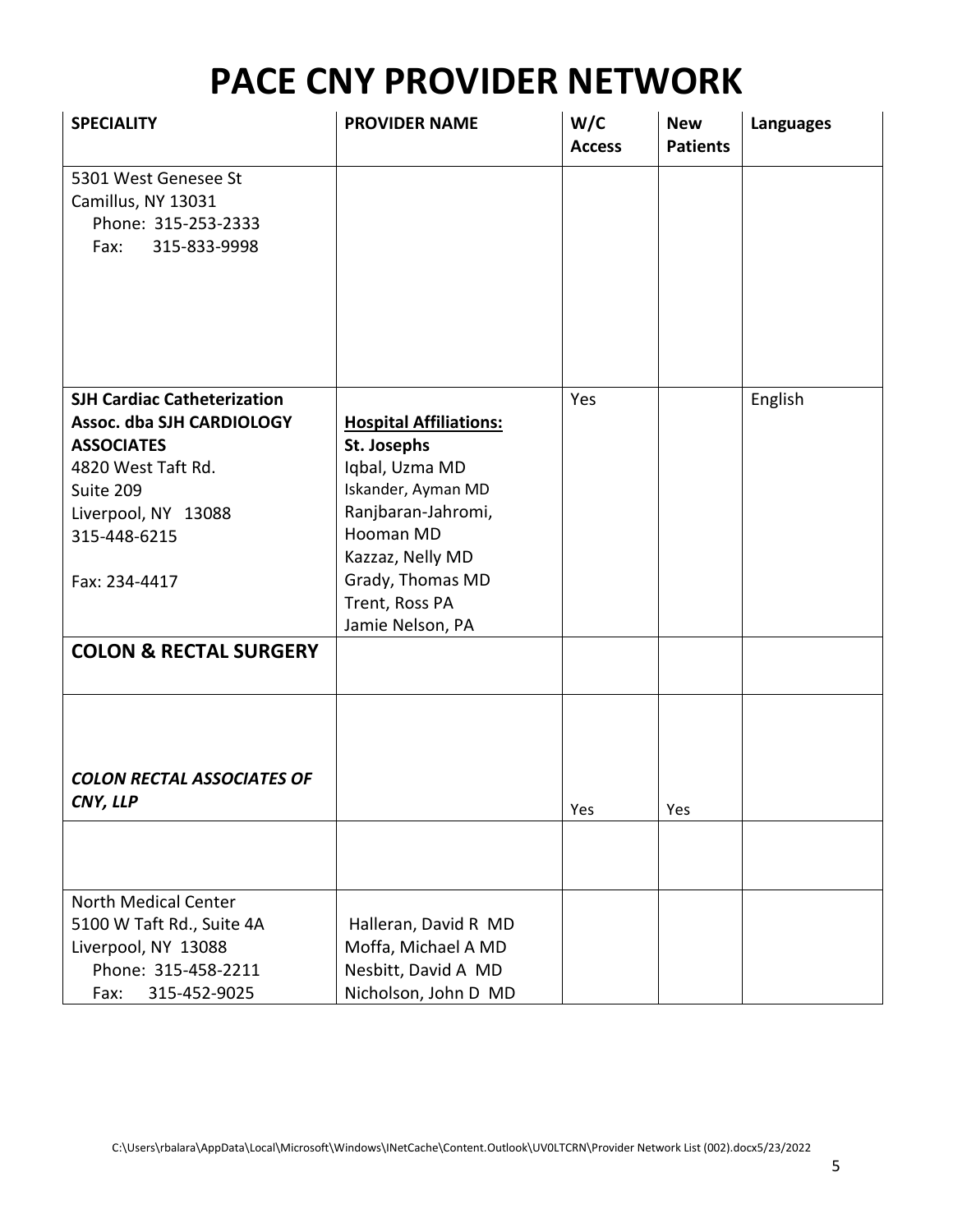| <b>SPECIALITY</b>                                                                                                                                   | <b>PROVIDER NAME</b>  | W/C<br><b>Access</b> | <b>New</b><br><b>Patients</b> | <b>Languages</b> |
|-----------------------------------------------------------------------------------------------------------------------------------------------------|-----------------------|----------------------|-------------------------------|------------------|
| 260 Township Blvd, Suite 30<br>Camillus, NY 13031<br>Phone: 315-991-8338<br>315-452-9025<br>Fax:                                                    | Plocek, Margaret D MD |                      |                               |                  |
|                                                                                                                                                     |                       |                      |                               |                  |
|                                                                                                                                                     |                       |                      |                               |                  |
| <b>COMMUNITY FIRST CHOICE</b><br><b>OPTION (CFCO) SERVICES</b>                                                                                      |                       |                      |                               |                  |
| <b>ASSISTIVE TECHNOLOGY</b>                                                                                                                         |                       |                      |                               |                  |
| FHS SERVICES, INC.<br>333 Butternut Dr., Suite 100<br>Dewitt, NY 13214<br>Phone: 315-458-3600<br>Fax: 315-458-1193                                  |                       |                      |                               |                  |
| <b>MEDSCOPE AMERICA</b><br><b>CORPORATION</b><br>259 E Lancaster Ave., Suite 101<br>Wynnewood, PA 19096<br>Phone: 800-645-2060<br>Fax: 610-896-7233 |                       |                      |                               |                  |
| <b>SKILL ACQUISITION</b><br><b>MAINTENANCE AND</b><br><b>ENHANCEMENT (SAME)</b>                                                                     |                       |                      |                               |                  |
| <b>LORETTO LICENSED AGENCY</b><br>177 Lawrence Rd E<br>N Syracuse, NY 13212<br>Phone: 315-452-5800<br>Fax: 315-703-3599                             |                       |                      |                               |                  |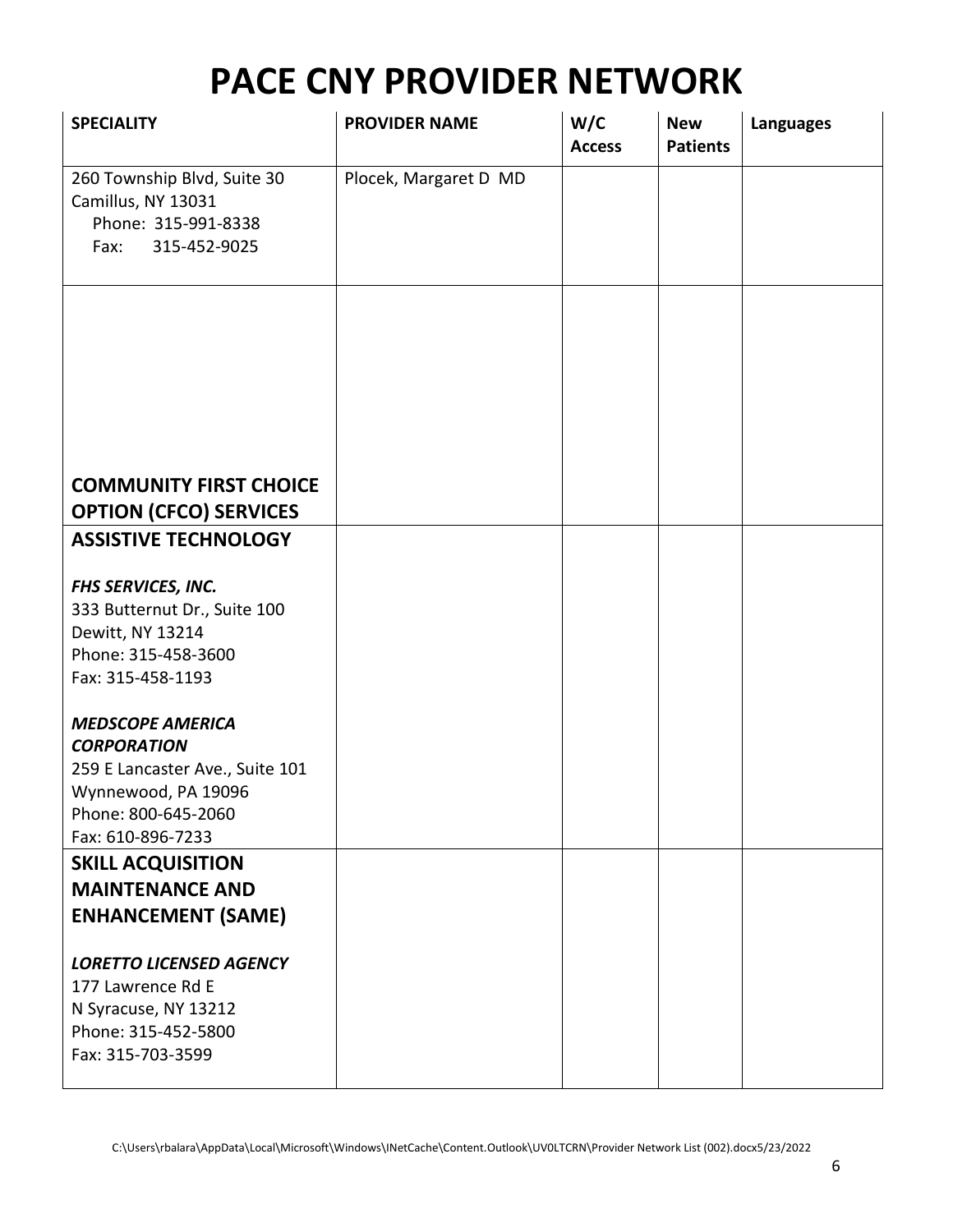| <b>SPECIALITY</b>                                 | <b>PROVIDER NAME</b> | W/C<br><b>Access</b> | <b>New</b><br><b>Patients</b> | <b>Languages</b> |
|---------------------------------------------------|----------------------|----------------------|-------------------------------|------------------|
| <b>LORETTO ADULT COMMUNITY</b>                    |                      |                      |                               |                  |
| <b>LICENSED HOME CARE SERVICES</b>                |                      |                      |                               |                  |
| <b>AGENCY</b>                                     |                      |                      |                               |                  |
| 1301 Nottingham Rd                                |                      |                      |                               |                  |
| Jamesville, NY 13078                              |                      |                      |                               |                  |
| Phone: 315-445-9242                               |                      |                      |                               |                  |
| <b>HOME DELIVERED/</b><br><b>CONGREGATE MEALS</b> |                      |                      |                               |                  |
|                                                   |                      |                      |                               |                  |
| <b>BALDWINSVILLE MOW</b>                          |                      |                      |                               |                  |
| 76 Canton St                                      |                      |                      |                               |                  |
| Baldwinsville, NY 13027                           |                      |                      |                               |                  |
| Phone: 315-638-2171                               |                      |                      |                               |                  |
| <b>ECHO MOW</b>                                   |                      |                      |                               |                  |
| 4600 W Genesee St                                 |                      |                      |                               |                  |
| Syracuse, NY 13219                                |                      |                      |                               |                  |
| Phone: 315-487-2878                               |                      |                      |                               |                  |
| <b>NORTH AREA MOW</b>                             |                      |                      |                               |                  |
| 413 Church St                                     |                      |                      |                               |                  |
| N Syracuse, NY 13212                              |                      |                      |                               |                  |
| Phone: 315-452-1402                               |                      |                      |                               |                  |
| <b>SYRACUSE JEWISH FAMILY</b>                     |                      |                      |                               |                  |
| <b>SERVICE</b>                                    |                      |                      |                               |                  |
| 4101 E Genesee St                                 |                      |                      |                               |                  |
| Syracuse, NY 13214                                |                      |                      |                               |                  |
| Phone: 315-445-0820<br>Fax: 315-445-0859          |                      |                      |                               |                  |
|                                                   |                      |                      |                               |                  |
| <b>SYRACUSE MOW</b>                               |                      |                      |                               |                  |
| 300 Burt St                                       |                      |                      |                               |                  |
| Syracuse, NY 13202                                |                      |                      |                               |                  |
| Phone: 315-478-5948                               |                      |                      |                               |                  |
| Fax: 315-478-6770                                 |                      |                      |                               |                  |
|                                                   |                      |                      |                               |                  |
|                                                   |                      |                      |                               |                  |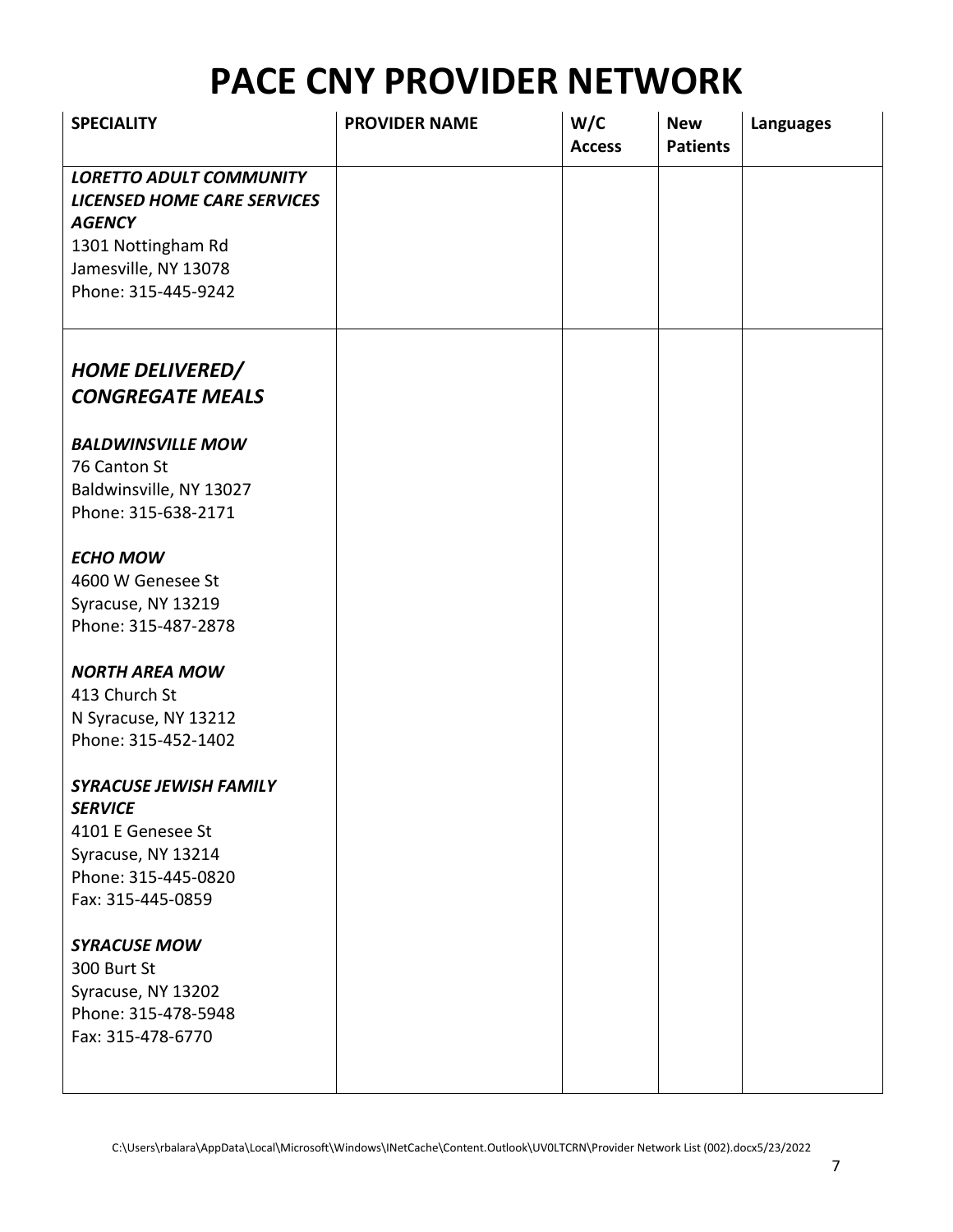| <b>SPECIALITY</b>                               | <b>PROVIDER NAME</b> | W/C<br><b>Access</b> | <b>New</b><br><b>Patients</b> | <b>Languages</b> |
|-------------------------------------------------|----------------------|----------------------|-------------------------------|------------------|
|                                                 |                      |                      |                               |                  |
|                                                 |                      |                      |                               |                  |
|                                                 |                      |                      |                               |                  |
| <b>VEHICLE MODIFICATIONS</b>                    |                      |                      |                               |                  |
| <b>AGOR ENTERPRISES, INC.</b>                   |                      |                      |                               |                  |
| 1241 Erie Blvd W<br>Syracuse, NY 13204          |                      |                      |                               |                  |
| Phone: 315-510-4272                             |                      |                      |                               |                  |
| <b>ENVIRONMENTAL</b>                            |                      |                      |                               |                  |
| <b>MODIFICATIONS</b>                            |                      |                      |                               |                  |
| <b>ADAPTHEALTH NY</b>                           |                      |                      |                               |                  |
| 300 Gateway Park Dr<br>North Syracuse, NY 13212 |                      |                      |                               |                  |
| Phone: 315-458-3200                             |                      |                      |                               |                  |
| Fax: 315-458-8640                               |                      |                      |                               |                  |
| <b>AUSGER ENTERPRISES, INC.</b>                 |                      |                      |                               |                  |
| 281 County Rte 38<br>Hastings, NY 13076         |                      |                      |                               |                  |
| Phone: 315-243-1527                             |                      |                      |                               |                  |
| <b>CONSUMER DIRECTED</b>                        |                      |                      |                               |                  |
| PERSONAL ASSISTANCE                             |                      |                      |                               |                  |
| <b>FISCAL INTERMEDIARIES</b>                    |                      |                      |                               |                  |
| <b>ARISE</b>                                    |                      | Yes                  | Yes                           |                  |
|                                                 |                      |                      |                               | English          |
|                                                 |                      |                      |                               |                  |
|                                                 |                      |                      |                               |                  |
|                                                 |                      |                      |                               |                  |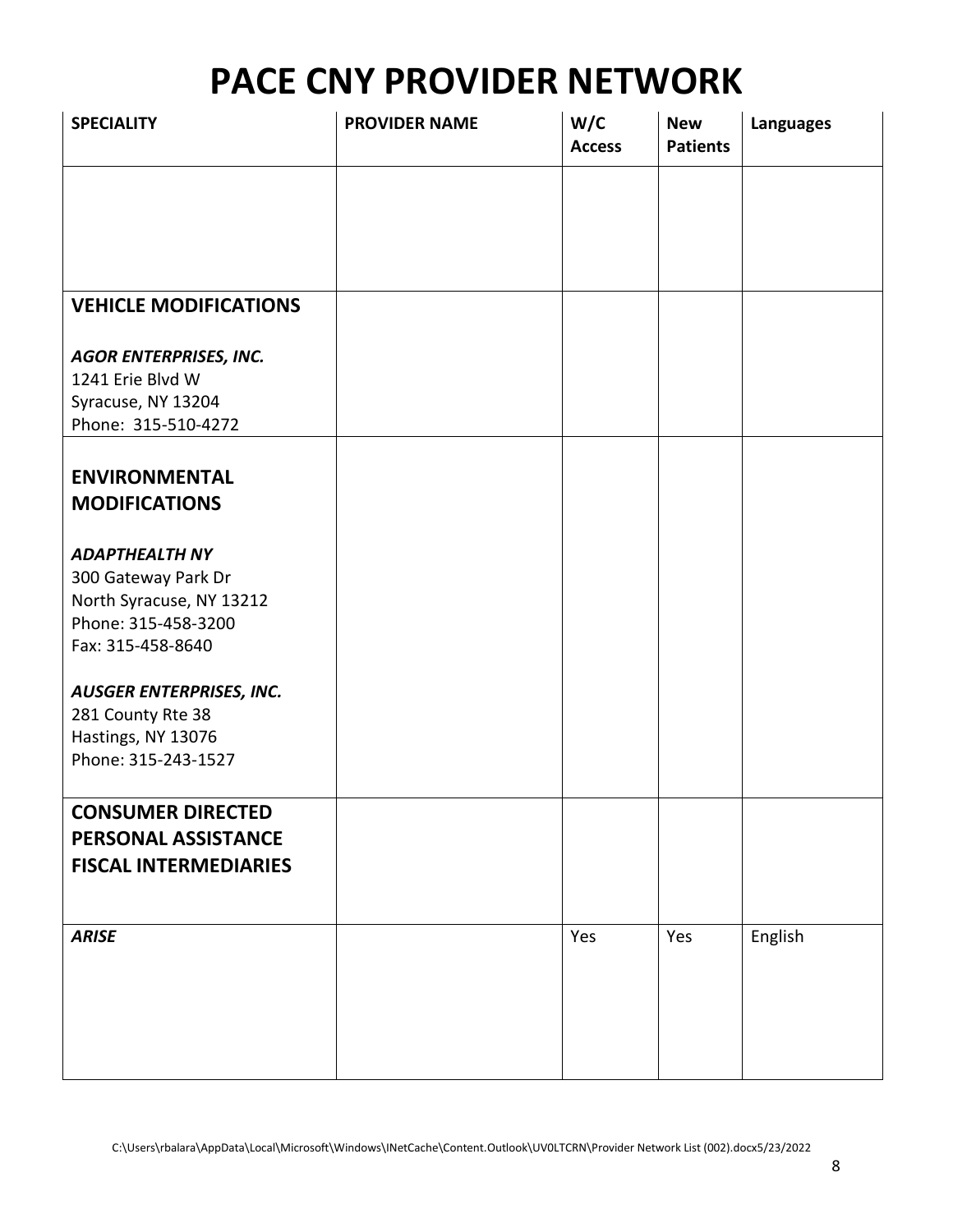| <b>SPECIALITY</b>               | <b>PROVIDER NAME</b> | W/C<br><b>Access</b> | <b>New</b><br><b>Patients</b> | <b>Languages</b> |
|---------------------------------|----------------------|----------------------|-------------------------------|------------------|
| 635 James St                    |                      |                      |                               |                  |
| Syracuse, NY 13203              |                      |                      |                               |                  |
| Phone: 315-472-3171             |                      |                      |                               |                  |
| 315-472-9252<br>Fax:            |                      |                      |                               |                  |
| <b>ACCESSCNY</b>                |                      | Yes                  | Yes                           | English          |
| 1603 Court St                   |                      |                      |                               |                  |
| Syracuse, NY 13208              |                      |                      |                               |                  |
| Phone: 315-455-7591             |                      |                      |                               |                  |
| Fax: 315-454-4611               |                      |                      |                               |                  |
|                                 |                      |                      |                               |                  |
| <b>MAXIM OF NEW YORK</b>        |                      | Yes                  | Yes                           | English          |
| 1101 West Genesee St., Suite 3  |                      | Yes                  | Yes                           | English          |
| Syracuse, NY 13204              |                      |                      |                               |                  |
| Phone: 315-476-0600             |                      |                      |                               |                  |
| 315-476-4700<br>Fax:            |                      |                      |                               |                  |
| <b>DAY CENTER SERVICES -</b>    |                      |                      |                               |                  |
| <b>MEDICAL</b>                  |                      |                      |                               |                  |
|                                 |                      |                      |                               |                  |
|                                 |                      |                      |                               |                  |
|                                 |                      |                      |                               |                  |
|                                 |                      |                      |                               |                  |
|                                 |                      |                      |                               |                  |
|                                 |                      |                      |                               |                  |
| <b>LORETTO ADULT DAY HEALTH</b> |                      | Yes                  | No                            | English          |
| <b>CARE</b>                     |                      |                      |                               |                  |
|                                 |                      |                      |                               |                  |
|                                 |                      |                      |                               |                  |
|                                 |                      |                      |                               |                  |
|                                 |                      |                      |                               |                  |
|                                 |                      |                      |                               |                  |
|                                 |                      |                      |                               |                  |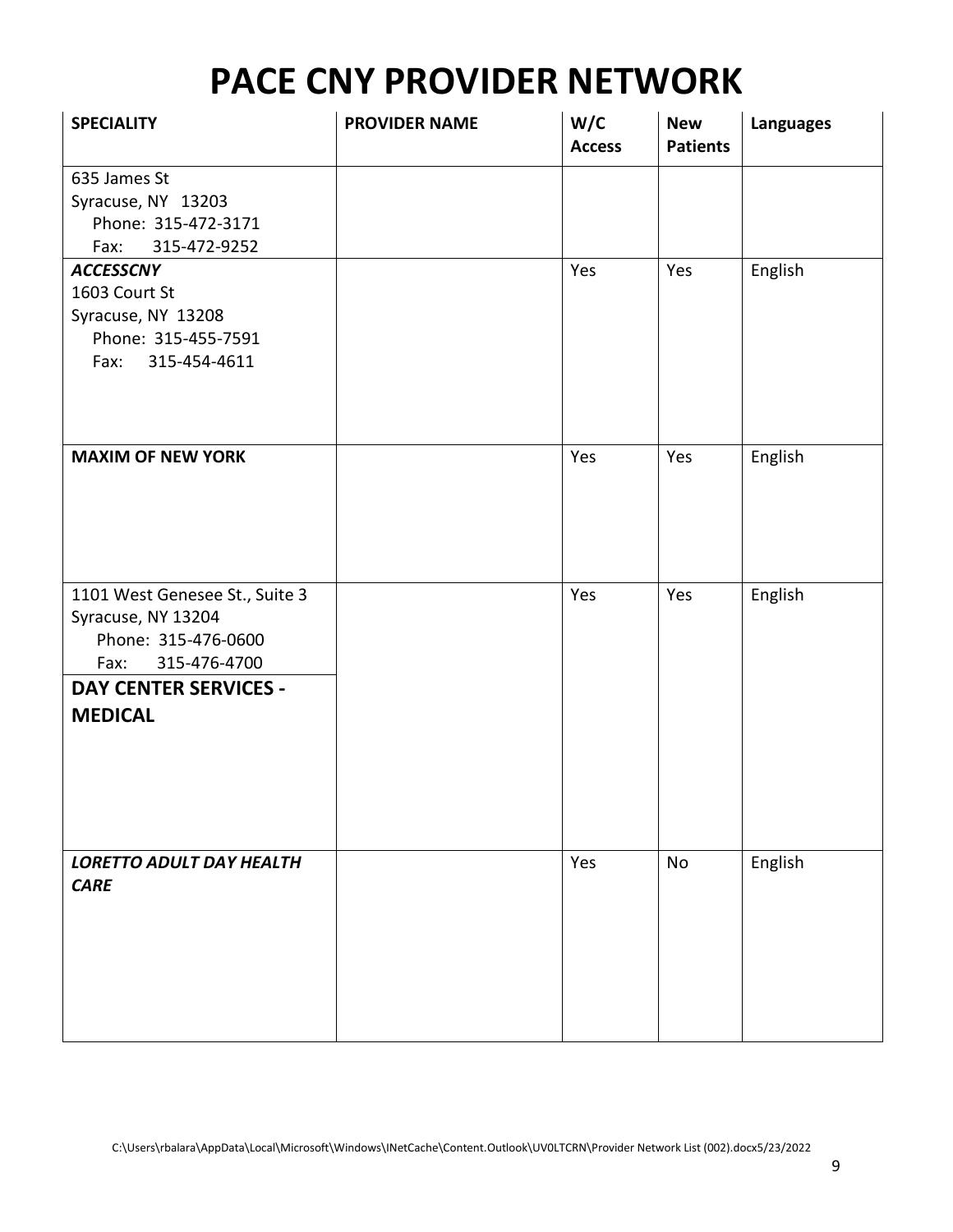| 700 East Brighton Avenue<br>Syracuse, NY 13205<br>Phone: 315-498-4405<br><b>DAY CENTER SERVICES -</b><br><b>PACE</b><br>English<br><b>MCAULIFFE DAY CENTER</b><br>Yes<br>Yes<br><b>PACE-CNY</b> |
|-------------------------------------------------------------------------------------------------------------------------------------------------------------------------------------------------|
|                                                                                                                                                                                                 |
|                                                                                                                                                                                                 |
|                                                                                                                                                                                                 |
|                                                                                                                                                                                                 |
|                                                                                                                                                                                                 |
|                                                                                                                                                                                                 |
|                                                                                                                                                                                                 |
|                                                                                                                                                                                                 |
|                                                                                                                                                                                                 |
|                                                                                                                                                                                                 |
|                                                                                                                                                                                                 |
| 115 Creek Circle                                                                                                                                                                                |
| E. Syracuse, NY 13057                                                                                                                                                                           |
| Phone: 315-469-5570                                                                                                                                                                             |
| Fax: 315-469-4737                                                                                                                                                                               |
| English<br><b>SALLY COYNE DAY CENTER</b><br>Yes<br>Yes                                                                                                                                          |
| <b>PACE-CNY</b>                                                                                                                                                                                 |
| 100 Malta Lane                                                                                                                                                                                  |
| N. Syracuse, NY 13212                                                                                                                                                                           |
| Phone: 315-452-5800                                                                                                                                                                             |
| 315-452-5739<br>Fax:                                                                                                                                                                            |
| <b>DENTAL</b>                                                                                                                                                                                   |
|                                                                                                                                                                                                 |
| <b>CATHERINE MCAULIFFE DENTAL</b>                                                                                                                                                               |
|                                                                                                                                                                                                 |
|                                                                                                                                                                                                 |
| Shivanand, Bharathi DDS<br>115 Creek Circle<br>Yes<br>Yes<br>English                                                                                                                            |
| E. Syracuse, NY 13057                                                                                                                                                                           |
| Phone: 315-469-5570                                                                                                                                                                             |
| 315-469-4737<br>Fax:                                                                                                                                                                            |
| English<br>SJH HEALTH CTR DENTAL OFFICE<br>Yes<br>Yes                                                                                                                                           |
|                                                                                                                                                                                                 |
| Dental Residents under                                                                                                                                                                          |
| guidance of attending<br>Dentist                                                                                                                                                                |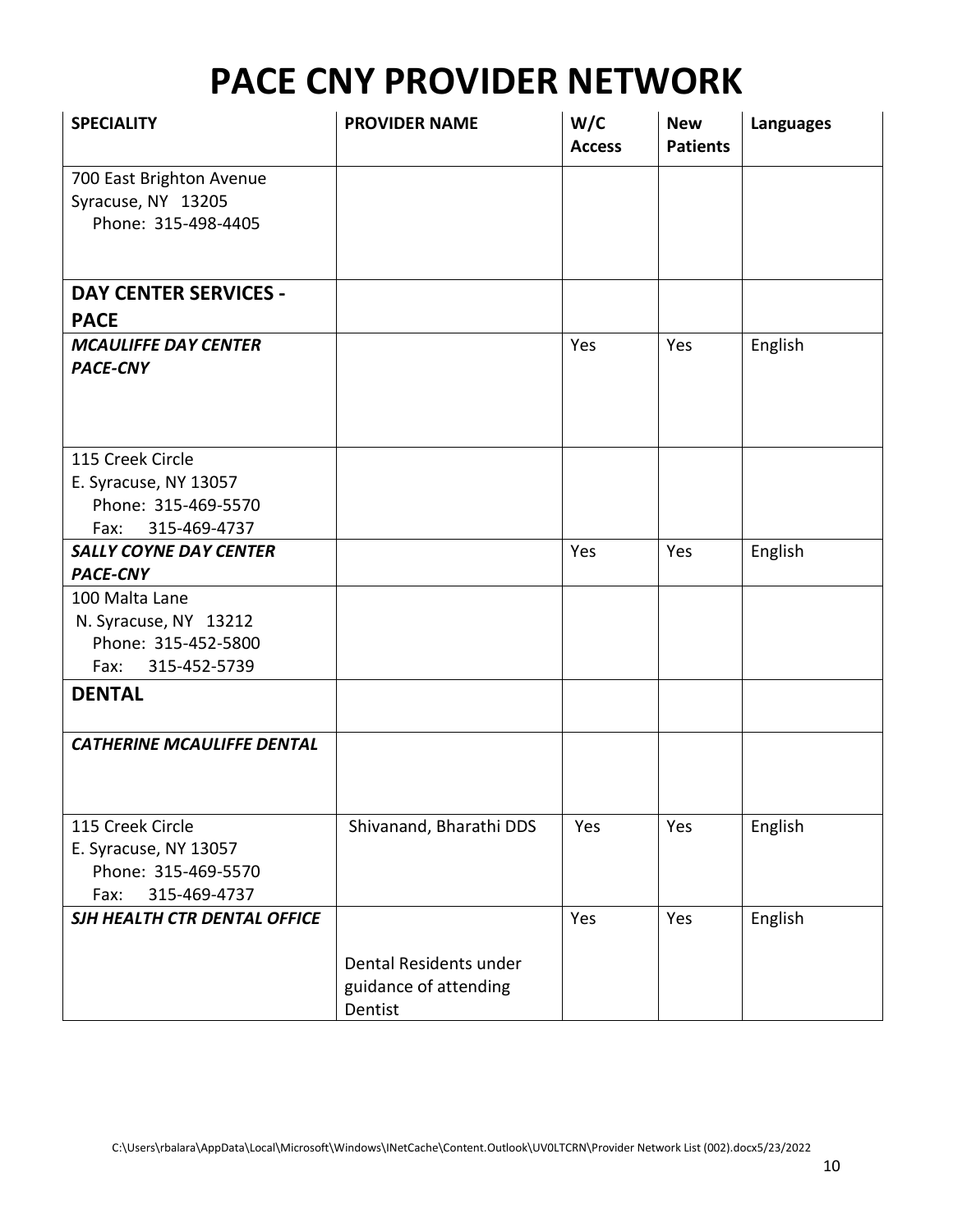| <b>SPECIALITY</b>                                                                                                      | <b>PROVIDER NAME</b>                                                                         | W/C<br><b>Access</b> | <b>New</b><br><b>Patients</b> | <b>Languages</b>            |
|------------------------------------------------------------------------------------------------------------------------|----------------------------------------------------------------------------------------------|----------------------|-------------------------------|-----------------------------|
| 101 Union Ave, Suite 714<br>Syracuse, NY 13203<br>Phone: 315-448-5477<br>315-448-6314<br>Fax:                          |                                                                                              |                      |                               |                             |
| <b>AFFORDABLE DENTURES &amp;</b><br><b>IMPLANTS-NY PC DBA STONE</b><br><b>DENTISTRY &amp; DENTURES</b>                 |                                                                                              |                      |                               |                             |
| 5663 E Circle Dr., Suite 600<br>Cicero, NY 13039<br>Phone: 315-214-0004<br>315-214-0005<br>Fax:                        | Hobert, Katherine DDS<br>Syed, Aman DDS<br>Tsang, Thomas DDS                                 | Yes                  | Yes                           | English                     |
| <b>DERMATOLOGY</b>                                                                                                     |                                                                                              |                      |                               |                             |
| <b>FARAH DERMATOLOGY &amp;</b><br><b>COSMETICS, LLC</b>                                                                |                                                                                              | Yes                  | Yes                           |                             |
| 1000 E Genesee St., Suite 601<br>Syracuse, NY 13210<br>Phone: 315-422-8331<br>315-422-3129<br>Fax:                     | Farah, Joyce MD<br>Farah, Ramsey MD                                                          | Yes                  | Yes                           | English<br>Arabic<br>French |
| <b>Housel Dermatology</b><br>235 Greenfield Pkwy<br>Liverpool, NY 13088<br>Phone: 315-452-3376<br>315-452-3377<br>Fax: | Housel, Joseph MD<br>Johnson, Elizabeth PA<br>Gallagher, Breana PA<br>Johansson, Jennifer PA | Yes                  | Yes                           | English                     |
|                                                                                                                        |                                                                                              |                      |                               |                             |
| <b>DURABLE MEDICAL</b><br><b>EQUIPMENT/SUPPLIES</b>                                                                    |                                                                                              |                      |                               | English<br>English          |
| <b>ADAPTHEALTH NY</b>                                                                                                  |                                                                                              | N/A                  | Yes                           |                             |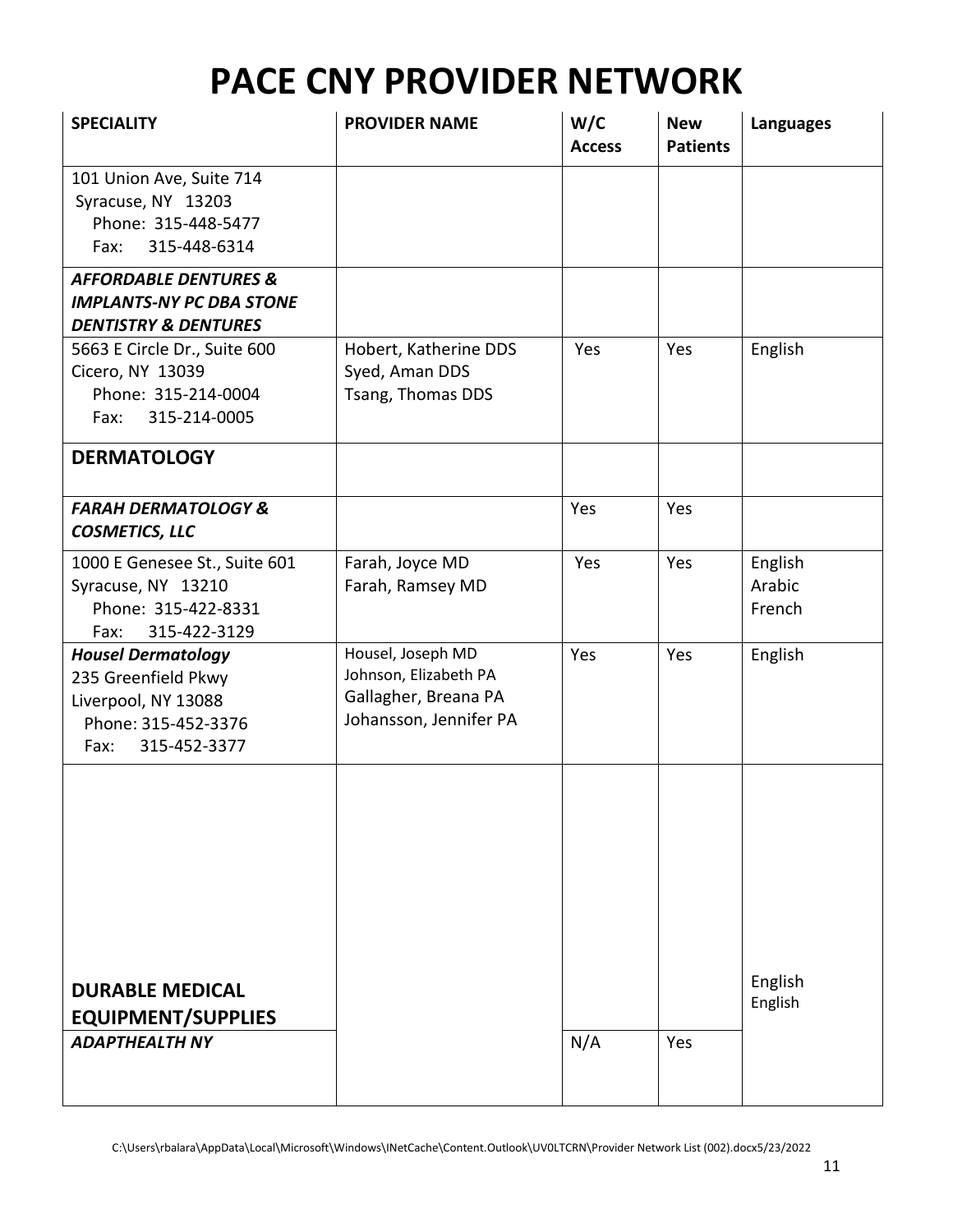| <b>SPECIALITY</b>                                                                                 | <b>PROVIDER NAME</b>    | W/C<br><b>Access</b> | <b>New</b><br><b>Patients</b> | <b>Languages</b> |
|---------------------------------------------------------------------------------------------------|-------------------------|----------------------|-------------------------------|------------------|
| 300 Gateway Park Drive<br>North Syracuse, NY 13212<br>Phone: 315-458-3200<br>315-458-8640<br>Fax: |                         |                      |                               |                  |
| <b>PACE CNY</b>                                                                                   |                         | N/A                  | Yes                           | English          |
| 100 Malta Lane<br>N Syracuse, NY 13212<br>Phone: 315-452-5800<br>315-452-5739<br>Fax:             |                         |                      |                               |                  |
| <b>EMERGENCY SERVICES</b>                                                                         |                         |                      |                               |                  |
| <b>ST JOSEPH'S HOSPITAL HEALTH</b><br><b>CENTER</b>                                               |                         | Yes                  | Yes                           | English          |
| 301 Prospect Ave<br>Syracuse, NY 13203<br>Phone: 315-448-5111                                     |                         |                      |                               | English          |
| <b>CROUSE HOSPITAL</b>                                                                            |                         | Yes                  | Yes                           | English          |
| 736 Irving Ave<br>Syracuse, NY 13210<br>Phone: 315-448-5111                                       |                         |                      |                               |                  |
| <b>ENDOCRINOLOGY</b>                                                                              |                         |                      |                               |                  |
| <b>MARYA GENDZIELEWSKI, MD</b>                                                                    |                         |                      |                               |                  |
| 104 Union Ave, Suite 801<br>Syracuse, NY 13203<br>Phone: 315-422-4983<br>315-422-8072<br>Fax:     | Gendzielewski, Marya MD | Yes                  | Yes                           | English          |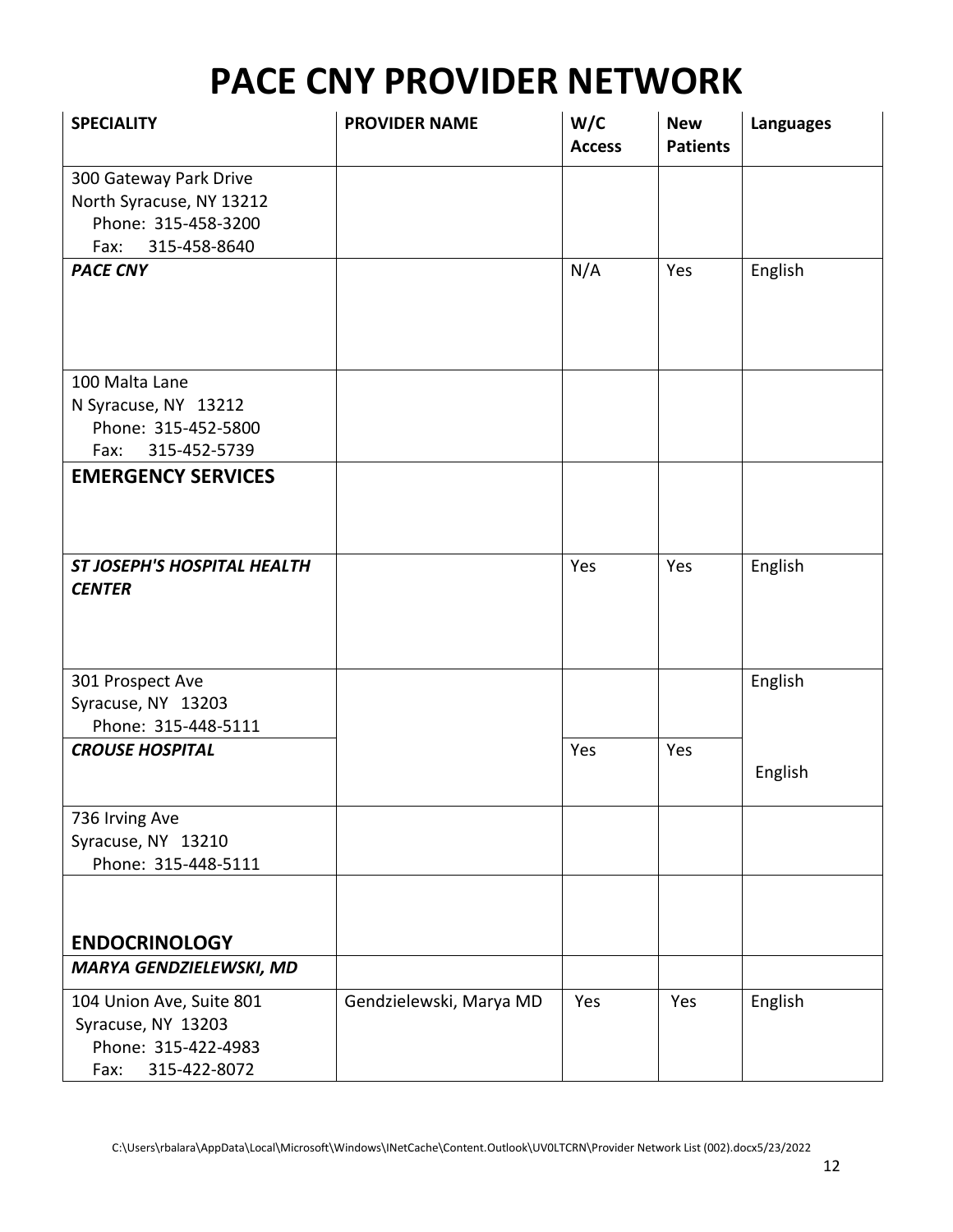| <b>SPECIALITY</b>                                                                                                                | <b>PROVIDER NAME</b>                                                                                                                                                                                                                               | W/C<br><b>Access</b> | <b>New</b><br><b>Patients</b> | <b>Languages</b> |
|----------------------------------------------------------------------------------------------------------------------------------|----------------------------------------------------------------------------------------------------------------------------------------------------------------------------------------------------------------------------------------------------|----------------------|-------------------------------|------------------|
| Geeta Sangani, MD                                                                                                                | Sangani, Geeta MD                                                                                                                                                                                                                                  | Yes                  | Yes                           | English          |
| 308 W. Seneca Street<br>Manlius, NY 13104<br>Phone: 315-682-5080<br>Fax: 315-682-2150                                            |                                                                                                                                                                                                                                                    |                      |                               |                  |
| <b>CROUSE MEDICAL PRACTICE,</b>                                                                                                  | Di Cesar, David MD                                                                                                                                                                                                                                 | Yes                  | Yes                           | English          |
| PLLC-ENDOCRINOLOGY                                                                                                               | Zygmont, Steven MD<br>Gardner, Nola NP                                                                                                                                                                                                             |                      |                               |                  |
| 739 Irving Ave, Suite 200<br>Syracuse, NY 13210<br>Phone: 315-479-5070<br>315-701-2525<br>Fax:<br>5417 W Genesee Street, Suite 3 | Ventura, Kristy MSN, FNP-C                                                                                                                                                                                                                         |                      |                               |                  |
| Camillus, NY 13031<br>Phone: 315-476-2323<br>315-476-2438<br>Fax:                                                                |                                                                                                                                                                                                                                                    |                      |                               |                  |
| 5000 Brittonfield Parkway<br>Suite A100<br>East Syracuse, NY 13057<br>Phone: 315-449-3800<br>315-449-1246<br>Fax:                |                                                                                                                                                                                                                                                    |                      |                               |                  |
| <b>GASTROENTEROLOGY</b>                                                                                                          |                                                                                                                                                                                                                                                    |                      |                               |                  |
| <b>ASSOCIATED</b><br><b>GASTROENTEROLOGYISTS</b><br>OF CNY, PC                                                                   |                                                                                                                                                                                                                                                    |                      |                               |                  |
| 4939 Brittonfield Pkwy, Suite 209<br>E Syracuse, NY 13057<br>Phone: 315-218-0085<br>315-218-0087<br>Fax:                         | Alder, Kathryn, NP<br>Bailey, Margaret, MD<br>Brooks, Chelsey PA<br>Edison, Scott A MD<br>Ezidiegwu, Christian MD<br>Granato, Christine MD<br>Hawthorne, Lisa NP<br>Jantsch, Stacey NP<br>Koh, Theodore MD<br>Lee, Thomas C MD<br>Nizam, Rayees MD | Yes                  | Yes                           | English          |

C:\Users\rbalara\AppData\Local\Microsoft\Windows\INetCache\Content.Outlook\UV0LTCRN\Provider Network List (002).docx5/23/2022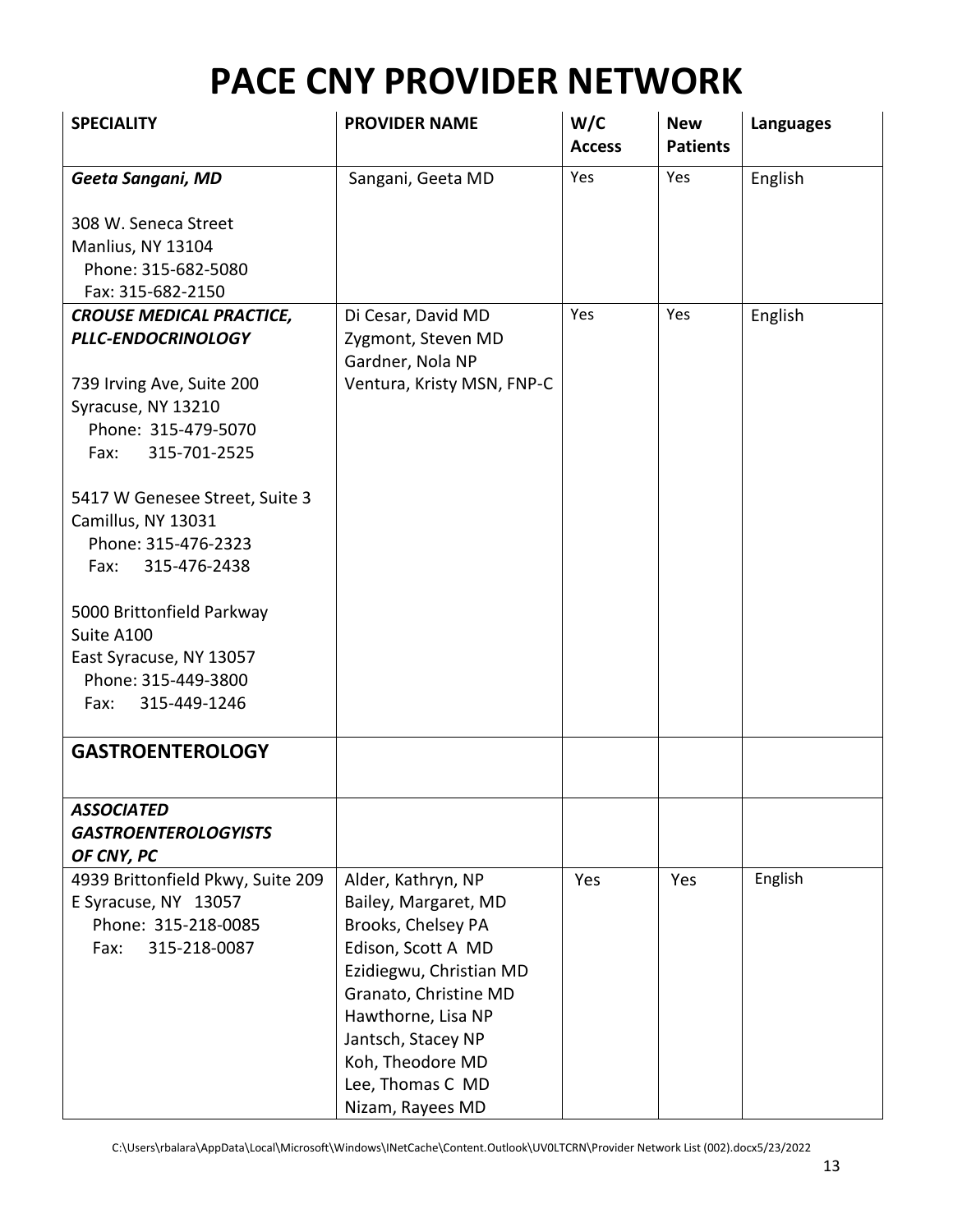| <b>SPECIALITY</b>                                                                                     | <b>PROVIDER NAME</b>                                                                                                    | W/C<br><b>Access</b> | <b>New</b><br><b>Patients</b> | <b>Languages</b> |
|-------------------------------------------------------------------------------------------------------|-------------------------------------------------------------------------------------------------------------------------|----------------------|-------------------------------|------------------|
|                                                                                                       | North, Kelly PA<br>Patnode, Karen NP<br>Sun, John DO<br>Taeler, Emily NP<br>Xu, Qun NP                                  |                      |                               |                  |
| 4217 Medical Center Dr<br>Fayetteville, NY 13066<br>Phone: 315-329-7300<br>315-329-7308<br>Fax:       | Zaman, Syed MD                                                                                                          |                      |                               |                  |
| 5100 W Taft Rd, Suite 3C<br>Liverpool, NY 13088<br>Phone: 315-452-2214<br>315-452-2217<br>Fax:        |                                                                                                                         |                      |                               |                  |
| 260 Township Blvd, Suite 20<br>Camillus NY, 13031<br>Phone: 315-708-0190<br>Fax: 315-488-3284         |                                                                                                                         |                      |                               |                  |
| <b>GASTROENTEROLOGY &amp;</b><br><b>HEPATOLOGY OF CNY</b>                                             |                                                                                                                         |                      |                               |                  |
| 5700 W Genesee St<br>Suite 211 N<br>Camillus, NY 13031<br>Phone: 315-488-6800<br>315-488-3177<br>Fax: | Buniak, Borys MD<br>Curreri, Carol NP<br>Diliberto, Judy PA<br>Epstein, Robert MD<br>Lee, Young MD<br>Gosselin, Sara MD | Yes                  | Yes                           |                  |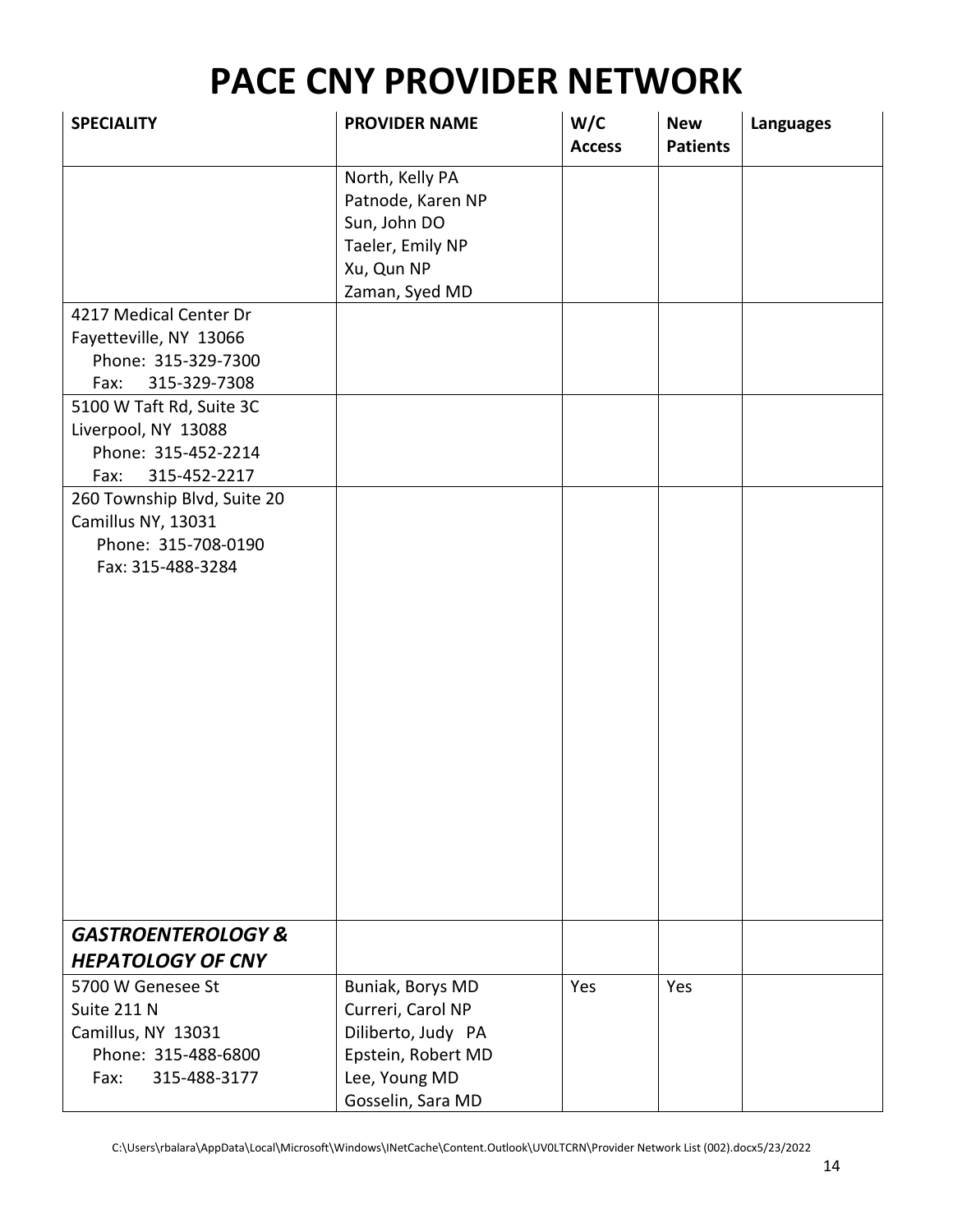| <b>SPECIALITY</b>                                                                                            | <b>PROVIDER NAME</b>                                                            | W/C<br><b>Access</b> | <b>New</b><br><b>Patients</b> | <b>Languages</b>                |
|--------------------------------------------------------------------------------------------------------------|---------------------------------------------------------------------------------|----------------------|-------------------------------|---------------------------------|
|                                                                                                              | Romano, Matthew MD<br>Romano, Thomas MD                                         |                      |                               |                                 |
|                                                                                                              | Gleason-Desimone, Sarah<br><b>NP</b><br>Gaulke, Carolyn NP<br>Romano, Thomas MD |                      |                               |                                 |
| 5000 Brittonfield Pkwy<br>Suite A120<br>E. Syracuse, NY 13057<br>Phone: 315-452-3235<br>315-452-5726<br>Fax: |                                                                                 |                      |                               |                                 |
| 5112 W Taft Rd, Suite H,<br>Entrance D<br>Liverpool, NY 13088<br>Phone: 315-452-3235<br>315-452-5726<br>Fax: |                                                                                 |                      |                               | English<br>Ukrainian<br>Russian |
| <b>GERIATRICIANS</b>                                                                                         |                                                                                 |                      |                               |                                 |
| <b>UNIVERSITY GERIATRICIANS-</b><br><b>Waiver Program</b>                                                    | Brangman, Sharon A. MD<br>Berg, Andrea I. MD<br>Bishop, Jeanne E. MD            | Yes                  | Yes                           |                                 |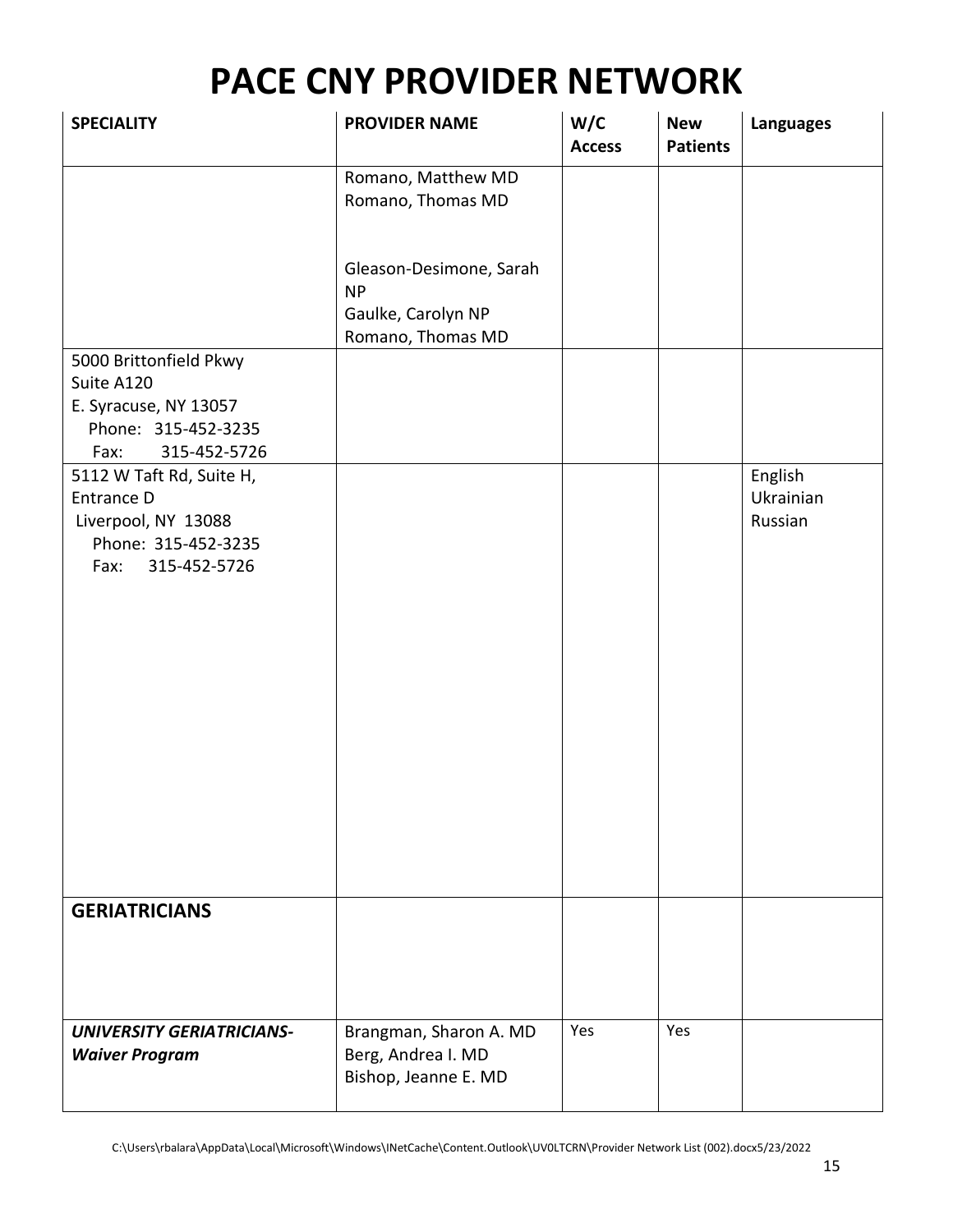| <b>SPECIALITY</b>               | <b>PROVIDER NAME</b>    | W/C<br><b>Access</b> | <b>New</b><br><b>Patients</b> | <b>Languages</b> |
|---------------------------------|-------------------------|----------------------|-------------------------------|------------------|
| 550 Harrison Street             |                         |                      |                               |                  |
| Suite A                         |                         |                      |                               |                  |
| Syracuse, NY 13202              |                         |                      |                               |                  |
| Phone: 315-464-6167             |                         |                      |                               |                  |
| Fax: 315-464-5771               |                         |                      |                               |                  |
| <b>GYNECOLOGY</b>               |                         |                      |                               |                  |
| ST. JOSEPH'S HOSPITAL HEALTH    |                         | Yes                  | Yes                           | English          |
| <b>CENTER OB/GYN</b>            |                         |                      |                               |                  |
| 101 Union Ave                   | Baruah, Monideepa MD    |                      |                               |                  |
| PCC Ste 706                     | Gowda Kabbli, Shilpa MD |                      |                               |                  |
| Syracuse, NY 13203              | Barnes, Heather NP      |                      |                               |                  |
| Phone: 315-703-5200             | Gregory, Donna NP       |                      |                               |                  |
| 315-703-5201<br>Fax:            |                         |                      |                               |                  |
| <b>COMPREHENSIVE GYNECOLOGY</b> |                         | Yes                  | Yes                           | English          |
| 770 James Street                |                         |                      |                               |                  |
| Suite 100B                      | Adelson, Mark D MD      |                      |                               |                  |
| Syracuse, NY 13203              |                         |                      |                               |                  |
| Phone: 315-423-4222             |                         |                      |                               |                  |
| 315-423-0305<br>Fax:            |                         |                      |                               |                  |
| <b>HOMEBOUND MEALS &amp;</b>    |                         |                      |                               |                  |
| <b>MEALS ON WHEELS (MOW)</b>    |                         |                      |                               |                  |
|                                 |                         |                      |                               |                  |
| <b>BALDWINSVILLE MOW</b>        |                         | N/A                  | Yes                           | English          |
|                                 |                         |                      |                               |                  |
|                                 |                         |                      |                               |                  |
|                                 |                         |                      |                               |                  |
|                                 |                         |                      |                               |                  |
|                                 |                         |                      |                               |                  |
|                                 |                         |                      |                               |                  |
| 76 Canton St                    |                         |                      |                               |                  |
| Baldwinsville, NY 13027         |                         |                      |                               |                  |
| Phone: 315-638-2171             |                         |                      |                               |                  |
|                                 |                         |                      |                               |                  |
|                                 |                         |                      |                               |                  |
|                                 |                         |                      |                               |                  |
|                                 |                         |                      |                               |                  |
| <b>ECHO MOW</b>                 |                         |                      |                               |                  |
|                                 |                         |                      | Yes                           |                  |
|                                 |                         | N/A                  |                               |                  |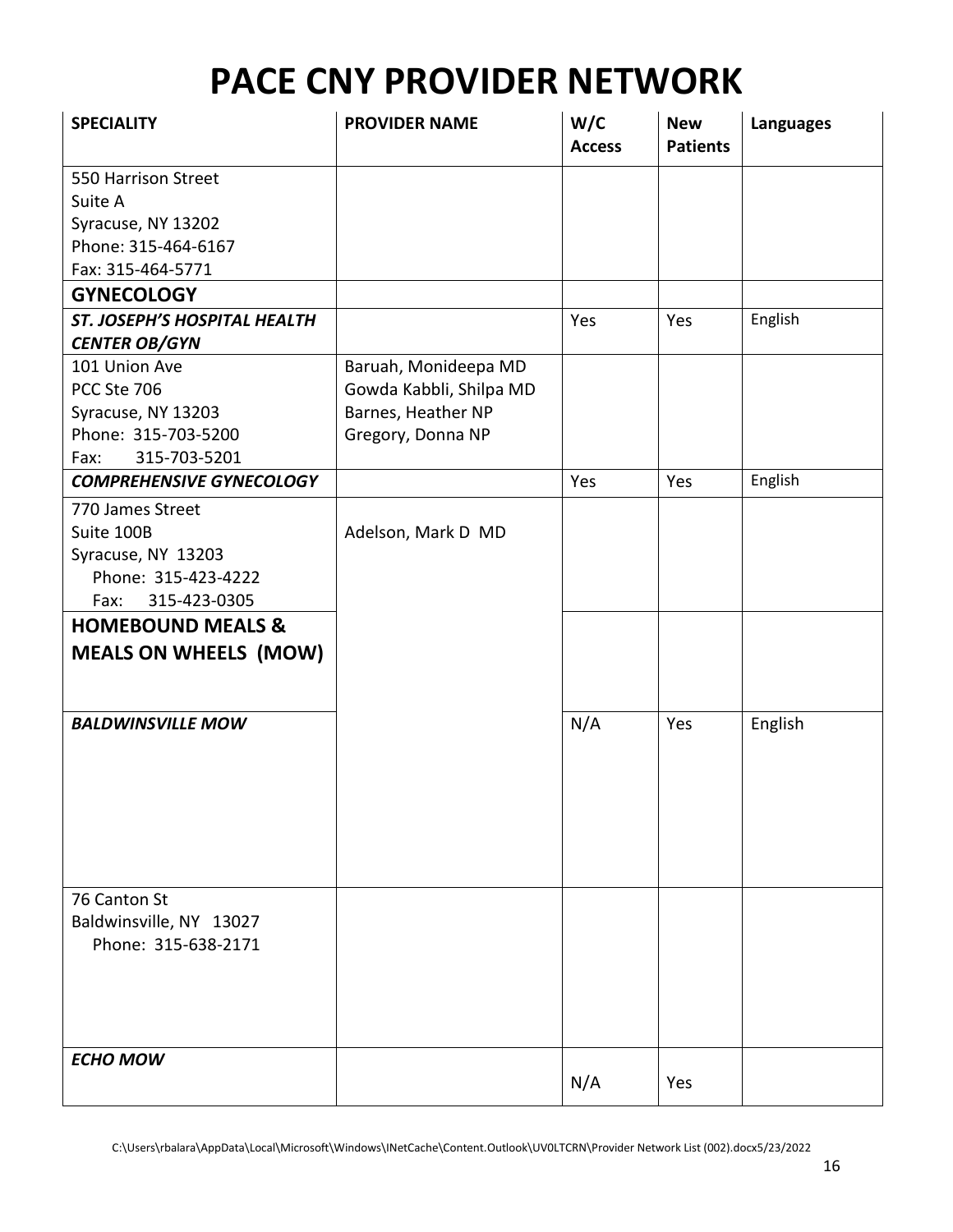| <b>SPECIALITY</b>                    | <b>PROVIDER NAME</b> | W/C<br><b>Access</b> | <b>New</b><br><b>Patients</b> | <b>Languages</b> |
|--------------------------------------|----------------------|----------------------|-------------------------------|------------------|
| 4600 W Genesee St                    |                      |                      |                               |                  |
| Syracuse, NY 13219                   |                      |                      |                               |                  |
| Phone: 315-487-2878                  |                      |                      |                               |                  |
|                                      |                      |                      |                               |                  |
| <b>NORTH AREA MOW</b>                |                      | N/A                  | Yes                           |                  |
|                                      |                      |                      |                               |                  |
|                                      |                      |                      |                               |                  |
| 413 Church St                        |                      |                      |                               |                  |
| N Syracuse, NY 13212                 |                      |                      |                               |                  |
| Phone: 315-452-1402                  |                      |                      |                               |                  |
| <b>SYRACUSE JEWISH FAMILY</b>        |                      | N/A                  | Yes                           |                  |
| <b>SERVICE</b>                       |                      |                      |                               |                  |
| 4101 E Genesee St                    |                      |                      |                               |                  |
| Syracuse, NY 13214                   |                      |                      |                               |                  |
| Phone: 315-445-0820                  |                      |                      |                               |                  |
| 315-445-0859<br>Fax:                 |                      |                      |                               |                  |
| <b>SYRACUSE MOW</b>                  |                      | N/A                  | Yes                           |                  |
|                                      |                      |                      |                               |                  |
|                                      |                      |                      |                               |                  |
|                                      |                      |                      |                               |                  |
|                                      |                      |                      |                               |                  |
| 300 Burt St                          |                      |                      |                               |                  |
| Syracuse, NY 13202                   |                      |                      |                               |                  |
| Phone: 315-478-5948                  |                      |                      |                               |                  |
| 315-478-6770<br>Fax:                 |                      |                      |                               |                  |
| <b>HOME HEALTH AIDE</b>              |                      |                      |                               |                  |
| <b>SERVICE</b>                       |                      |                      |                               |                  |
| <b>Including Personal Care &amp;</b> |                      |                      |                               |                  |
| <b>Homemaker Services</b>            |                      |                      |                               |                  |
| <b>LORETTO LICENSED AGENCY</b>       |                      | N/A                  | Yes                           | English          |
| 177 Lawrence Rd E                    |                      |                      |                               |                  |
| N Syracuse, NY 13212                 |                      |                      |                               |                  |
| Phone: 315-452-5800                  |                      |                      |                               |                  |
| 315-703-3599<br>Fax:                 |                      |                      |                               |                  |
| <b>LORETTO ADULT COMMUNITY</b>       |                      | N/A                  | Yes                           | English          |
| <b>LICENSED HOME CARE SERVICES</b>   |                      |                      |                               |                  |
| <b>AGENCY</b>                        |                      |                      |                               |                  |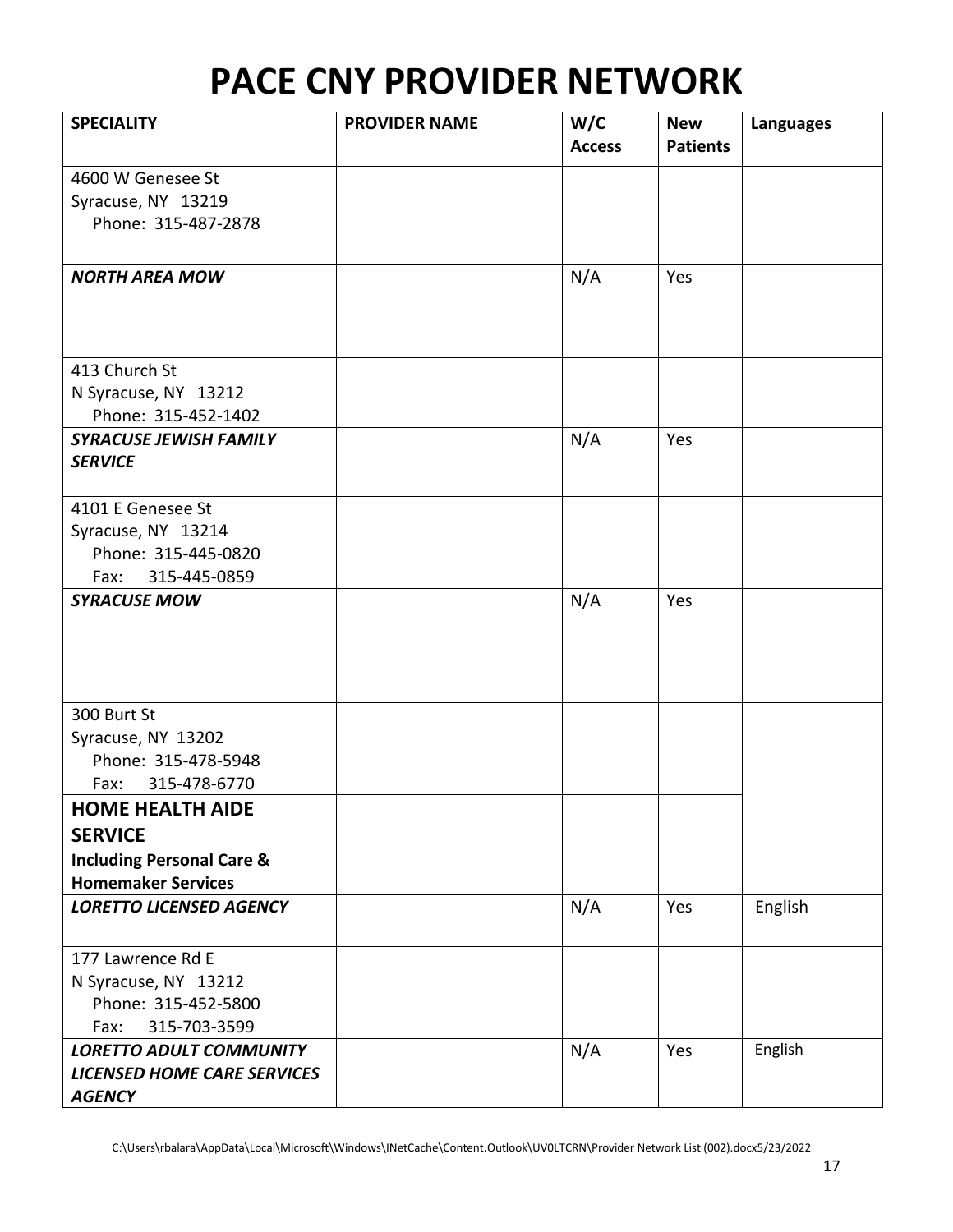| <b>SPECIALITY</b>                   | <b>PROVIDER NAME</b> | W/C<br><b>Access</b> | <b>New</b><br><b>Patients</b> | <b>Languages</b> |
|-------------------------------------|----------------------|----------------------|-------------------------------|------------------|
|                                     |                      |                      |                               |                  |
| 1301 Nottingham Rd                  |                      |                      |                               |                  |
| Jamesville, NY 13078                |                      |                      |                               |                  |
| <b>HEARTH MANAGEMENT</b>            |                      |                      |                               |                  |
| The Hearth on James                 |                      |                      |                               |                  |
| 830 James St.                       |                      |                      |                               |                  |
| Syracuse, NY 13203                  |                      |                      |                               |                  |
| Phone: 315-760-5647                 |                      |                      |                               |                  |
| <b>ST. CAMILLUS HOME CARE</b>       |                      |                      |                               |                  |
| <b>AGENCY (Nursing Services and</b> |                      |                      |                               |                  |
| <b>Speech Therapy Services)</b>     |                      |                      |                               |                  |
| 813 Fay Road                        |                      |                      |                               |                  |
| Syracuse, NY 13219                  |                      |                      |                               |                  |
| Phone: 315-488-2831                 |                      |                      |                               |                  |
| 315-488-0369<br>Fax:                |                      |                      |                               |                  |
| <b>HOSPITAL SERVICES</b>            |                      |                      |                               |                  |
| In-hospital, Physician Services,    |                      |                      |                               |                  |
| Anesthesiology, Inpatient           |                      |                      |                               |                  |
| <b>Psychiatric Care</b>             |                      |                      |                               |                  |
| <b>ST JOSEPH'S HOSPITAL</b>         |                      | Yes                  | Yes                           |                  |
| 301 Prospect Ave                    |                      |                      |                               |                  |
| Syracuse, NY 13203                  |                      |                      |                               |                  |
| Phone: 315-449-0513                 |                      |                      |                               |                  |
| 315-362-5120<br>Fax:                |                      |                      |                               |                  |
| <b>CROUSE HOSPITAL</b>              |                      | Yes                  | Yes                           |                  |
| 725 Irving Ave                      |                      |                      |                               |                  |
| Syracuse, NY 13210                  |                      |                      |                               |                  |
| Phone: 315-464-6340                 |                      |                      |                               |                  |
| <b>INFUSION SERVICES</b>            |                      | N/A                  | Yes                           | English          |
| <b>CNY INFUSION SERVICES</b>        |                      |                      |                               |                  |
|                                     |                      |                      |                               |                  |
|                                     |                      |                      |                               |                  |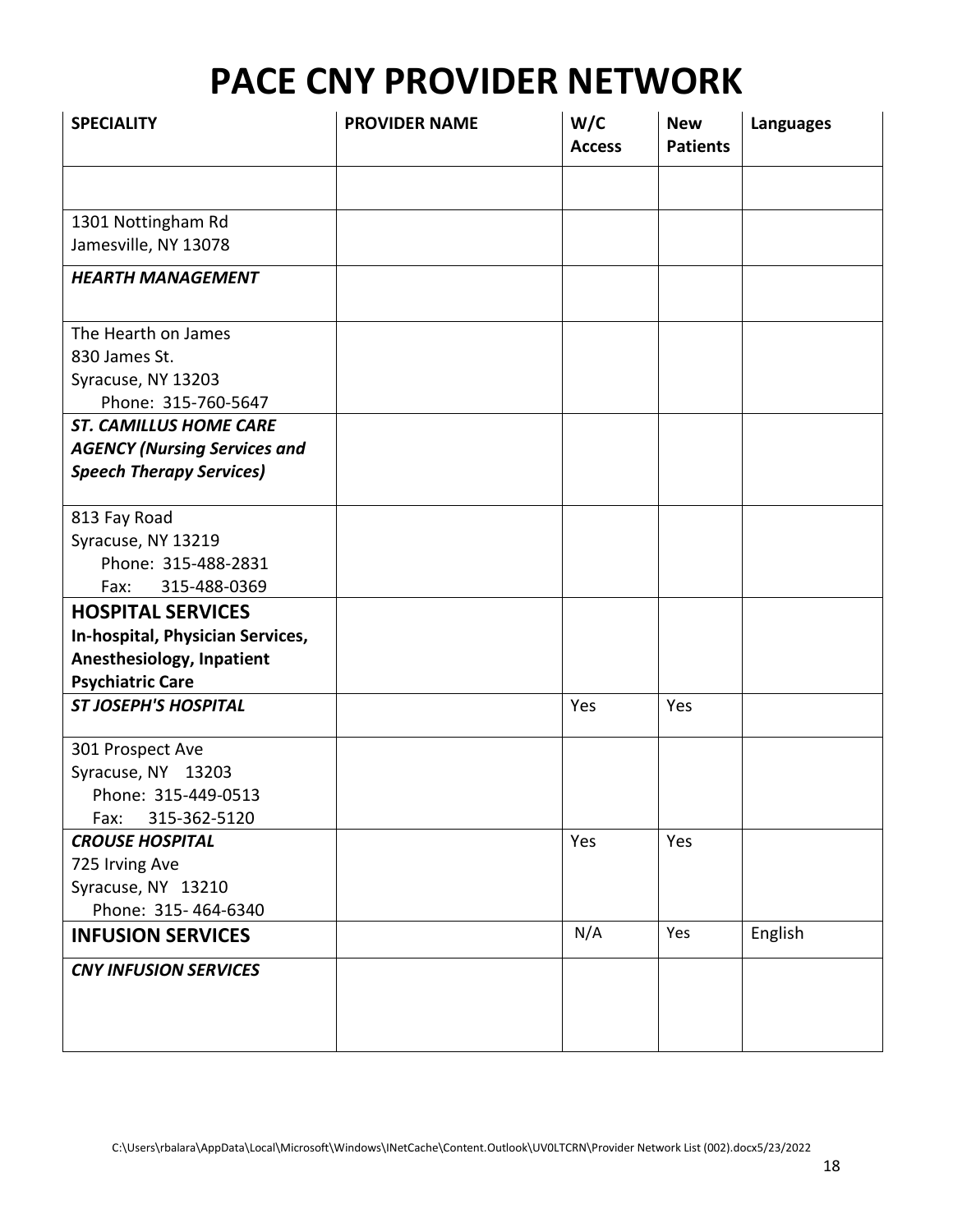| <b>SPECIALITY</b>                                                                                    | <b>PROVIDER NAME</b> | W/C<br><b>Access</b> | <b>New</b><br><b>Patients</b> | <b>Languages</b> |
|------------------------------------------------------------------------------------------------------|----------------------|----------------------|-------------------------------|------------------|
| 333 Butternut Dr., Suite 102<br>Dewitt, NY 13214-1981<br>Phone: 315-424-7027<br>315-424-7638<br>Fax: |                      |                      |                               |                  |
| <b>CRITICAL CARE SYSTEMS OF NEW</b><br><b>YORK</b>                                                   |                      | N/A                  | Yes                           | English          |
| 15 Technology Place<br>E Syracuse, NY 13057<br>Phone: 315-434-1980<br>315-434-1985<br>Fax:           |                      |                      |                               |                  |
| <b>LABORATORY</b>                                                                                    |                      |                      |                               |                  |
| <b>LABORATORY ALLIANCE</b><br>of CNY                                                                 |                      | N/A                  | Yes                           | English          |
| Services provided at PACE<br>Day Centers<br>Phone: 315-461-3036<br>Fax: 315-461-3030                 |                      |                      |                               |                  |
| <b>GENETWORX</b>                                                                                     |                      | N/A                  | Yes                           | English          |
| Services provided at PACE Day<br>Centers<br>Phone: (804) 346-4363                                    |                      |                      |                               |                  |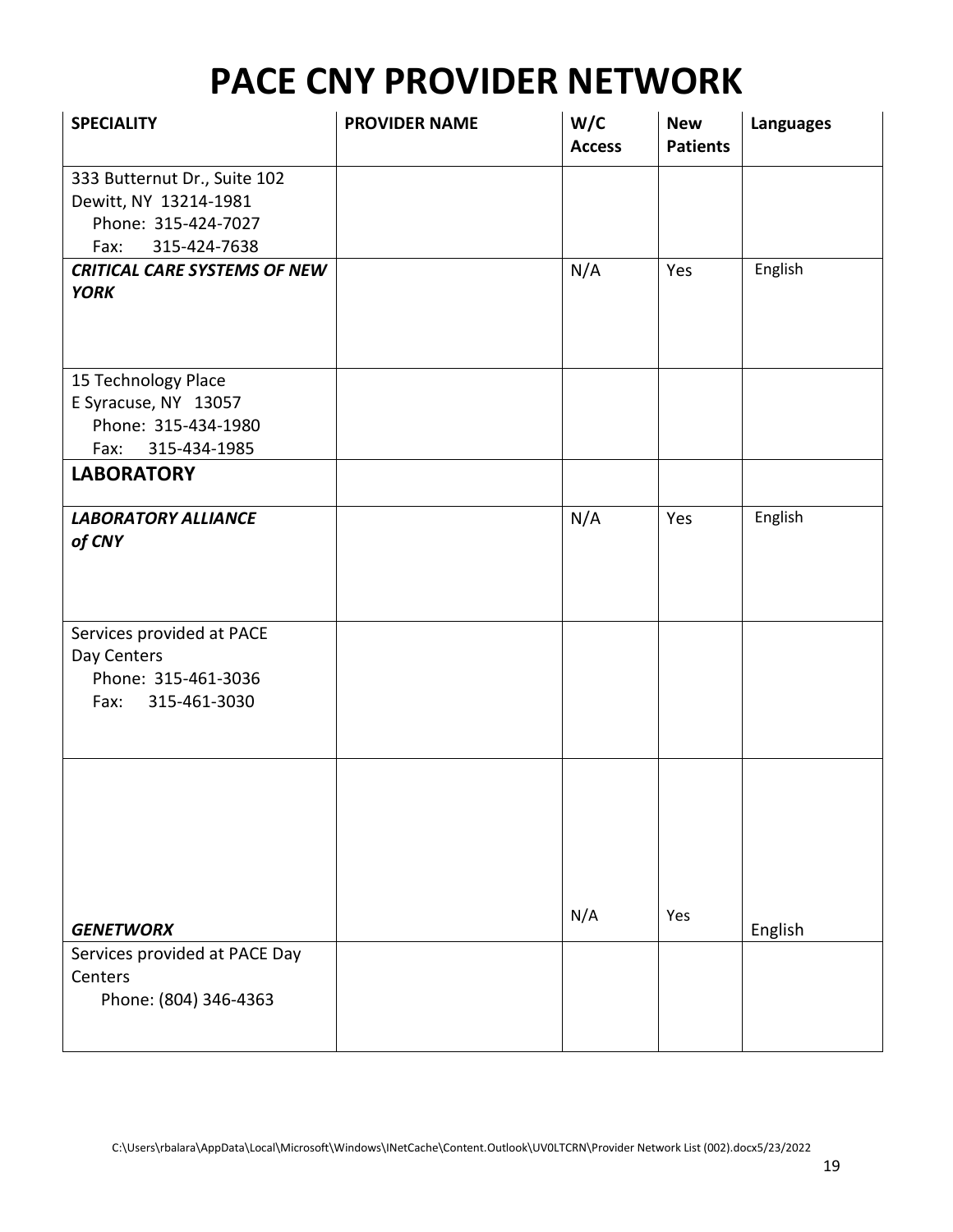| <b>SPECIALITY</b>                                                                                                            | <b>PROVIDER NAME</b> | W/C<br><b>Access</b> | <b>New</b><br><b>Patients</b> | <b>Languages</b>                                                                                                                                                                                                                                                                                      |
|------------------------------------------------------------------------------------------------------------------------------|----------------------|----------------------|-------------------------------|-------------------------------------------------------------------------------------------------------------------------------------------------------------------------------------------------------------------------------------------------------------------------------------------------------|
| <b>ADVANCED DIAGNOSTIC</b><br>SOLUTIONS, INC.                                                                                |                      | N/A                  | Yes                           | English                                                                                                                                                                                                                                                                                               |
| Services provided at PACE Day<br>Centers<br>Phone: (352)-293-2810                                                            |                      |                      |                               |                                                                                                                                                                                                                                                                                                       |
| <b>LANGUAGE &amp;</b><br><b>INTERPRETING SERVICES</b>                                                                        |                      |                      |                               |                                                                                                                                                                                                                                                                                                       |
| <b>EMPIRE INTERPRETING SERVICES</b><br>518 James Street<br>Syracuse, NY 13203<br>Phone: 315-472-1383<br>315-472-8032<br>Fax: |                      | Yes                  | Yes                           | English<br>Albanian<br>Arabic<br>Azari<br>Bosnian<br><b>Brazilian Port</b><br><b>Burmese</b><br>Cambodian<br>Cantonese<br>Chinese<br>Creole<br>Croatian<br>Czech<br>Dari<br>Dinka<br>Farsi<br>French<br>German<br>Guzari<br><b>Haitian Creole</b><br>Hebrew<br>Hindi<br>Indian<br>Iranian<br>Japanese |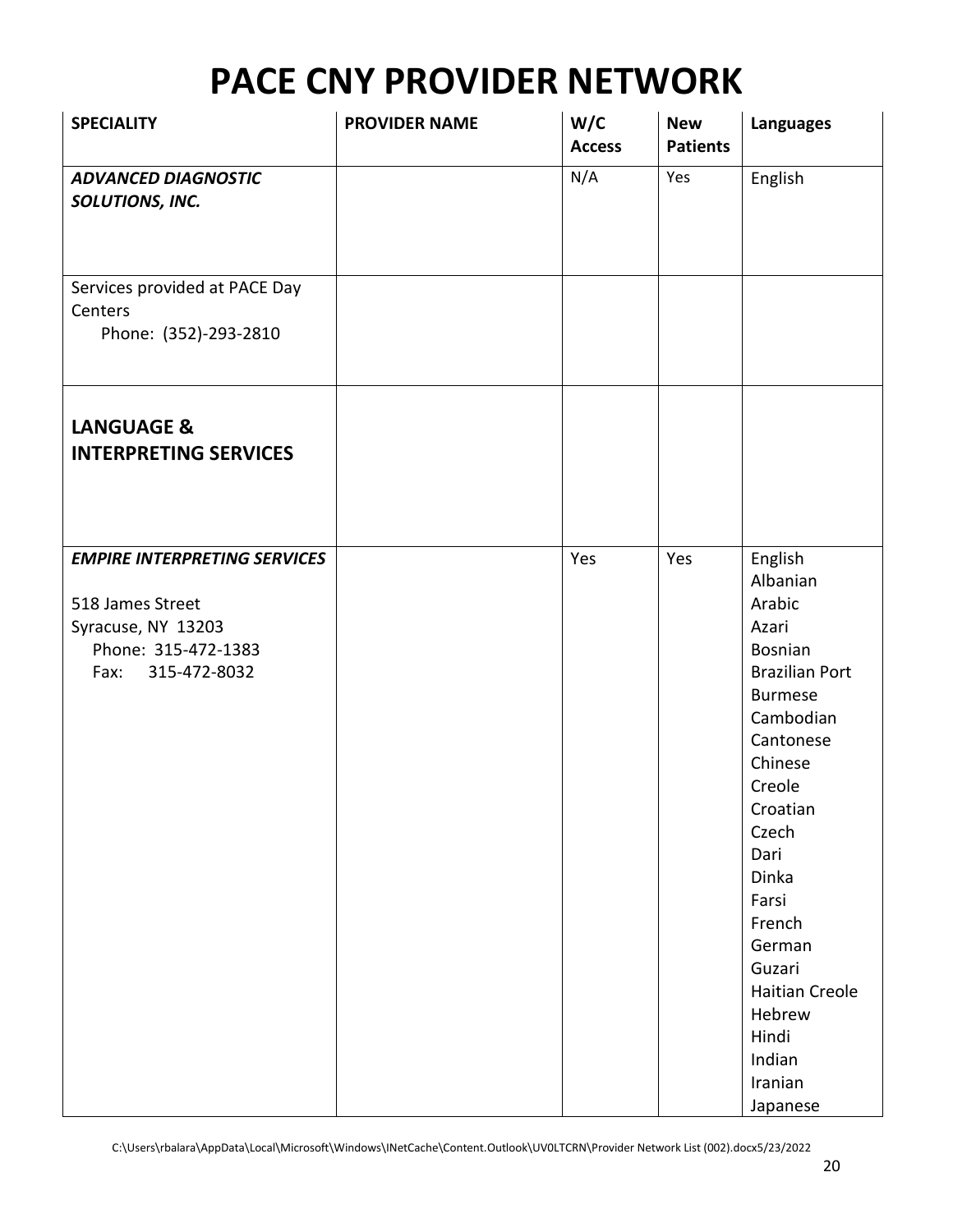| <b>SPECIALITY</b>                                                                                                                                                 | <b>PROVIDER NAME</b>                     | W/C<br><b>Access</b> | <b>New</b><br><b>Patients</b> | <b>Languages</b>                                                                                                                                                                                                                                                                                                                  |
|-------------------------------------------------------------------------------------------------------------------------------------------------------------------|------------------------------------------|----------------------|-------------------------------|-----------------------------------------------------------------------------------------------------------------------------------------------------------------------------------------------------------------------------------------------------------------------------------------------------------------------------------|
| <b>MASSAGE THERAPY</b>                                                                                                                                            |                                          |                      |                               | Katchi<br>Khmer<br>Kirundi<br>Laotian (Lao)<br>Lebanese<br>Luo<br>Macedonian<br>Mandarin<br>Mauritian<br>Nepali<br>Polish<br>Portuguese<br>Punjabi<br>Pushto/Pashto<br>Romanian<br>Russian<br>Serbian<br>SerboCroatian<br>Sign Language<br>Sindhi<br>Spanish<br>Thai<br><b>Tosk</b><br>Turkish<br>Urdu<br>Ukrainian<br>Vietnamese |
|                                                                                                                                                                   |                                          |                      |                               |                                                                                                                                                                                                                                                                                                                                   |
| <b>NEW YORK SPINE &amp; WELLNESS</b><br><b>CENTER</b><br>5417 West Genesee Street<br>Suite 1<br>Camillus, NY 13031<br>Phone: 315-552-6700<br>315-552-6799<br>Fax: | Micale, Derry LMT<br>Powell, Francis LMT | Yes                  | Yes                           | English                                                                                                                                                                                                                                                                                                                           |
| 5496 East Taft Road<br>Suite A<br>North Syracuse, NY 13212<br>Phone: 315-552-6700<br>315-552-6799<br>Fax:                                                         | Micale, Derry LMT<br>Powell, Francis LMT | Yes                  | Yes                           | English                                                                                                                                                                                                                                                                                                                           |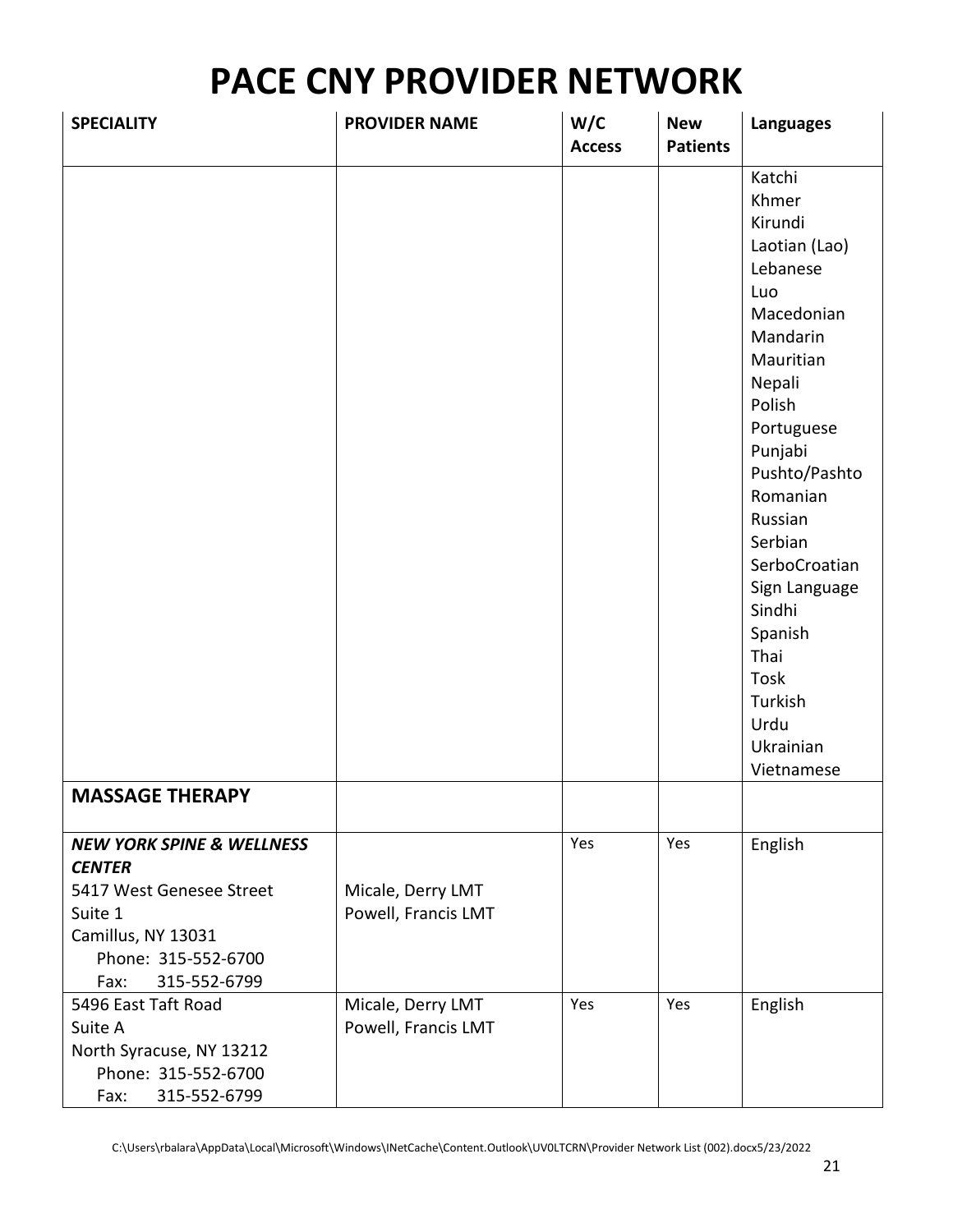| <b>SPECIALITY</b>                                                                                                              | <b>PROVIDER NAME</b>                                                                                                                                                                                                                                                                                                                                                                                                                                                                                                                                                      | W/C<br><b>Access</b> | <b>New</b><br><b>Patients</b> | <b>Languages</b> |
|--------------------------------------------------------------------------------------------------------------------------------|---------------------------------------------------------------------------------------------------------------------------------------------------------------------------------------------------------------------------------------------------------------------------------------------------------------------------------------------------------------------------------------------------------------------------------------------------------------------------------------------------------------------------------------------------------------------------|----------------------|-------------------------------|------------------|
| <b>MENTAL HEALTH SERVICES</b>                                                                                                  |                                                                                                                                                                                                                                                                                                                                                                                                                                                                                                                                                                           |                      |                               |                  |
| <b>ROGER G LEVINE, MD</b>                                                                                                      |                                                                                                                                                                                                                                                                                                                                                                                                                                                                                                                                                                           | Yes                  | Yes                           | English          |
| 4914 W Seneca Tnpke<br>Syracuse, NY 13215<br>Phone: 315-469-2827<br>315-204-1314<br>Fax:                                       | Levine, Roger G MD<br>Tarallo, Johanna NP                                                                                                                                                                                                                                                                                                                                                                                                                                                                                                                                 |                      |                               |                  |
| <b>NEAL QUARTIER, PhD</b><br>249 E Onondaga St, Suite 420<br>Syracuse, NY 13202<br>Phone: 315-345-9073<br>315-478-4619<br>Fax: | Quartier, Neal PhD LCSW<br>Lic. Clinical Social Worker                                                                                                                                                                                                                                                                                                                                                                                                                                                                                                                    | Yes                  | Yes                           | English          |
| <b>ST JOSEPH'S BEHAVIORAL</b><br><b>HEALTH OUTPATIENT CENTER</b>                                                               |                                                                                                                                                                                                                                                                                                                                                                                                                                                                                                                                                                           | Yes                  | Yes                           | English          |
| 742 James St<br>Syracuse, NY 13203<br>Phone: 315-703-2700                                                                      | Amodio, James LMHC<br>Chapman, Richard LCSW<br>DeLutis, Jessica LMSW<br>Fico, Jane LCSW<br>Finton, Patti LCSW<br>Frazier, Nancy LCSW<br>Fuller, Bridget LCSW<br>Fuller, Dale LCSW<br>Marburger, Ann LMSW<br>McBeth, Katie LCSW<br>McKillop, Dennis Ph.D.<br>Myers, Joan LCSW<br>Paice, Claire LCSW<br>Paniagua, Anna Maria<br><b>LMSW</b><br>Penner, Kathy LCSW<br>Pierce, Renee LCSW<br>Roczen, Pamela LCSW<br>Sanders, Julia LMSW<br>Shoen, Mari LCSW<br>Spears, Charles LCSW<br>Stanton, Dawn LCSW<br>Starie, Stephanie LMSW<br>Terrazas, Linda LCSW<br>Wee, Chia LCSW |                      |                               |                  |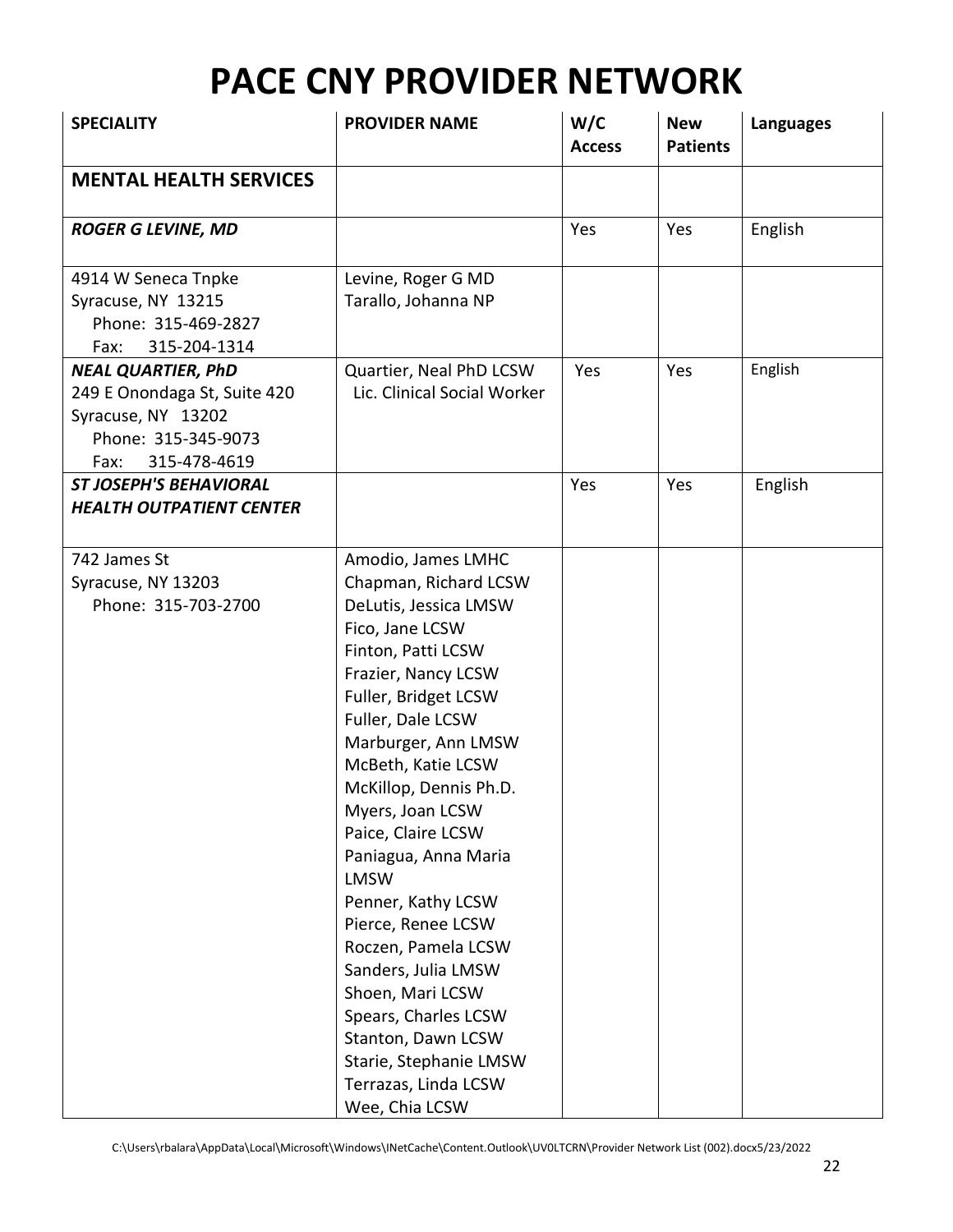| <b>SPECIALITY</b>                                                                                                                                                                                                                                                                                                                           | <b>PROVIDER NAME</b>                                                                                                                                                                                                                                                                                                                                                                                               | W/C<br><b>Access</b> | <b>New</b><br><b>Patients</b> | <b>Languages</b>              |
|---------------------------------------------------------------------------------------------------------------------------------------------------------------------------------------------------------------------------------------------------------------------------------------------------------------------------------------------|--------------------------------------------------------------------------------------------------------------------------------------------------------------------------------------------------------------------------------------------------------------------------------------------------------------------------------------------------------------------------------------------------------------------|----------------------|-------------------------------|-------------------------------|
| <b>ST JOSEPH'S BEHAVIORAL</b><br><b>HEALTH OUTPATIENT CENTER</b><br>(cont'd)                                                                                                                                                                                                                                                                | Winnett, Monique PsyD<br>Andrews, Julie NP<br>Butunoi, Catalin MD<br>Hopkins, Geoffrey MD<br>Iosilevich, Miron MD<br>Naprawa, Steven MD<br>Nickerson, Renee NP<br>Porter, David NP<br>Reddy, Narayana MD<br>Schell, Sarah NP<br>Shue, Samantha NP<br>Spina, Shannon NP                                                                                                                                             |                      |                               |                               |
|                                                                                                                                                                                                                                                                                                                                             |                                                                                                                                                                                                                                                                                                                                                                                                                    |                      |                               |                               |
| <b>LIBERTY RESOURCES</b><br><b>BROWNELL CENTER FOR</b><br><b>BEHAVIORAL HEALTH</b>                                                                                                                                                                                                                                                          |                                                                                                                                                                                                                                                                                                                                                                                                                    | Yes                  | Yes                           | English<br>Spanish<br>Russian |
| 1045 James St<br>Syracuse, NY 13203<br>Phone: 315-472-4471<br>315-472-1759<br>Fax:<br><b>Credentialing Abbreviations:</b><br><b>LCSW: Lic. Clinical Social Worker</b><br>LMFT: Lic. Marriage & Family<br>Therapist<br>LMHC: Lic. Mental Health<br>Counselor<br>MD: Medical Doctor<br>NP: Nurse Practitioner<br>PhD: Doctorate of Psychology | Agama, Efrain LMFT<br>Alberts, Kate LMHC<br>Barnes, JoAnne LMSW<br>Burnside, Scott NP<br>Carr, Darlene LMSW<br>Clifford, Alicia LMSW<br>Feldman, Robert<br>LMHC/PhD<br>Fryar, Khira LMSW<br>Gaspe, Alyssa LMSW<br>Gehrig, Madeline LMHC<br>Golden, Rachel LMHC<br>Gordon, Natalie LMFT<br>Henderson, Heather NP<br>Hopkins, Geoffrey MD<br>Hueber, Anthony LMSW<br>Johnstone, Erin LMHC<br>Kamps, Celia LCSW-R/PhD |                      |                               |                               |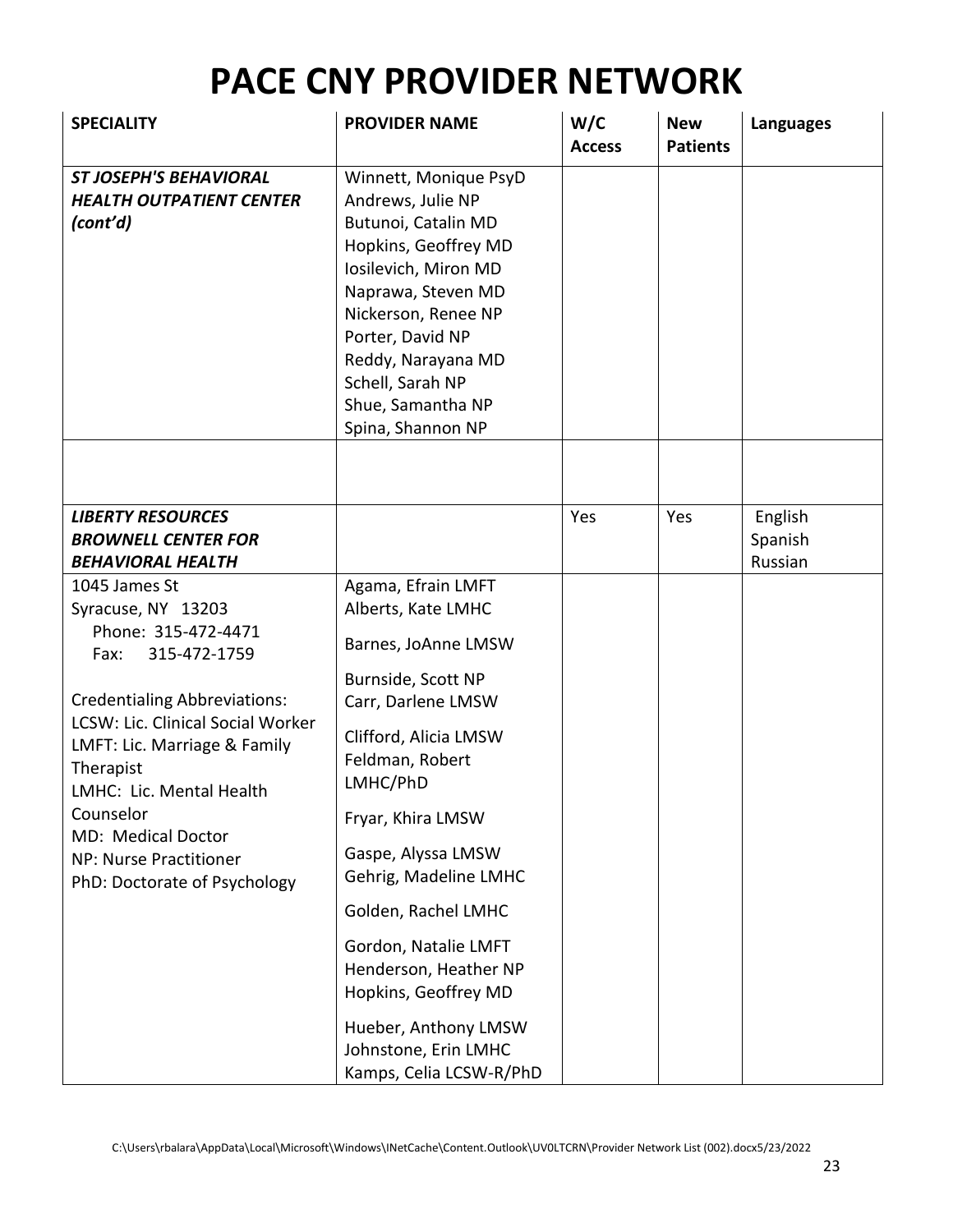| <b>SPECIALITY</b>                                                                                            | <b>PROVIDER NAME</b>                                                                          | W/C<br><b>Access</b> | <b>New</b><br><b>Patients</b> | <b>Languages</b> |
|--------------------------------------------------------------------------------------------------------------|-----------------------------------------------------------------------------------------------|----------------------|-------------------------------|------------------|
|                                                                                                              | Kang, David MD<br>Kelly, Megan LMHC                                                           |                      |                               |                  |
|                                                                                                              | Liu, Haizhu MD<br>Malaney, Meaghan LMFT<br>Miller, Margaret LMSW<br>Misiaszek, Catherine LMHC |                      |                               |                  |
|                                                                                                              | Murphy, Karrigan LMFT<br>Nestrenko, Marina MD                                                 |                      |                               |                  |
|                                                                                                              | Piorkowski, Leah LMHC<br>Platt, Kristin LMSW                                                  |                      |                               |                  |
|                                                                                                              | Rogalia, Elizabeth LMSW<br>Sadek, Marianne LMSW                                               |                      |                               |                  |
|                                                                                                              | Simmons, Caitlin LMSW                                                                         |                      |                               |                  |
|                                                                                                              | Snyder, Susan LMFT/PhD<br>Stashkiv, Taras LMHC                                                |                      |                               |                  |
|                                                                                                              | Williams, Hope LMSW                                                                           |                      |                               |                  |
| PSYCHOLOGICAL HEALTHCARE,<br><b>PLLC</b>                                                                     |                                                                                               |                      |                               |                  |
| 3300 James Street, Suite 100<br>Syracuse, NY 13206-2325<br>Phone: (315) 422-0300<br>$(315)$ 479-8455<br>Fax: | Kathleen Cerro-LCSW-R<br>Joel Richman, PhD                                                    | Yes                  | No.                           | English          |
| 8289 Loop Rd<br>Baldwinsville, NY 13027<br>Phone: (315) 638-2853<br>$(315) 638 - 3145$<br>Fax:               | Fay Meling-LCSW-R                                                                             | Yes                  | No                            | English          |
| 890 Seventh North St<br>Liverpool, NY 13088-6558<br>Phone: (315) 200-1056<br>$(315)$ 452-2455<br>Fax:        | Fay Meling - LCSW-R<br>Joan Myers - LCSW-R<br>Susan Fabian - LCSW-R<br>Madge Flynn - LCSW-R   | Yes                  | No                            | English          |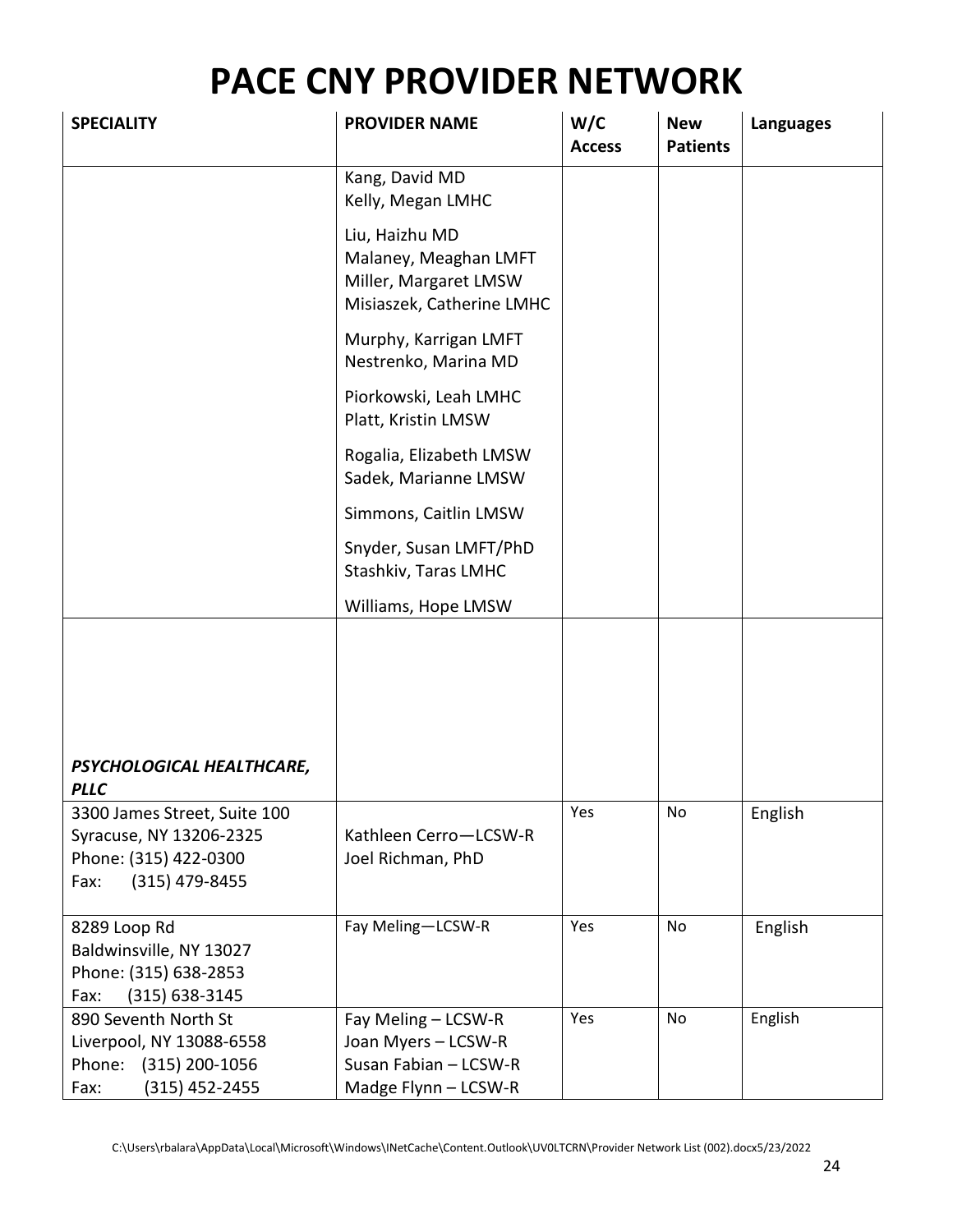| <b>SPECIALITY</b>                                                                                                                                  | <b>PROVIDER NAME</b>                                                                                                                | W/C<br><b>Access</b> | <b>New</b><br><b>Patients</b> | <b>Languages</b>            |
|----------------------------------------------------------------------------------------------------------------------------------------------------|-------------------------------------------------------------------------------------------------------------------------------------|----------------------|-------------------------------|-----------------------------|
| <b>ROBYN TOMLIN, LCSW</b>                                                                                                                          |                                                                                                                                     |                      |                               |                             |
|                                                                                                                                                    |                                                                                                                                     |                      |                               |                             |
| Manlius, NY 13104<br>Phone: (315) 480-5620                                                                                                         |                                                                                                                                     | Yes                  | Yes                           | English                     |
| <b>NEPHROLOGY</b>                                                                                                                                  |                                                                                                                                     |                      |                               | English                     |
| <b>NEPHROLOGY ASSOCIATES OF</b><br><b>SYRACUSE, PC</b>                                                                                             | Azar, Antoine MD<br>Chaffin, Matthew G MD<br>Mangat, Smardeep MD<br>Murthy, Bala MD<br>Oguntola, Adebowale MD<br>Ondocin, Philip MD | Yes                  | Yes                           | English                     |
| 1304 Buckley Rd, Suite 200<br>N Syracuse, NY 13212<br>Phone: 315-478-3311<br>315-476-5211<br>Fax:                                                  |                                                                                                                                     |                      |                               |                             |
| <b>Medical Center West</b><br>5700 West Genesee Street<br>Suite 211<br>Camillus, NY 13031<br>Phone: 315-478-3311<br>315-476-5211<br>Fax:           |                                                                                                                                     |                      |                               |                             |
| <b>Northeast Medical Center</b><br>4000 Medical Center Drive<br>Suite 214<br>Fayetteville, NY 13066<br>Phone: 315-478-3311<br>315-476-5211<br>Fax: |                                                                                                                                     |                      |                               |                             |
| <b>NEPHROLOGY HYPERTENSION</b><br><b>ASSOCIATES OF CNY, PC</b>                                                                                     |                                                                                                                                     | Yes                  | Yes                           | English<br>Hindi<br>Spanish |
| 6846 Buckley Rd<br>N Syracuse, NY 13212<br>Phone: 315-410-6400<br>315-410-6410<br>Fax:                                                             | Gupta, Salil MD<br>Rao, Pawan K. MD<br>Noffey, Andrea PA                                                                            |                      |                               |                             |
| <b>NURSING SERVICES</b><br><b>SKILLED IN HOME</b>                                                                                                  |                                                                                                                                     |                      |                               |                             |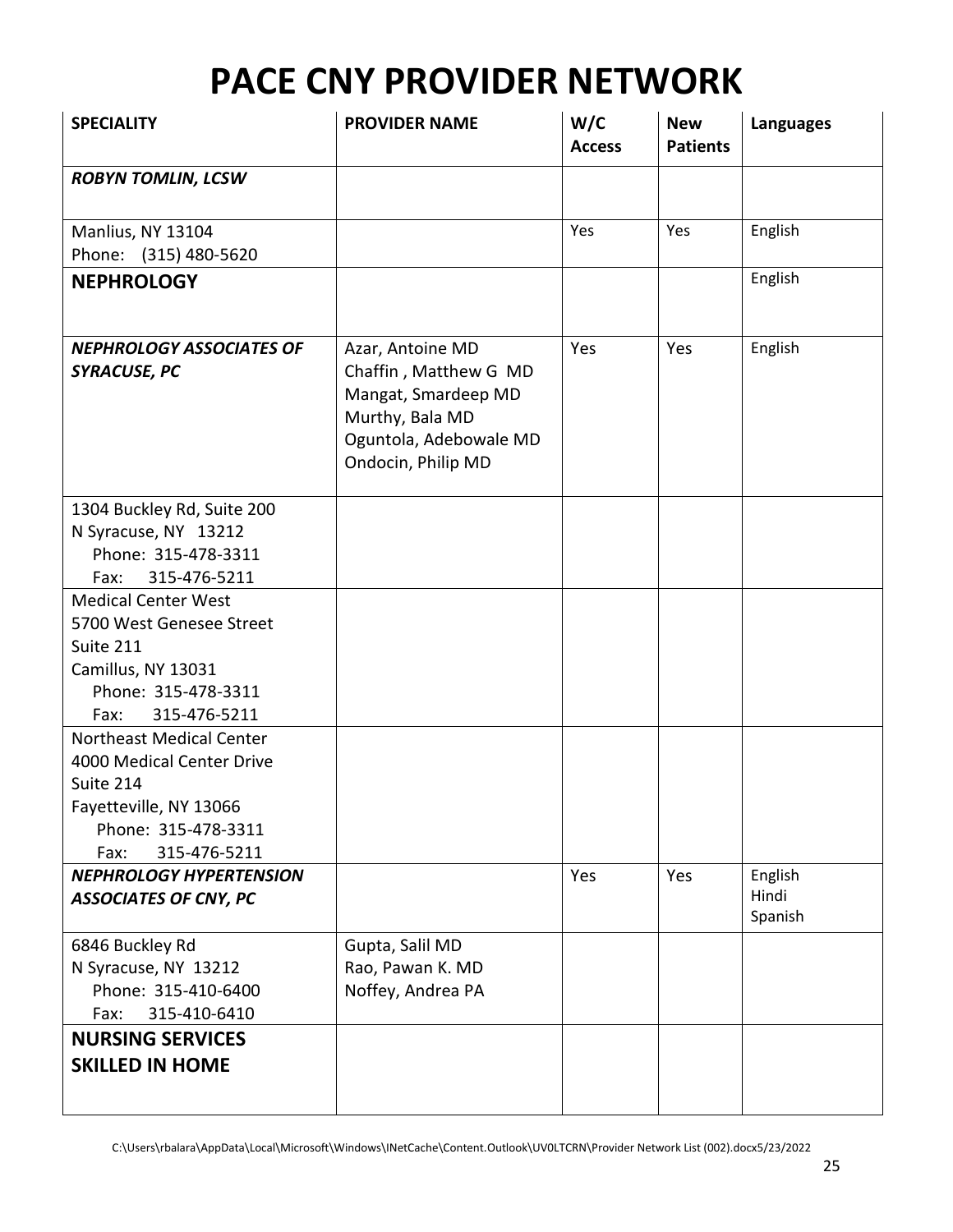| <b>SPECIALITY</b>                                                                                                                 | <b>PROVIDER NAME</b>                                                                                           | W/C<br><b>Access</b> | <b>New</b><br><b>Patients</b> | <b>Languages</b>                                  |
|-----------------------------------------------------------------------------------------------------------------------------------|----------------------------------------------------------------------------------------------------------------|----------------------|-------------------------------|---------------------------------------------------|
|                                                                                                                                   |                                                                                                                |                      |                               |                                                   |
| <b>LORETTO LICENSED AGENCY</b>                                                                                                    |                                                                                                                | N/A                  | Yes                           |                                                   |
| 177 Lawrence Rd E<br>N Syracuse, NY 13212<br>Phone: 315-452-5800<br>315-703-3599<br>Fax:                                          |                                                                                                                |                      |                               |                                                   |
| <b>NEUROLOGY</b>                                                                                                                  |                                                                                                                |                      |                               |                                                   |
| <b>CROUSE MEDICAL PRACTICE -</b><br><b>NEUROLOGY</b><br>739 Irving Avenue, Suite 340<br>Syracuse, NY 13210<br>Phone: 315-470-7747 | Malak, Sami Abdul MD<br>Gupta, Vikas MD<br>Jorgensen, Tabatha PA<br>Maloney, Colin PA<br>Seldes, Alyssa PA     | Yes                  | Yes                           | Arabic<br>French<br>Spanish<br>English<br>Chinese |
| <b>NEUROLOGICAL SURGERY</b>                                                                                                       |                                                                                                                |                      |                               |                                                   |
| <b>NEUROSURGICAL ASSOCIATES</b><br>OF CNY LLP-d/b/a Upstate<br><b>Brain &amp; Spine</b>                                           | Beutler, Timothy MD<br>Canal, Gabriella PA<br>Chin, Lawrence MD<br>Hall, Walter MD<br>Krishnamurthy, Satish MD | Yes                  | Yes                           | English                                           |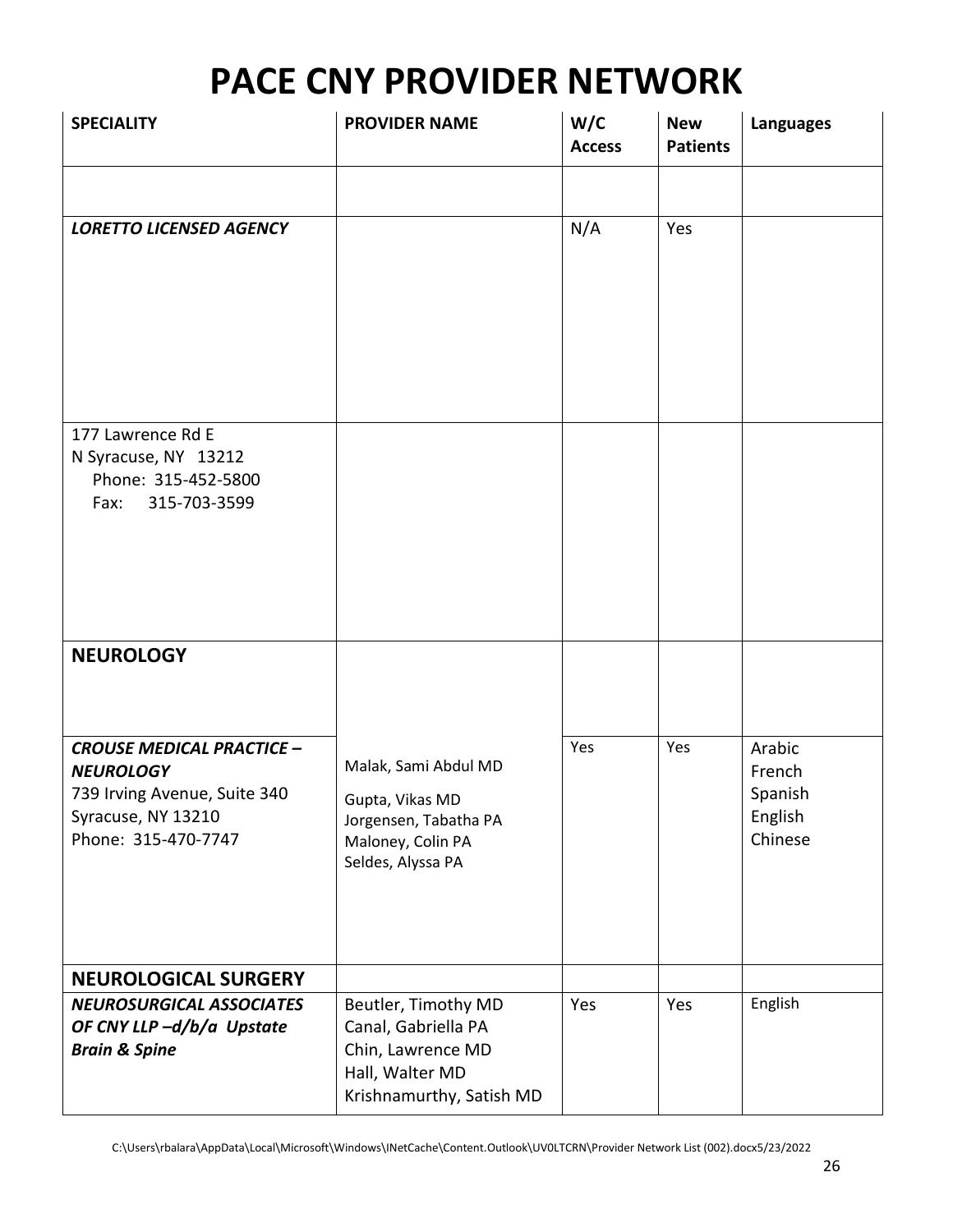| <b>SPECIALITY</b>                                                                                                                               | <b>PROVIDER NAME</b>                                                                                                                                        | W/C<br><b>Access</b> | <b>New</b><br><b>Patients</b> | <b>Languages</b> |
|-------------------------------------------------------------------------------------------------------------------------------------------------|-------------------------------------------------------------------------------------------------------------------------------------------------------------|----------------------|-------------------------------|------------------|
|                                                                                                                                                 | Gould, Grahame MD<br>Tovarspinoza, Zulma MD<br>Karsten, Denise,<br><b>Chiropractic-Primary Spine</b><br>Specialist                                          |                      |                               |                  |
| <b>Upstate Community Hospital</b><br>4900 Broad Road, Suite 1352<br>Syracuse, NY 13215<br>Phone: 315-464-4470<br>Fax: 315-464-5501              |                                                                                                                                                             |                      |                               |                  |
|                                                                                                                                                 |                                                                                                                                                             |                      |                               |                  |
| <b>CNY NEUROLOGICAL</b><br><b>CONSULTING, PLLC</b>                                                                                              | Shukri, Hassan MD<br>Dow, Anne NP<br>Soto, Rose NP                                                                                                          | Yes                  | Yes                           | English          |
| 5000 Brittonfield Pkwy, Suite<br>A116<br>E Syracuse, NY 13057<br>Phone: 315-634-5550<br>315-634-5553<br>Fax:                                    |                                                                                                                                                             |                      |                               |                  |
| <b>NABIL AZIZ, MD</b>                                                                                                                           | Aziz, Nabil MD                                                                                                                                              | Yes                  | Yes                           | English          |
| 5100 W Taft Rd., Suite 3R<br>Liverpool, NY 13088<br>Phone: 315-452-2240<br>315-452-2237<br>Fax:                                                 |                                                                                                                                                             |                      |                               |                  |
| <b>ONCOLOGY</b>                                                                                                                                 |                                                                                                                                                             |                      |                               |                  |
| <b>HEMATOLOGY-ONCOLOGY</b><br><b>ASSOC OF CNY, PC</b><br>Brittonfield-East Syracuse, NY<br>5008 Brittonfield Parkway<br>East Syracuse, NY 13057 | Agheli, Aref MD<br>Alpert, Tracy MD<br>Aubrey, Shannon PA<br>Cobb, Alexandria PA<br>Bingham, Daniel M MD<br>Breckenridge, Kristina PA<br>Burke, Samantha NP | Yes                  | Yes                           | English          |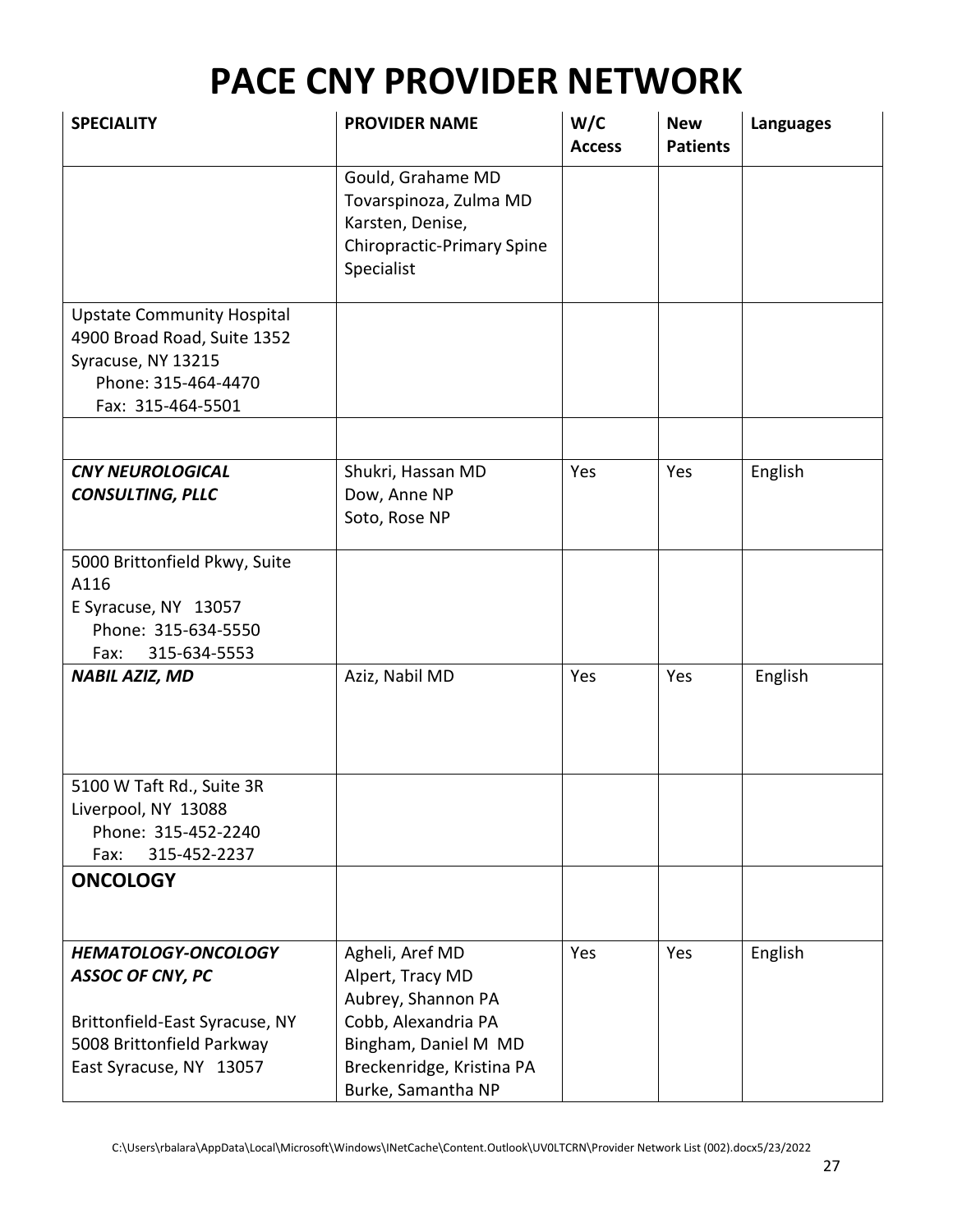| <b>SPECIALITY</b>    | <b>PROVIDER NAME</b>       | W/C<br><b>Access</b> | <b>New</b><br><b>Patients</b> | <b>Languages</b> |
|----------------------|----------------------------|----------------------|-------------------------------|------------------|
| Phone: 315-472-7504  | Capria, Elsa M.L. NP       |                      |                               |                  |
| Fax:<br>315-479-8639 | Cherny, Richard T MD       |                      |                               |                  |
|                      | Chin, Shing MD             |                      |                               |                  |
|                      | Choudary, Iqra MD          |                      |                               |                  |
|                      | Colosimo, Autumn NP        |                      |                               |                  |
|                      | Conboy, Kimberly L. NP     |                      |                               |                  |
|                      | Coughlin, Alexis B NP      |                      |                               |                  |
|                      | Derycke, Laura NP          |                      |                               |                  |
|                      | Devine, Donna NP           |                      |                               |                  |
|                      | Duffy, Steven MD           |                      |                               |                  |
|                      | Eveleigh, Tricia NP        |                      |                               |                  |
|                      | Gajra, Ajeet MD            |                      |                               |                  |
|                      | Himpler, Benjamin S MD     |                      |                               |                  |
|                      | Kirschner, Jeffrey J MD    |                      |                               |                  |
|                      | Kligerman, Olga DO         |                      |                               |                  |
|                      | Kumar, Santosh MD          |                      |                               |                  |
|                      | Leubner, Jenna, NP         |                      |                               |                  |
|                      | Lougee, Denise M PA        |                      |                               |                  |
|                      | Malone, Emily NP           |                      |                               |                  |
|                      | McNally, Lauren NP         |                      |                               |                  |
|                      | Meritz, Keith A MD         |                      |                               |                  |
|                      | Morbidini-Gaffney MD       |                      |                               |                  |
|                      | Morris, Gloria MD          |                      |                               |                  |
|                      | Niver, Kristen PA          |                      |                               |                  |
|                      | Noble, Nicole NP           |                      |                               |                  |
|                      | Panebianco, Lauren MD      |                      |                               |                  |
|                      | Pasniciuc, Silviu MD       |                      |                               |                  |
|                      | Pichoske, Jennifer         |                      |                               |                  |
|                      | Prezzano, Kavitha MD       |                      |                               |                  |
|                      | Pudusseri, Anita DO        |                      |                               |                  |
|                      | Rayder, Alicia NP          |                      |                               |                  |
|                      | Raphael, Michal PA         |                      |                               |                  |
|                      | Scalzo, Anthony MD         |                      |                               |                  |
|                      | Sitnik, Margaret, NP       |                      |                               |                  |
|                      | Skibitski, Alexa PA        |                      |                               |                  |
|                      | Sousou, Tarek MD           |                      |                               |                  |
|                      | Varki, Vinod MD            |                      |                               |                  |
|                      | Heaphy, Kristen NP         |                      |                               |                  |
|                      | Wong, Benny M MD           |                      |                               |                  |
|                      | Butler, James T, NP        |                      |                               |                  |
|                      | Mastropietro, Jennifer, NP |                      |                               |                  |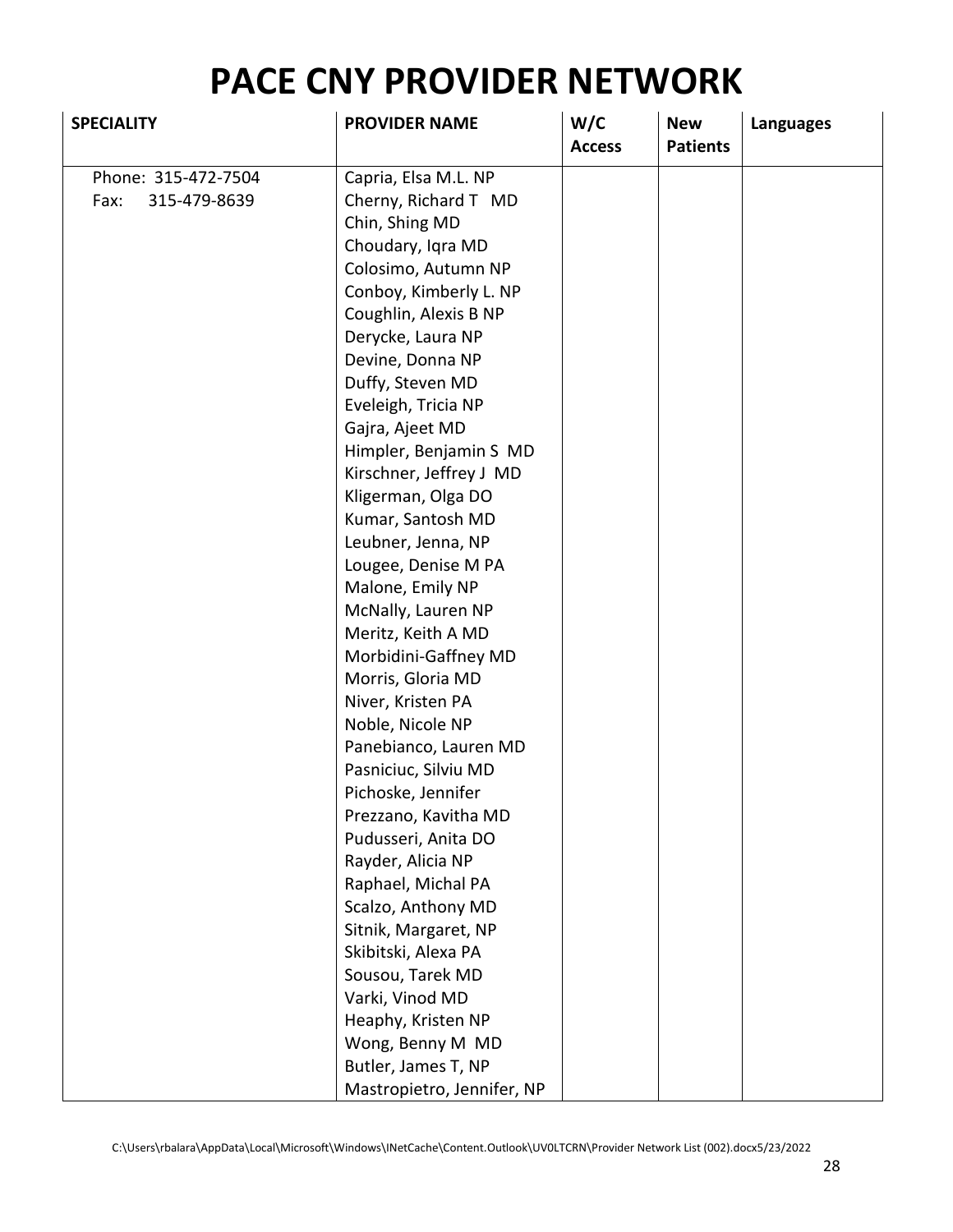| <b>SPECIALITY</b>                                                                                                                    | <b>PROVIDER NAME</b>                                                                          | W/C<br><b>Access</b> | <b>New</b><br><b>Patients</b> | <b>Languages</b> |
|--------------------------------------------------------------------------------------------------------------------------------------|-----------------------------------------------------------------------------------------------|----------------------|-------------------------------|------------------|
| <b>HEMATOLOGY-ONCOLOGY</b><br>ASSOC OF CNY, PC (cont'd)                                                                              | Quinlan, Jessica L. PA<br>Weiler, Kristen, NP<br>Wormuth, David MD<br>Rhodes-Boise, Marina PA |                      |                               |                  |
|                                                                                                                                      |                                                                                               |                      |                               |                  |
| <b>OPHTHALMOLOGY</b>                                                                                                                 |                                                                                               |                      |                               |                  |
| <b>CATARACT &amp; EYE SPECIALISTS -</b>                                                                                              | Abboud, Elias OD<br>Woodcock Jr., Leslie MD                                                   | Yes                  | Yes                           | English          |
| 1304 Buckley Rd Suite 205<br>Syracuse, NY 13212<br>Phone: 315-458-2020<br>315-458-6522<br>Fax:                                       |                                                                                               |                      |                               |                  |
|                                                                                                                                      |                                                                                               |                      |                               |                  |
| <b>Specialty Surgery Center of CNY-</b><br><b>The Outpatient Surgery Center</b><br>225 Greenfield Parkway 105<br>Liverpool, NY 13088 | Sveen, John MD<br>Shiomos, Christopher OD<br>Weisenthal, Robert MD<br>Wang, Xiaofei MD        |                      |                               |                  |
| <b>CNY EYE CARE</b>                                                                                                                  | Sveen, John MD<br>Shiomos, Christopher OD<br>Weisenthal, Robert MD<br>Wang, Xiaofei MD        | Yes                  | Yes                           | English          |
| 5109 W Genesee St, Suite 102<br>Camillus, NY 13031<br>Phone: 315-487-3937<br>315-488-3563<br>Fax:                                    | Sveen, John MD<br>Shiomos, Christopher OD                                                     |                      |                               |                  |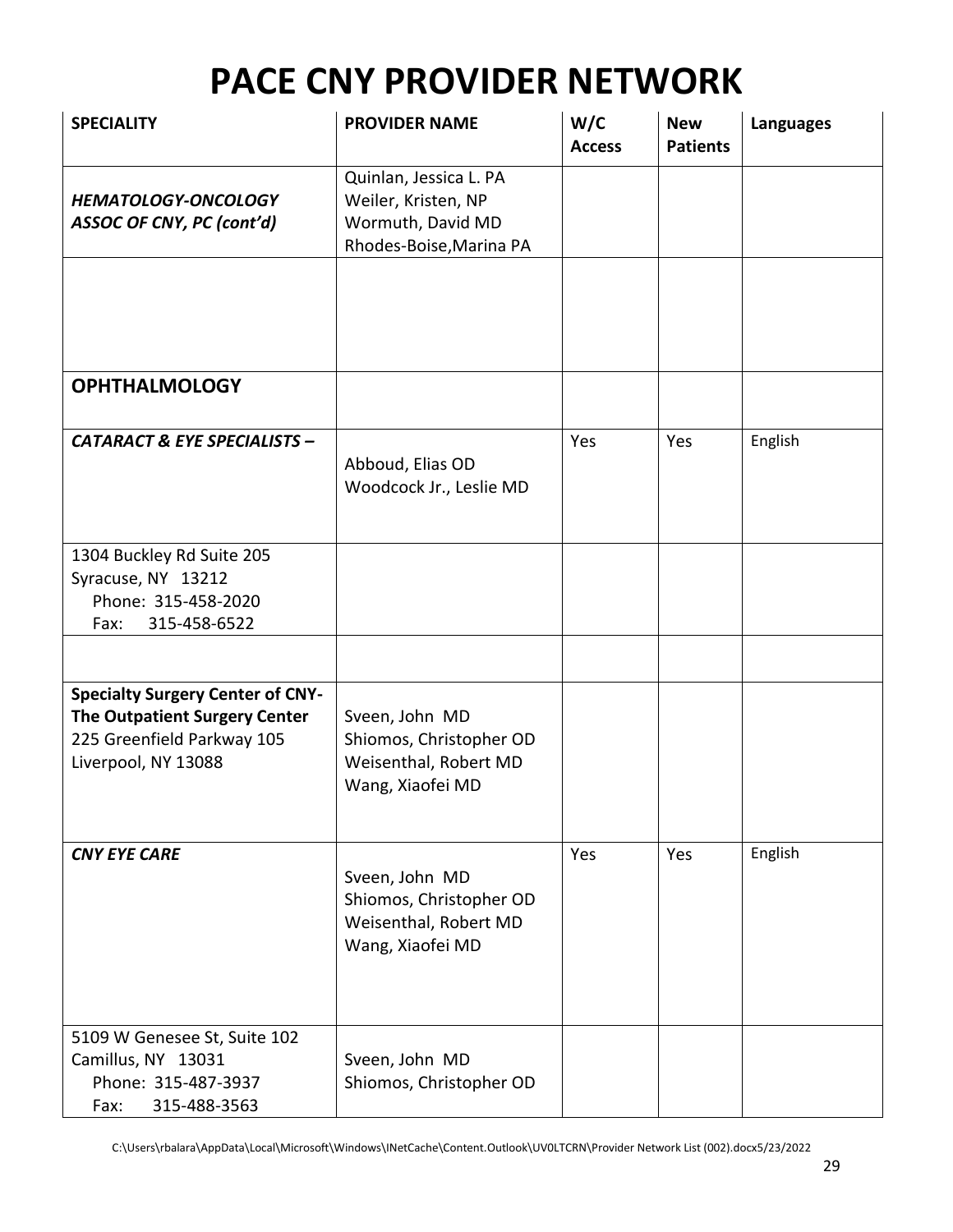| <b>SPECIALITY</b>                                 | <b>PROVIDER NAME</b>                                               | W/C<br><b>Access</b> | <b>New</b><br><b>Patients</b> | <b>Languages</b> |
|---------------------------------------------------|--------------------------------------------------------------------|----------------------|-------------------------------|------------------|
|                                                   | Weinstein, Matthew OD<br>Weisenthal, Robert MD<br>Wang, Xiaofei MD |                      |                               |                  |
|                                                   |                                                                    |                      |                               |                  |
| 5770 Commons Park Dr                              |                                                                    |                      |                               |                  |
| Dewitt, NY 13214<br>Phone: 315-445-1577           | Sveen, John MD<br>Shiomos, Christopher OD                          |                      |                               |                  |
| 315-445-4862<br>Fax:                              | Weinstein, Matthew OD<br>Weisenthal, Robert MD<br>Wang, Xiaofei MD |                      |                               |                  |
|                                                   | Mango, Charles A MD                                                |                      |                               |                  |
| 5000 Brittonfield Pkwy,                           |                                                                    |                      |                               |                  |
| Suite A102<br>East Syracuse, NY 13057             | Sveen, John MD<br>Shiomos, Christopher OD                          |                      |                               |                  |
| Phone: 315-432-0555                               | Weinstein, Matthew OD                                              |                      |                               |                  |
| 315-445-4862<br>Fax:                              | Weisenthal, Robert MD                                              |                      |                               |                  |
| <b>CENTRAL NEW YORK RETINAL</b>                   | Wang, Xiaofei MD                                                   | Yes                  | Yes                           | English          |
| <b>ASSOCIATES</b>                                 |                                                                    |                      |                               |                  |
| 1101 Erie Blvd E, Suite 210<br>Syracuse, NY 13210 |                                                                    |                      |                               |                  |
| Phone: 315-218-7591                               |                                                                    |                      |                               |                  |
| 315-218-7620<br>Fax:                              |                                                                    |                      |                               |                  |
| <b>DRUGER EYE CARE</b>                            |                                                                    | Yes                  | Yes                           | English          |
| 5633 W. Genesee St                                | Mango, Charles A MD                                                |                      |                               |                  |
| Camillus, NY 13031                                |                                                                    |                      |                               |                  |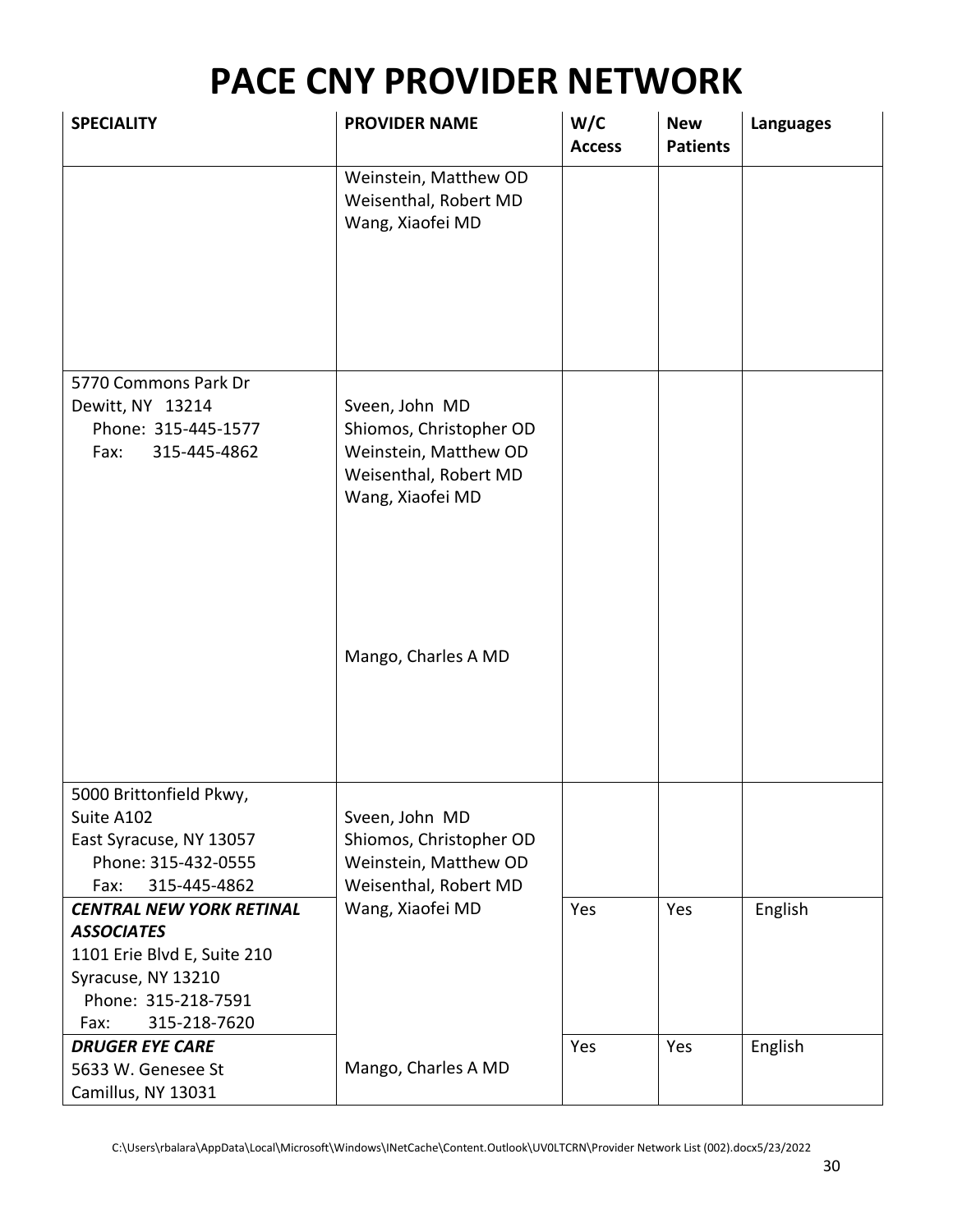| <b>SPECIALITY</b>                                                                                                                          | <b>PROVIDER NAME</b>                                                                                                                                                                       | W/C<br><b>Access</b> | <b>New</b><br><b>Patients</b> | <b>Languages</b>              |
|--------------------------------------------------------------------------------------------------------------------------------------------|--------------------------------------------------------------------------------------------------------------------------------------------------------------------------------------------|----------------------|-------------------------------|-------------------------------|
| Phone: 315-488-1601<br>Fax: 315-488-0047                                                                                                   |                                                                                                                                                                                            |                      |                               |                               |
|                                                                                                                                            | Druger, Robert K MD<br>Wallen, Maureen OD                                                                                                                                                  |                      |                               |                               |
| <b>EYE ASSOCIATES OF CNY</b><br>2215 E Genesee St<br>Syracuse, NY 13210<br>Phone: 315-472-5329<br>Fax: 315472-3211                         | Geiss II, Michael MD<br>Geiss III, Michael MD<br>Taggart, Tina MD                                                                                                                          | Yes                  | Yes                           | Engilsh                       |
| <b>EYE CONSULTANTS OF SYRACUSE</b><br>5792 Widewaters Pkwy,<br>Suite 101<br>Syracuse, NY 13214<br>Phone: 315-422-4412<br>Fax: 315-422-4690 | Bushinger, Scott OD<br>DeVincentis III, Anthony F<br>MD<br>Dingman, Diane OD<br>Miller, Adam MD<br>Moore, Michael MD<br>Spitzer, Stephen MD<br>(Glaucoma Specialty) -<br>Coli, Arthur P MD | Yes                  | Yes                           | English                       |
| <b>EYE SURGEONS OF CNY</b>                                                                                                                 |                                                                                                                                                                                            | Yes                  | Yes                           | English<br>Italian<br>Spanish |
| 5100 W Taft Rd, Suite 4M<br>Liverpool, NY 13088<br>Phone: 315-362-3937<br>315-458-7818<br>Fax:                                             | Dexter, Justin MD<br>Stewart, Lawrence MD<br>Heater, Samantha OD<br>Rabin, Barry MD                                                                                                        |                      |                               | English                       |
| <b>RETINA-VITREOUS Surgeons of</b><br>CNY, PC                                                                                              |                                                                                                                                                                                            | Yes                  | Yes                           | English                       |
| 200 Greenfield Parkway<br>Liverpool, NY 13088<br>Phone: 315-445-8166<br>Fax: 315-445-2697                                                  | Choudhury, Tahsin MD<br>Brown, Jamin S MD<br>Rosenburg, Kevin MD<br>Rutledge, Bryan K, MD<br>Seth, Rajeev K, MD<br>Spaulding III, Sam C, MD                                                |                      |                               |                               |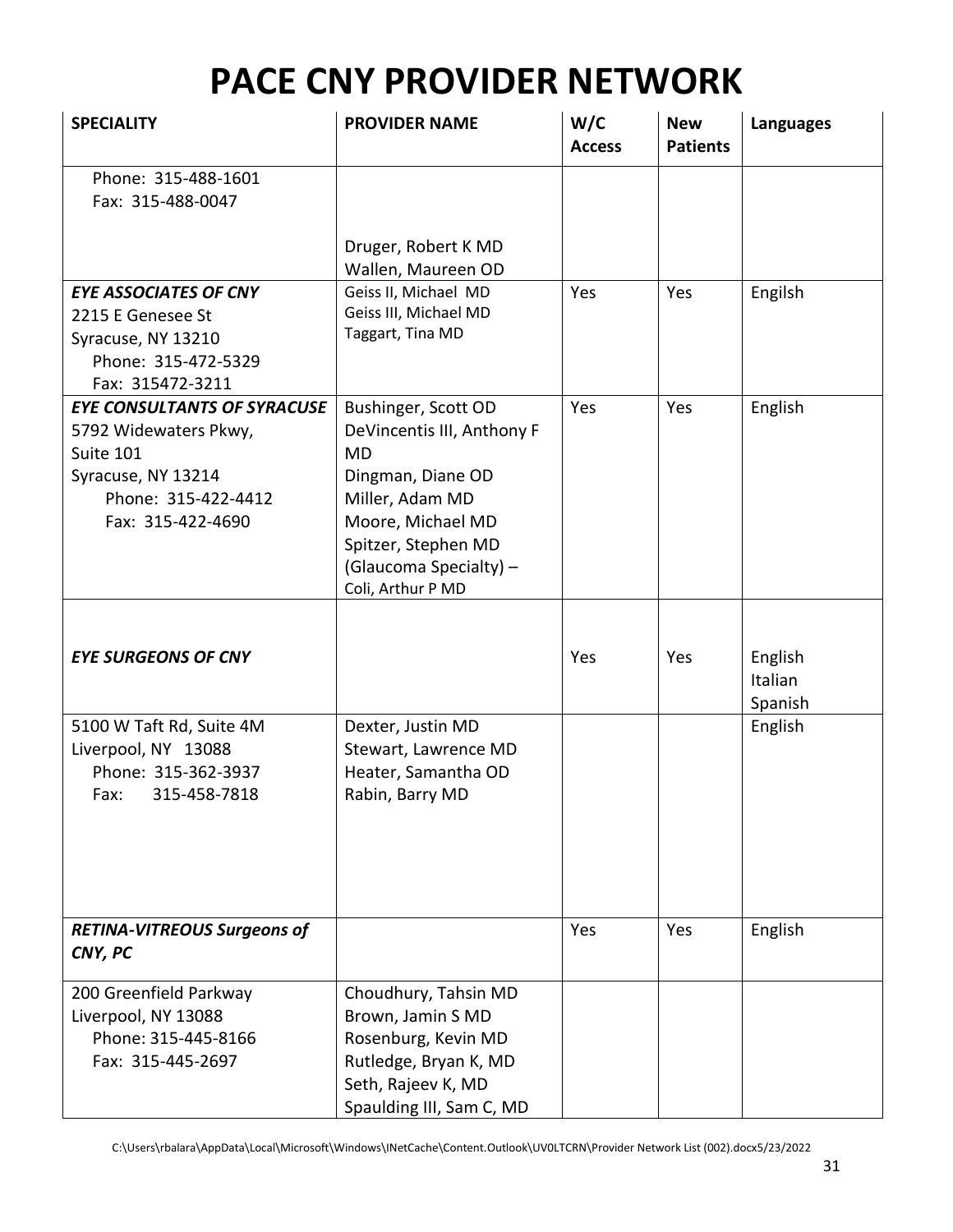| <b>SPECIALITY</b>                                                                                                                                                       | <b>PROVIDER NAME</b>                 | W/C<br><b>Access</b> | <b>New</b><br><b>Patients</b> | <b>Languages</b> |
|-------------------------------------------------------------------------------------------------------------------------------------------------------------------------|--------------------------------------|----------------------|-------------------------------|------------------|
|                                                                                                                                                                         | Oellers, Patrick MD                  |                      |                               |                  |
| <b>OPTOMETRY AND GLASSES</b>                                                                                                                                            |                                      |                      |                               |                  |
| <b>VISION WORKS d/b/a Empire</b><br><b>Vision</b>                                                                                                                       |                                      | Yes                  | Yes                           | English          |
| 125 Lawrence Rd<br>N Syracuse, NY 13212<br>Phone: 315-455-5500<br>Fax: 315-455-8619<br>(effective 6/7/21-Optometry<br>appts can only be scheduled on<br><b>Mondays)</b> |                                      |                      |                               |                  |
| 125 Shop City Plaza<br>Syracuse, NY 13206<br>Phone: 315-463-7700<br>315-463-2938<br>Fax:                                                                                | <b>Shop City</b><br>Gordon, Ross OD  |                      |                               |                  |
| 2921 Erie Blvd E<br>Syracuse, NY 13224<br>Phone: 315-446-5120<br>315-446-5177<br>Fax:                                                                                   | <b>Syracuse</b><br>Kaplan, Steven OD |                      |                               |                  |
| 4109 W. Genesee St.<br>Suite 100<br>Syracuse, NY 13219                                                                                                                  |                                      |                      |                               | English          |
| 6859 E. Genesee St.<br>Fayetteville, NY 13066                                                                                                                           |                                      |                      |                               |                  |
| <b>EYECARE OF CNY</b>                                                                                                                                                   |                                      |                      |                               |                  |
| 2901 Court Street<br>Syracuse, NY 13208<br>Phone: 315-455-8933                                                                                                          | DiTota, Joseph OD                    | Yes                  | Yes                           | English          |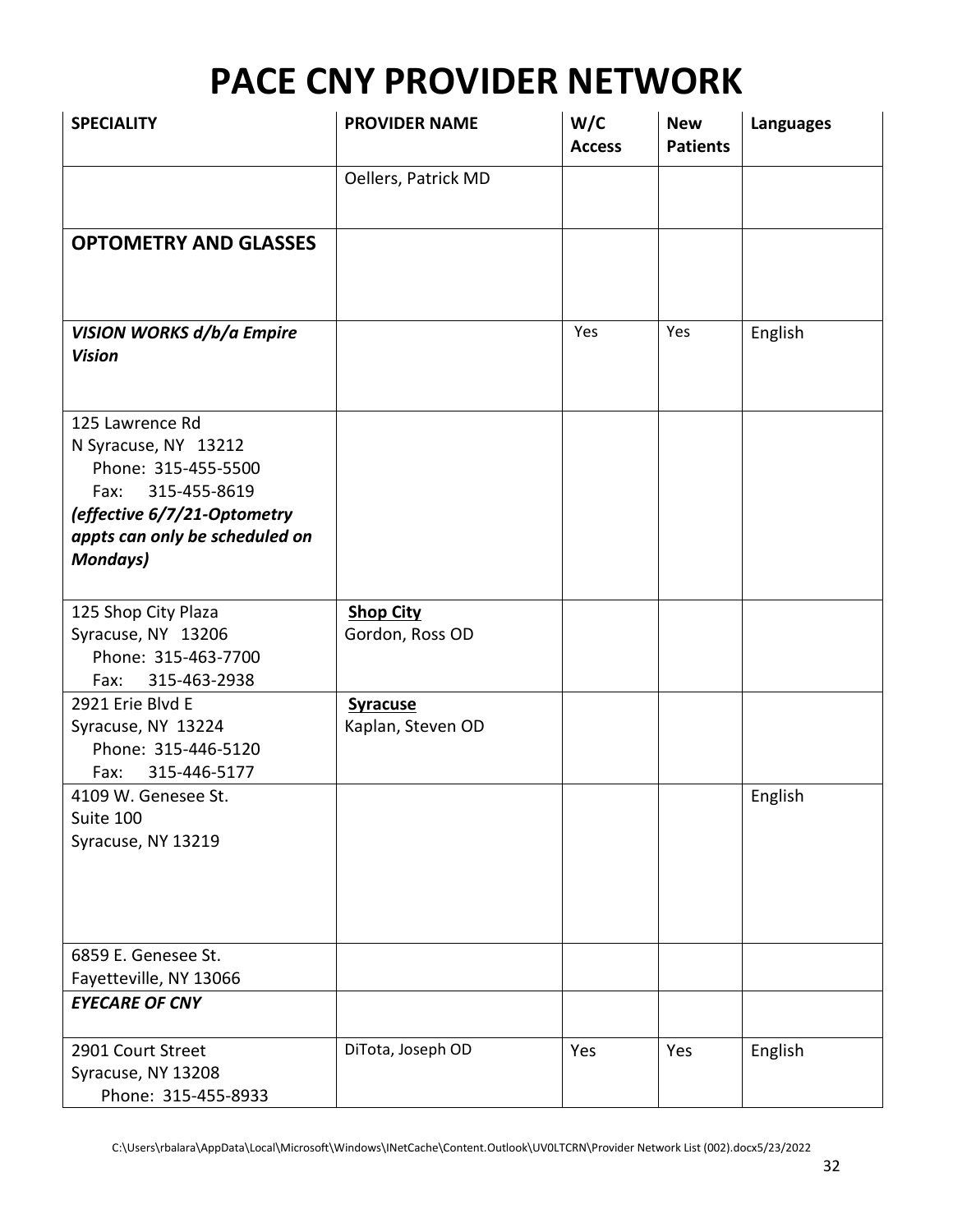| <b>SPECIALITY</b>                                                                                                                                                                                                                                               | <b>PROVIDER NAME</b>                                                                            | W/C<br><b>Access</b> | <b>New</b><br><b>Patients</b> | <b>Languages</b> |
|-----------------------------------------------------------------------------------------------------------------------------------------------------------------------------------------------------------------------------------------------------------------|-------------------------------------------------------------------------------------------------|----------------------|-------------------------------|------------------|
| 315-455-8934<br>Fax:                                                                                                                                                                                                                                            |                                                                                                 |                      |                               |                  |
| <b>MCAULIFFE HEALTH CENTER</b>                                                                                                                                                                                                                                  |                                                                                                 |                      |                               |                  |
| 115 Creek Circle<br>E. Syracuse, NY 13057<br>Phone: 315-413-3257<br>315-469-4737<br>Fax:                                                                                                                                                                        |                                                                                                 | Yes                  | Yes                           | English          |
| <b>ORTHOTICS &amp; PROSTHETICS</b>                                                                                                                                                                                                                              |                                                                                                 |                      |                               |                  |
| <b>ORTHOPEDIC APPLIANCES OF</b><br><b>CNY</b><br>507 E Fayette St<br>Syracuse, NY 13202<br>Phone: 315-474-2464<br>Fax: 315-474-2465                                                                                                                             | Hettler, James N CO<br>Ganley, Robert CO<br>VanGorder, Richard CO<br><b>Certified Orthotist</b> | Yes                  | Yes                           | English          |
| <b>HANGER CLINIC: PROSTHETICS &amp;</b><br><b>ORTHOTICS</b><br>6620 Fly Road, Suite 203<br>East Syracuse, NY 13057<br>Phone: 315-492-6608<br>Fax: 315-492-6159<br>522 Liberty Street, Suite 1<br>Syracuse, NY 13204<br>Phone: 315-472-5200<br>Fax: 315-472-5211 |                                                                                                 | Yes                  | Yes                           | English          |
| <b>REHAB TECHNOLOGIES OF</b><br><b>SYRACUSE</b><br>Erie Medical Plaza, Suite 209<br>Syracuse, NY 13210<br>Phone: 315-426-9920<br>Fax: 315-426-1254                                                                                                              |                                                                                                 | Yes                  | No                            | English          |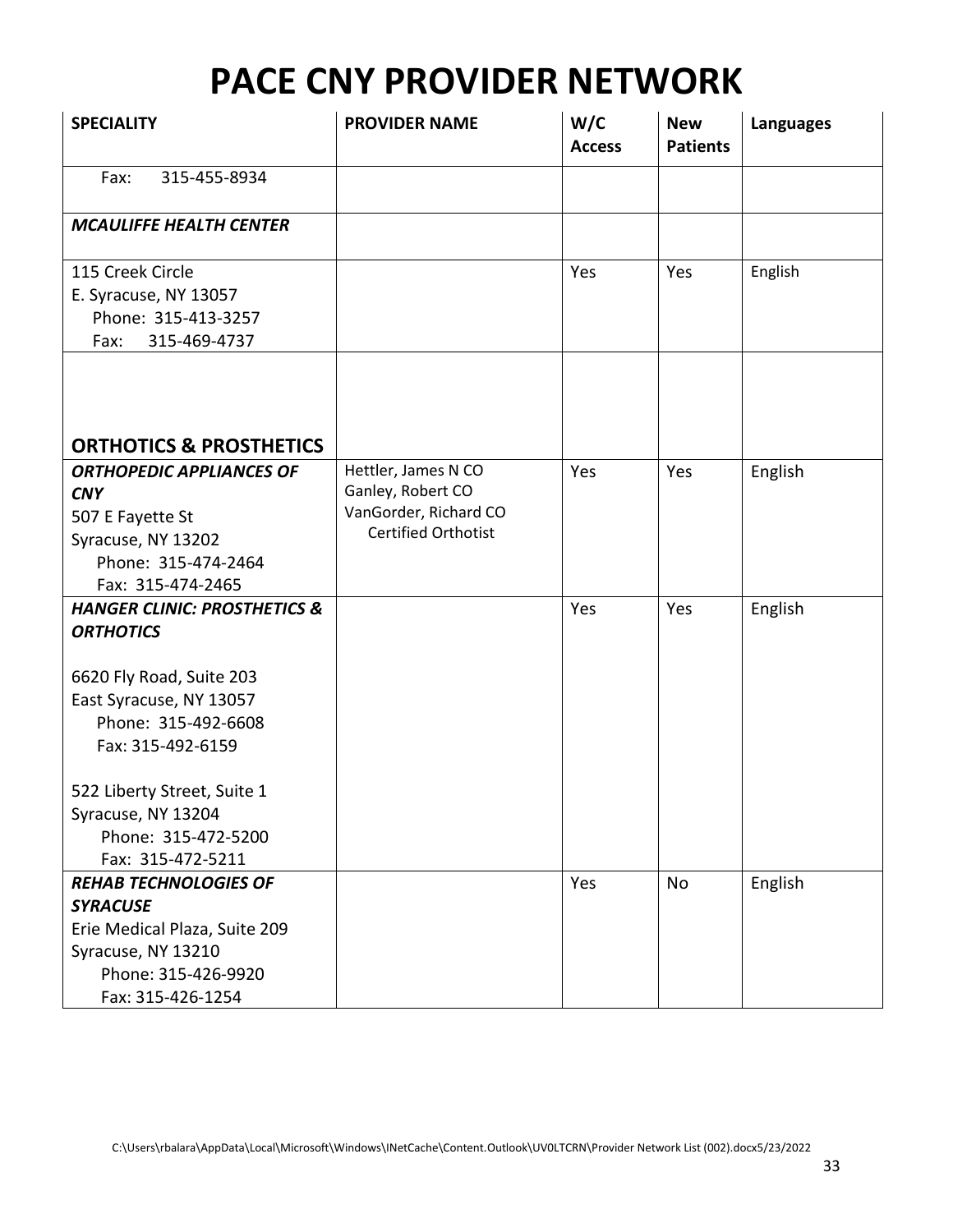| <b>SPECIALITY</b>                                                                                                                                                                                                                                                                                                                  | <b>PROVIDER NAME</b>                                                                                                                                                                                                     | W/C<br><b>Access</b> | <b>New</b><br><b>Patients</b> | <b>Languages</b> |
|------------------------------------------------------------------------------------------------------------------------------------------------------------------------------------------------------------------------------------------------------------------------------------------------------------------------------------|--------------------------------------------------------------------------------------------------------------------------------------------------------------------------------------------------------------------------|----------------------|-------------------------------|------------------|
| <b>OTOLARYNGOLOGY EAR-</b><br><b>NOSE-THROAT</b>                                                                                                                                                                                                                                                                                   |                                                                                                                                                                                                                          |                      |                               |                  |
| <b>ADVANCED ENT PHYSICIANS &amp;</b><br><b>SURGEONS OF CNY</b><br>5700 W Genesee St., Suite 229<br>Camillus, NY 13031<br>Phone: 315-234-9861<br>Fax: 315-234-9864<br>Northeast Medical Ctr, Suite 404<br>4000 Medical Center Dr<br>Fayetteville, NY 13066<br>Phone: 315-671-8799<br>315-637-3694<br>Fax:<br><b>PAIN MANAGEMENT</b> | Dubin, Stephen MD<br>Gordon, David MD<br>Krieger, Lawrence MD<br>Museums, Rhonda NP<br>Sall, Edward MD                                                                                                                   | Yes                  | Yes                           | English          |
| <b>NEW YORK SPINE &amp; WELLNESS</b><br><b>CENTER</b>                                                                                                                                                                                                                                                                              | Alcuri, Raymond MD<br>Catania, Joseph A MD<br>Davis, Rina C MD<br>El Bayadi, Sherif G MD<br>Lok, Jason MD<br>McGinn, Brendan MD<br>O'Quinn, Adrianne MD<br>Tallarico, Eric A MD<br>Tiso, Robert L MD<br>Trusilo, Mary MD | Yes                  | Yes                           | English          |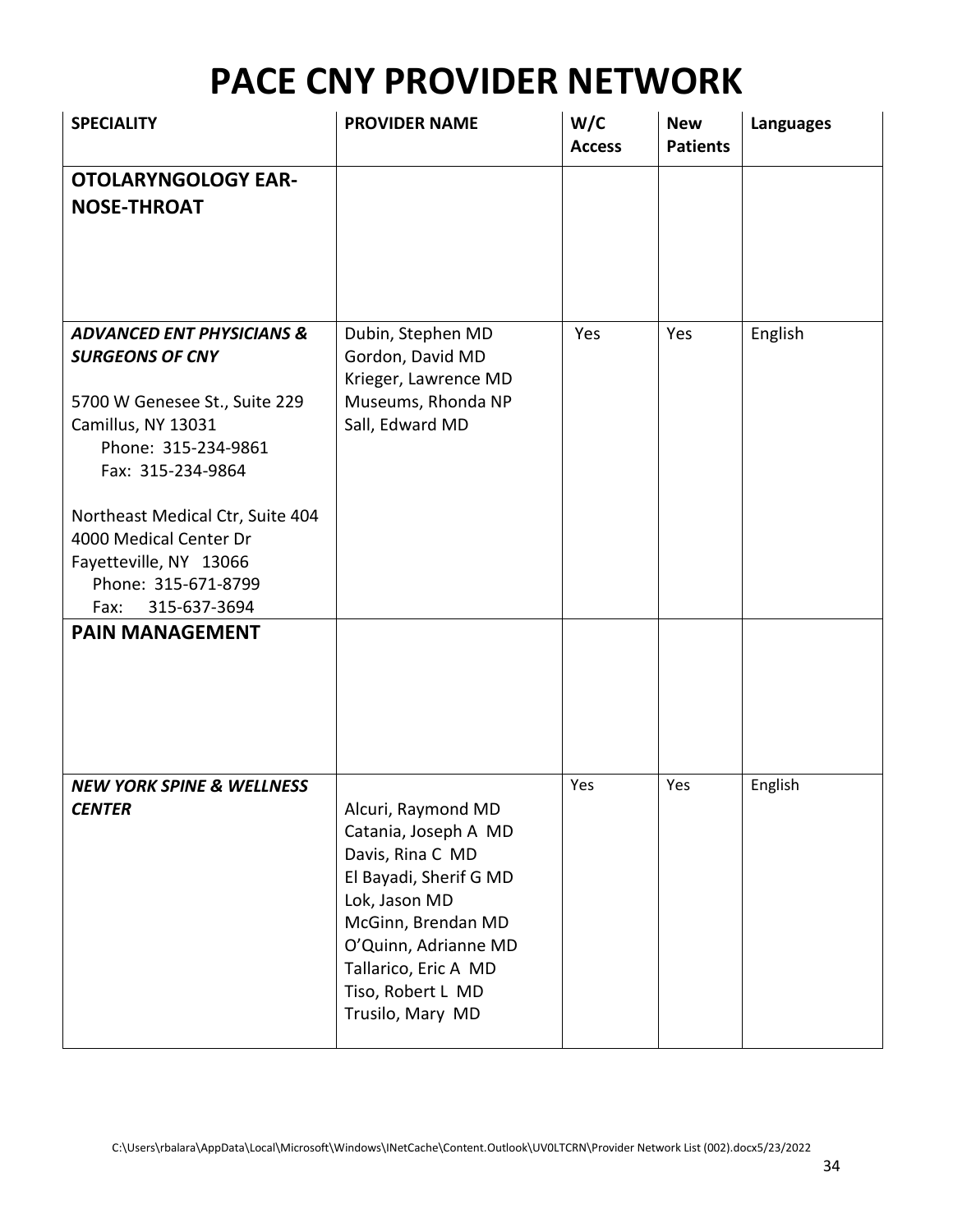| <b>SPECIALITY</b>                                                                                                            | <b>PROVIDER NAME</b> | W/C<br><b>Access</b> | <b>New</b><br><b>Patients</b> | <b>Languages</b> |
|------------------------------------------------------------------------------------------------------------------------------|----------------------|----------------------|-------------------------------|------------------|
| 5496 East Taft Rd<br>N Syracuse, NY 13212<br>Phone: 315-552-6700                                                             |                      |                      |                               |                  |
| 315-552-6701<br>Fax:                                                                                                         |                      |                      |                               |                  |
| 6711 Towpath Road<br>Suite 265, 2 <sup>nd</sup> Floor<br>East Syracuse, NY 13057<br>Phone: 315-703-3480<br>Fax: 315-703-3481 |                      |                      |                               |                  |
| 5417 West Genesee St, Suite 1<br>Camillus, NY 13031<br>Phone: 315-432-4900<br>315-488-2397<br>Fax:                           |                      |                      |                               |                  |
| <b>PATHOLOGY</b>                                                                                                             |                      |                      |                               |                  |
| <b>CROUSE HOSPITAL PATHOLOGY</b>                                                                                             |                      |                      |                               |                  |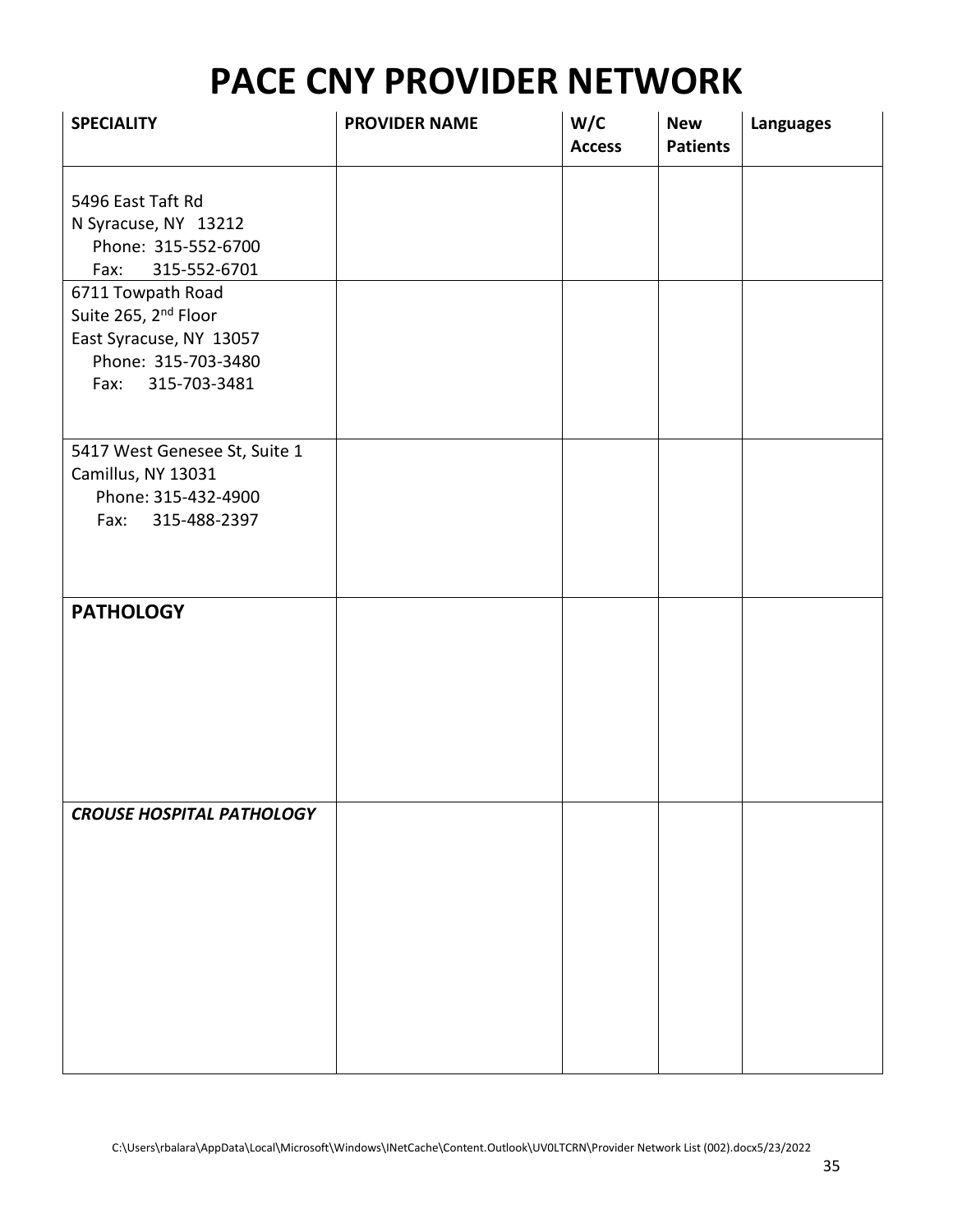| <b>SPECIALITY</b>                                                                   | <b>PROVIDER NAME</b> | W/C<br><b>Access</b> | <b>New</b><br><b>Patients</b> | <b>Languages</b> |
|-------------------------------------------------------------------------------------|----------------------|----------------------|-------------------------------|------------------|
| 736 Irving Ave<br>Syracuse, NY 13210<br>Phone: 315-470-7396<br>315-470-2806<br>Fax: |                      | N/A                  | Yes                           |                  |
| <b>ST JOSEPH'S HOSPITAL</b><br><b>PATHOLOGY</b>                                     |                      |                      |                               |                  |
| 301 Prospect Ave<br>Syracuse, NY 13203<br>Phone: 315-434-9309<br>Fax: 315-454-0136  |                      | N/A                  | Yes                           |                  |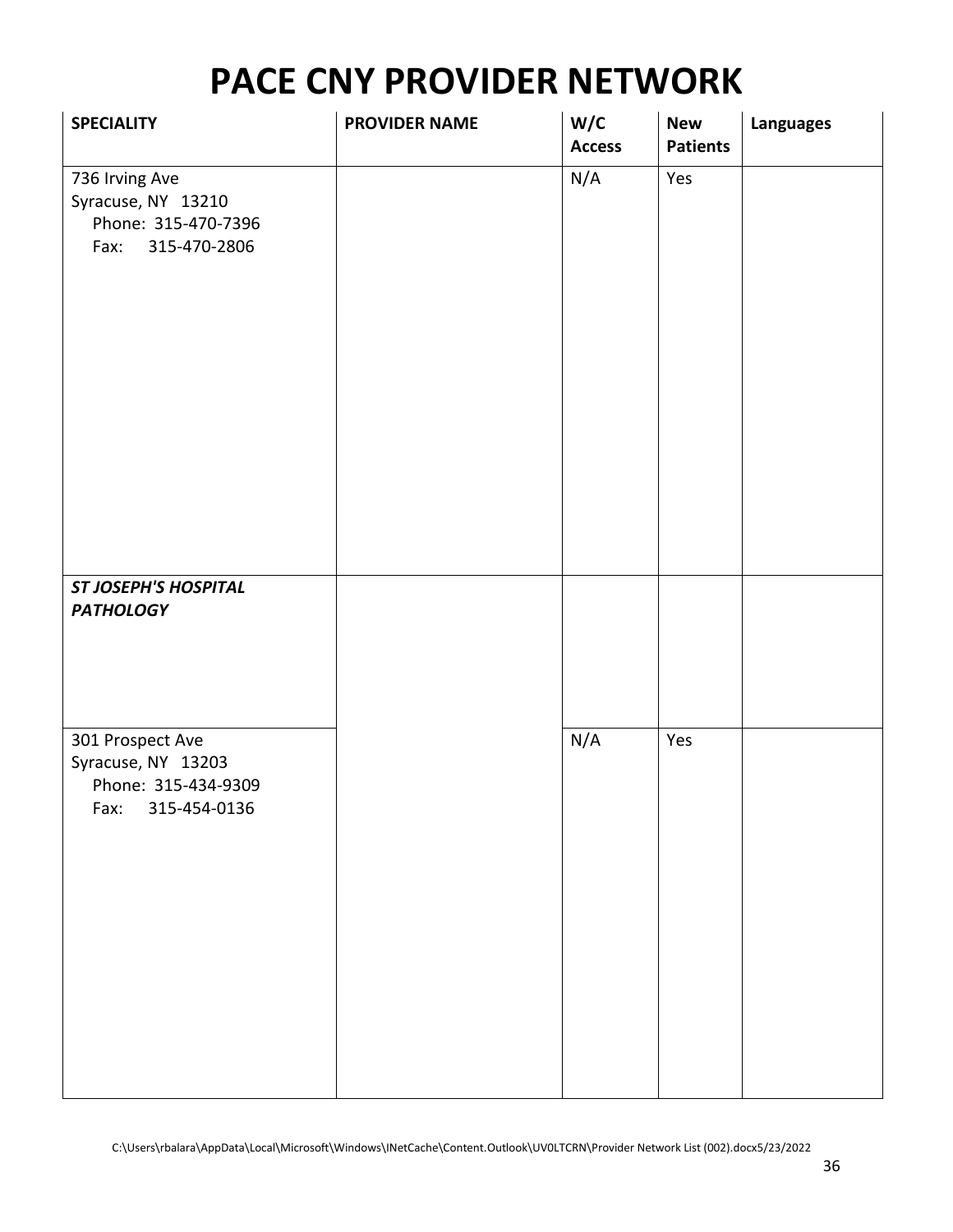| <b>SPECIALITY</b>                                                                                     | <b>PROVIDER NAME</b> | W/C<br><b>Access</b> | <b>New</b><br><b>Patients</b> | <b>Languages</b> |
|-------------------------------------------------------------------------------------------------------|----------------------|----------------------|-------------------------------|------------------|
|                                                                                                       |                      |                      |                               |                  |
| PERSONAL EMERGENCY<br><b>RESPONSE SYSTEM (PERS)</b>                                                   |                      |                      |                               |                  |
| LIFELINE SYSTEMS COMPANY,<br>INC.                                                                     |                      | Yes                  | Yes                           | English          |
| 111 Lawrence St.<br>Framingham, MA 01702<br>Phone: 1-800-368-2925<br>1-800-548-7695<br>Fax:           |                      |                      |                               |                  |
| <b>MEDSCOPE AMERICA</b><br><b>CORPORATION</b>                                                         |                      |                      |                               |                  |
| 259 E Lancaster Ave., Suite 101<br>Wynnewood, PA 19096<br>Phone: 800-645-2060<br>610-896-7233<br>Fax: |                      | N/A                  | Yes                           | English          |
| <b>CONNECT AMERICA</b>                                                                                |                      |                      |                               |                  |
| 3030 47 <sup>th</sup> Avenue<br>Suite 620<br>Long Island City, NY 11101<br>Phone: 1-800-645-3244      |                      | N/A                  | Yes                           | English          |
| <b>PHARMACY</b>                                                                                       |                      |                      |                               |                  |
| <b>KINNEY DRUGS</b><br>Delivered to PACE<br>Centers/Homes                                             |                      |                      |                               |                  |
| <b>PHARMSCRIPT</b><br>Delivered to Loretto SNF/Loretto<br>Housing facilities                          |                      | N/A                  | Yes                           | English          |
| <b>PLASTIC SURGERY</b>                                                                                |                      |                      |                               |                  |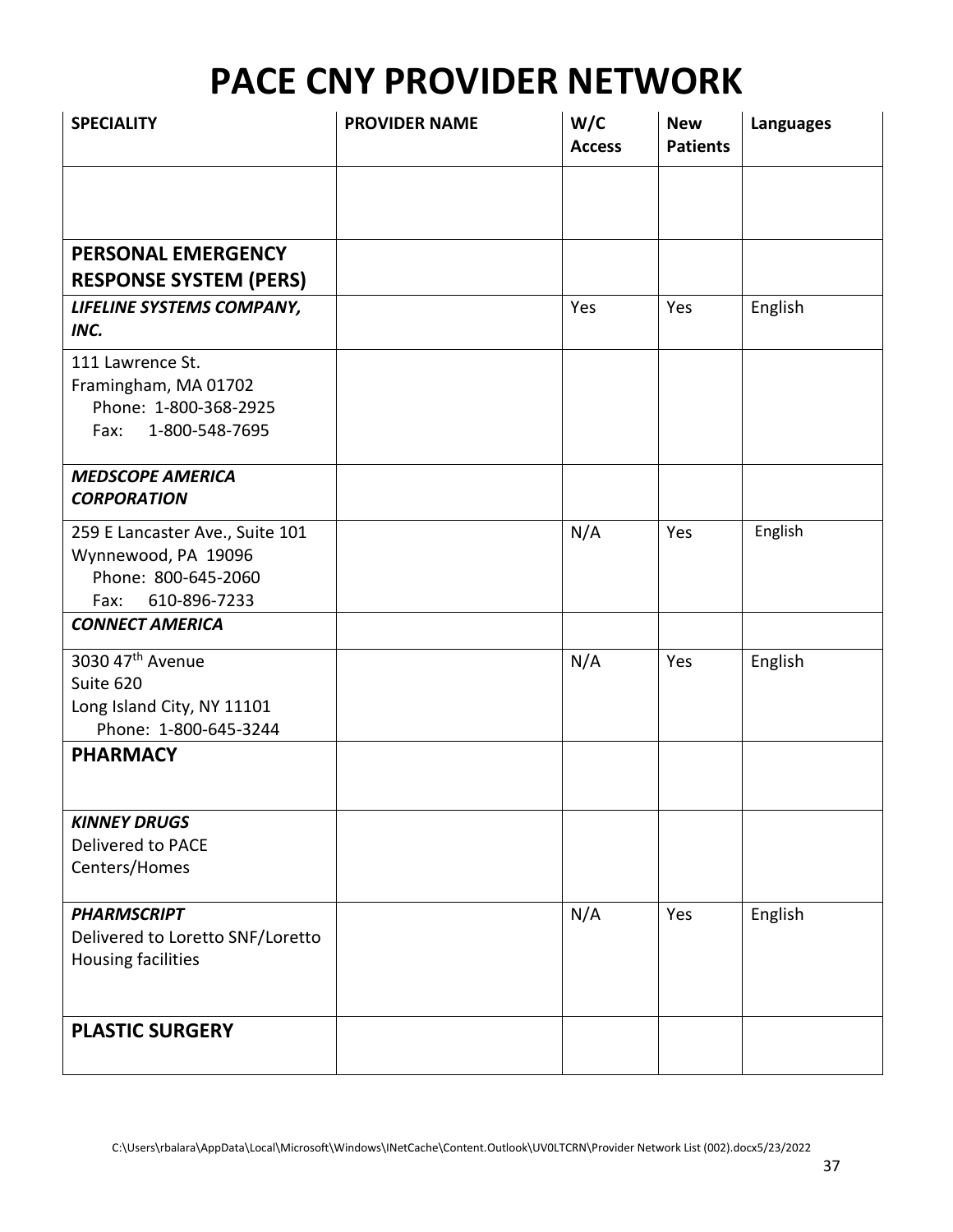| <b>SPECIALITY</b>                                     | <b>PROVIDER NAME</b> | W/C<br><b>Access</b> | <b>New</b><br><b>Patients</b> | <b>Languages</b> |
|-------------------------------------------------------|----------------------|----------------------|-------------------------------|------------------|
| <b>PLASTIC &amp; RECONSTRUCTIVE</b><br><b>SURGERY</b> | Branson, Denis MD    | Yes                  | Yes                           | English          |
| 7000 E. Genesee St.                                   |                      |                      |                               |                  |
| Fayetteville, NY 13066                                |                      |                      |                               |                  |
| Phone: 315-446-8313                                   |                      |                      |                               |                  |
| 315-446-5387<br>Fax:                                  |                      |                      |                               |                  |
|                                                       |                      |                      |                               |                  |
| <b>PODIATRY</b>                                       |                      |                      |                               |                  |
| <b>MICHAEL COUCH DPM</b>                              |                      |                      |                               |                  |
| 6900 Buckley Rd                                       | Couch, Michael DPM   | Yes                  | <b>Sisters</b>                | English          |
| N. Syracuse, NY 13212                                 |                      |                      | of                            |                  |
| Phone: 315-422-7274                                   |                      |                      | Saint                         |                  |
| 315-634-6978<br>Fax:                                  |                      |                      | Francis                       |                  |
|                                                       |                      |                      | <b>ONLY</b>                   |                  |
| RONALD D'AMICO DPM                                    |                      | Yes                  | Yes                           | English          |
| 7593 Morgan Rd                                        | D'Amico, Ronald DPM  |                      | Yes                           |                  |
| Liverpool, NY 13090                                   |                      |                      |                               |                  |
| Phone: 315-457-2021                                   |                      |                      |                               |                  |
| 315-457-2071<br>Fax:                                  |                      |                      |                               |                  |
| <b>FOOT SPECIALISTS OF CNY</b>                        | Naas, Joseph DPM     | Yes                  | Yes                           | English          |
| 5900 N Burdick St, Suite 104                          | Saponara, Gerard DPM |                      |                               |                  |
| E Syracuse, NY 13057<br>Phone: 315-656-2216           |                      |                      |                               |                  |
| 315-656-2454<br>Fax:                                  |                      |                      |                               |                  |
| S Crouse Commons, Suite 304                           |                      |                      |                               |                  |
| 315 S Crouse Ave                                      |                      |                      |                               |                  |

C:\Users\rbalara\AppData\Local\Microsoft\Windows\INetCache\Content.Outlook\UV0LTCRN\Provider Network List (002).docx5/23/2022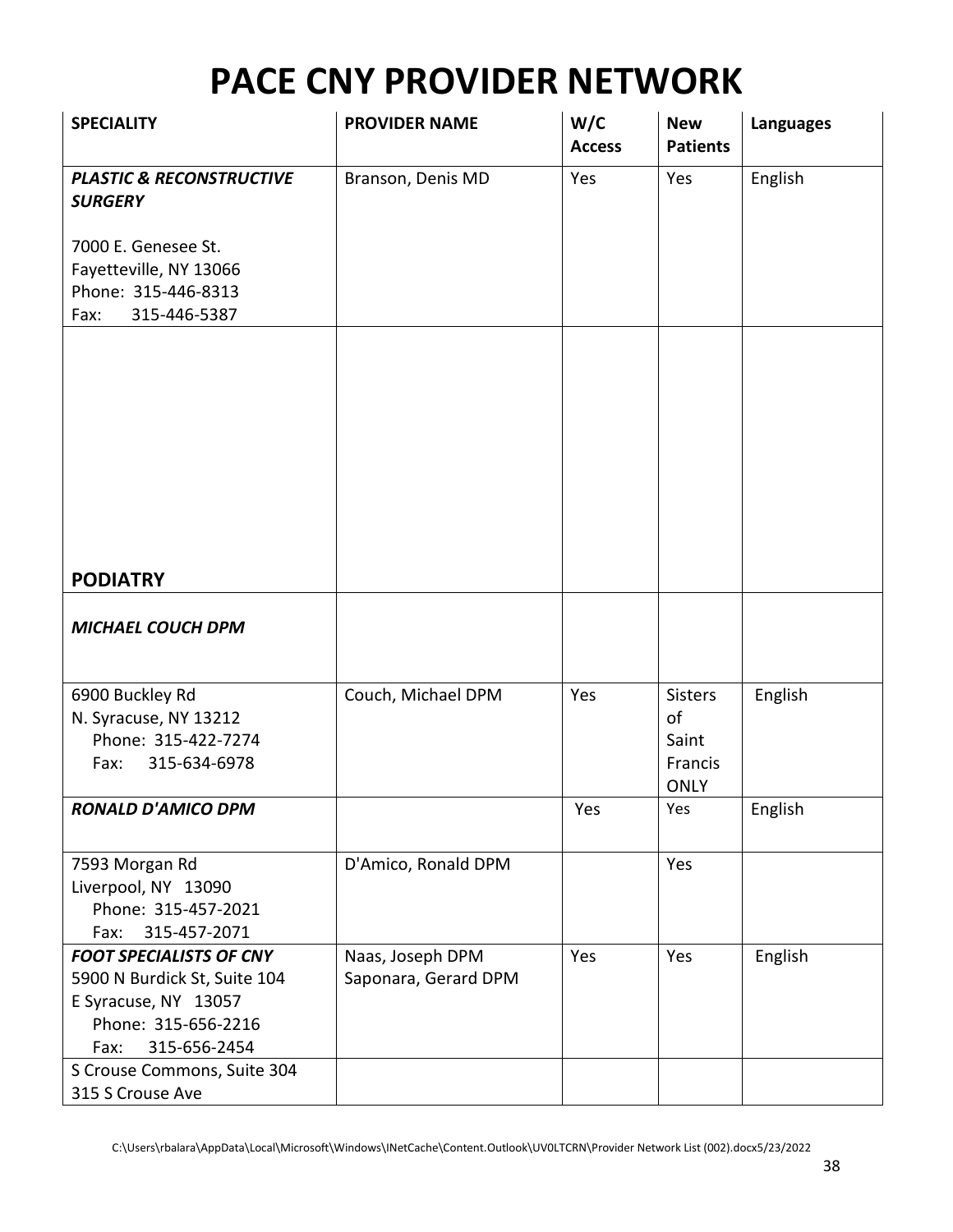| <b>SPECIALITY</b>                                                                                       | <b>PROVIDER NAME</b>                                                                   | W/C<br><b>Access</b> | <b>New</b><br><b>Patients</b> | <b>Languages</b> |
|---------------------------------------------------------------------------------------------------------|----------------------------------------------------------------------------------------|----------------------|-------------------------------|------------------|
| Syracuse, NY 13210<br>Phone: 315-476-7471<br>315-476-1830<br>Fax:                                       |                                                                                        |                      |                               |                  |
| <b>MCAULIFFE HEALTH CENTER</b>                                                                          |                                                                                        |                      |                               |                  |
| 115 Creek Circle<br>E. Syracuse, NY 13057<br>Phone: 315-413-3257<br>315-469-4737<br>Fax:                | Dickson, Douglas DPM                                                                   | Yes                  | Yes                           | English          |
| Ryan D'Amico DPM PLLC dba<br><b>Syracuse Podiatry</b><br>(*Also provides diabetic shoes<br>and inserts) |                                                                                        |                      |                               |                  |
| 7075 Manlius Center Road<br>East Syracuse, NY 13057<br>Phone: 315-446-3668<br>315-849-1182<br>Fax:      | D'Amico, Ryan DPM<br>Erickson, Donal DPM<br>Teagarden, Riane DPM<br>Sherman, Keith DPM | Yes                  | Yes                           | English          |
| <b>PRIMARY CARE-</b><br><b>COMMUNITY BASED</b>                                                          |                                                                                        |                      |                               |                  |
| <b>UNIVERSITY GERIATRICIANS-</b><br><b>Waiver Program</b>                                               | Brangman, Sharon A. MD<br>Berg, Andrea I. MD<br>Bishop, Jeanne E. MD                   | Yes                  | Yes                           |                  |
| 550 Harrison Street<br>Suite A<br>Syracuse, NY 13202<br>Phone: 315-464-6167<br>Fax: 315-464-5771        |                                                                                        |                      |                               |                  |
| Dr. David T. Page, MD-Family<br><b>Care Medical Group</b>                                               |                                                                                        |                      |                               |                  |
| 436 Hinsdale Rd<br>Camillus, NY 13031                                                                   | Dr. David T. Page, MD                                                                  | <b>YES</b>           | <b>YES</b>                    | English          |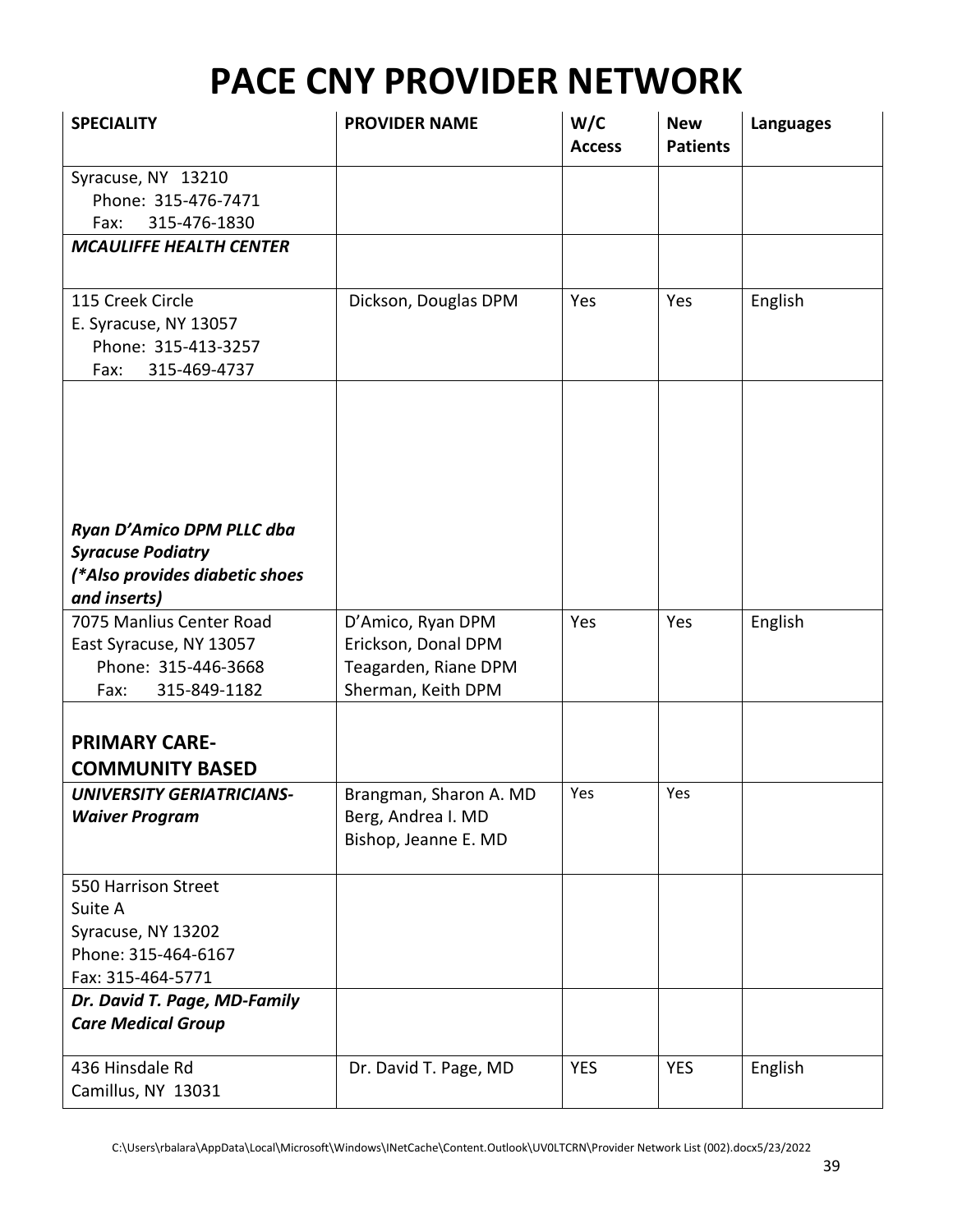| <b>SPECIALITY</b>                                                                                                                                                | <b>PROVIDER NAME</b>                                                                                | W/C<br><b>Access</b> | <b>New</b><br><b>Patients</b> | <b>Languages</b> |
|------------------------------------------------------------------------------------------------------------------------------------------------------------------|-----------------------------------------------------------------------------------------------------|----------------------|-------------------------------|------------------|
| Phone: 315-488-0996<br>315-488-1955<br>Fax:                                                                                                                      |                                                                                                     |                      |                               |                  |
| Dr. Dennis Daly, MD-Family Care<br><b>Medical Group</b>                                                                                                          | Dr. Dennis Daly, MD                                                                                 | <b>YES</b>           | <b>YES</b>                    | English          |
| 5700 W. Genesee Street<br>Camillus, NY 13031<br>Phone: 315-487-1573                                                                                              |                                                                                                     |                      |                               |                  |
| PSYCHIATRY / PSYCHOLOGY<br><b>See MENTAL HEALTH</b>                                                                                                              |                                                                                                     |                      |                               |                  |
| <b>PULMONOLOGY</b>                                                                                                                                               |                                                                                                     |                      |                               |                  |
| <b>PULMONARY HEALTH</b><br><b>PHYSICIANS</b><br>7250 Janus Park Dr<br>Liverpool, NY 13088<br>Phone: 315-475-8402<br>Fax:<br>315-475-4778                         | <b>Liverpool Office:</b><br>El Bayadi, Sherif G MD<br>Flintrop, Michael J MD<br>Sun, Xiwu (John) MD | Yes                  | Yes                           | English          |
| <b>UPSTATE RESPIRATORY</b><br><b>CONSULTANTS, LLC</b><br>(Services provided at PACE CNY<br>Clinics)<br>39 Grove Street<br>Ilion, NY 13357<br>Phone: 315-717-9600 | Lilley, Wendy RT                                                                                    | Yes                  | Yes                           | English          |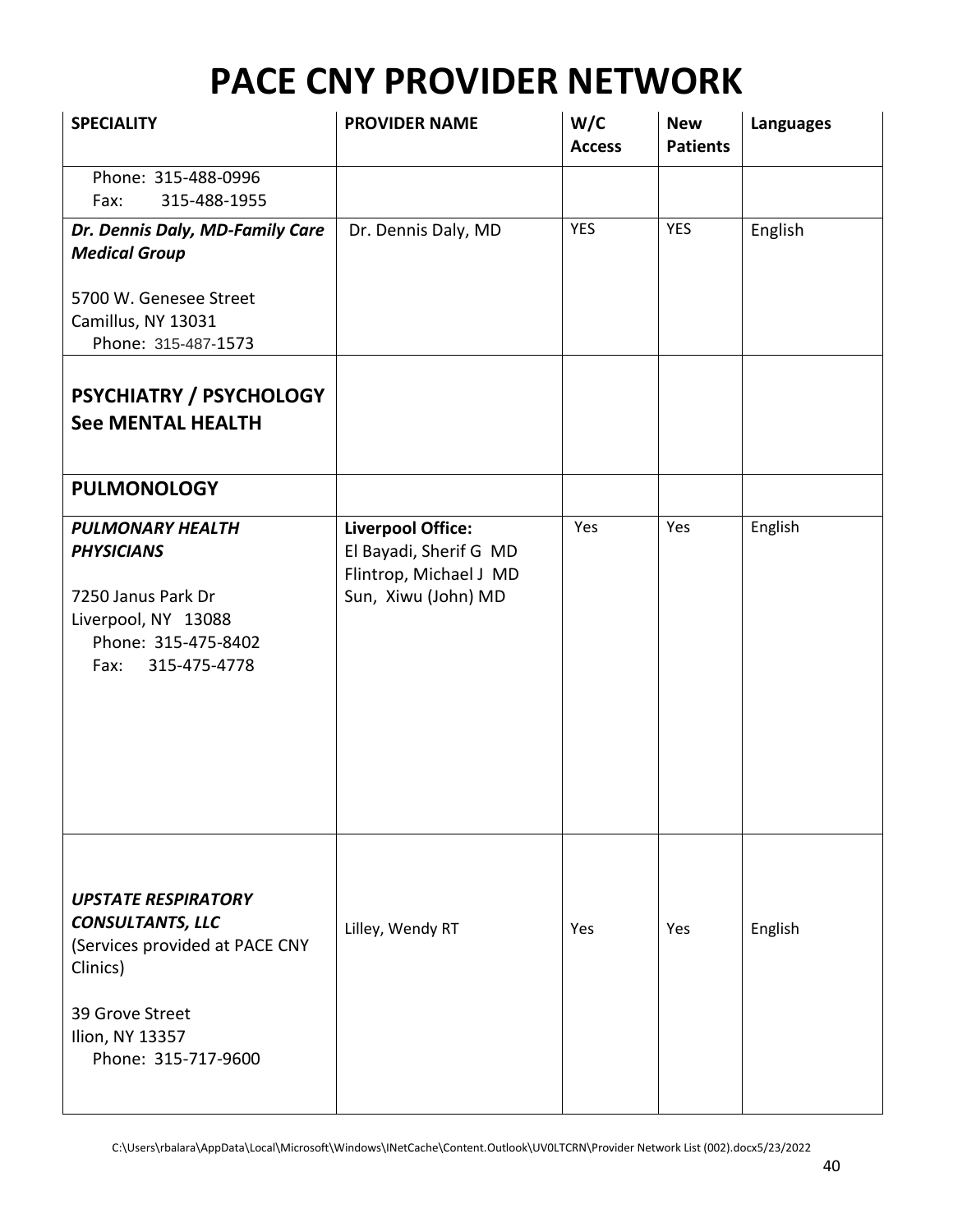| <b>SPECIALITY</b>                      | <b>PROVIDER NAME</b> | W/C<br><b>Access</b> | <b>New</b><br><b>Patients</b> | <b>Languages</b> |
|----------------------------------------|----------------------|----------------------|-------------------------------|------------------|
| <b>RADIOLOGY</b>                       |                      |                      |                               |                  |
| <b>CROUSE RADIOLOGY</b>                |                      |                      |                               |                  |
| <b>ASSOCIATES LLP</b>                  |                      |                      |                               |                  |
| 736 Irving Ave                         |                      | Yes                  | Yes                           | English          |
| Syracuse, NY 13210                     |                      |                      |                               |                  |
| Phone: 315-470-7551                    |                      |                      |                               |                  |
| Fax: 315-470-7002                      |                      |                      |                               |                  |
| <b>K &amp; A RADIOLOGIC TECHNOLOGY</b> |                      |                      |                               |                  |
| <b>SERVICES</b>                        |                      |                      |                               |                  |
| Services provided at PACE Day          |                      | N/A                  | Yes                           | English          |
| <b>Centers and Participant's</b>       |                      |                      |                               |                  |
| Home(s)                                |                      |                      |                               |                  |
| Phone: 315-437-1622                    |                      |                      |                               |                  |
| 315-437-3190<br>Fax:                   |                      |                      |                               |                  |
| <b>MEDICAL IMAGING CENTER</b>          |                      |                      |                               |                  |
| (owned by Crouse Radiology             |                      |                      |                               |                  |
| <b>Associates)</b>                     |                      |                      |                               |                  |
| 5008 Brittonfield Pkwy., Suite         |                      | Yes                  | Yes                           | English          |
| 100                                    |                      |                      |                               |                  |
| E Syracuse, NY 13057                   |                      |                      |                               |                  |
| Phone: 315-470-7551                    |                      |                      |                               |                  |
| 315-470-2719<br>Fax:                   |                      |                      |                               |                  |
| <b>ST JOSEPH'S IMAGING</b>             |                      |                      |                               |                  |
| 8280 Willett Pkwy                      |                      | Yes                  | Yes                           | English          |
| Baldwinsville, NY 13027                |                      |                      |                               |                  |
| Phone: 315-635-6814                    |                      |                      |                               |                  |
| 315-635-6816<br>Fax:                   |                      |                      |                               |                  |
| 5700 W Genesee St                      |                      |                      |                               |                  |
| Camillus, NY 13031                     |                      |                      |                               |                  |
| Phone: 315-631-6555                    |                      |                      |                               |                  |
| 315-631-6559<br>Fax:                   |                      |                      |                               |                  |
| 4109 Medical Center Dr                 |                      |                      |                               |                  |
| Fayetteville, NY 13066                 |                      |                      |                               |                  |
| Phone: 315-329-7555                    |                      |                      |                               |                  |
| 315-329-7559<br>Fax:                   |                      |                      |                               |                  |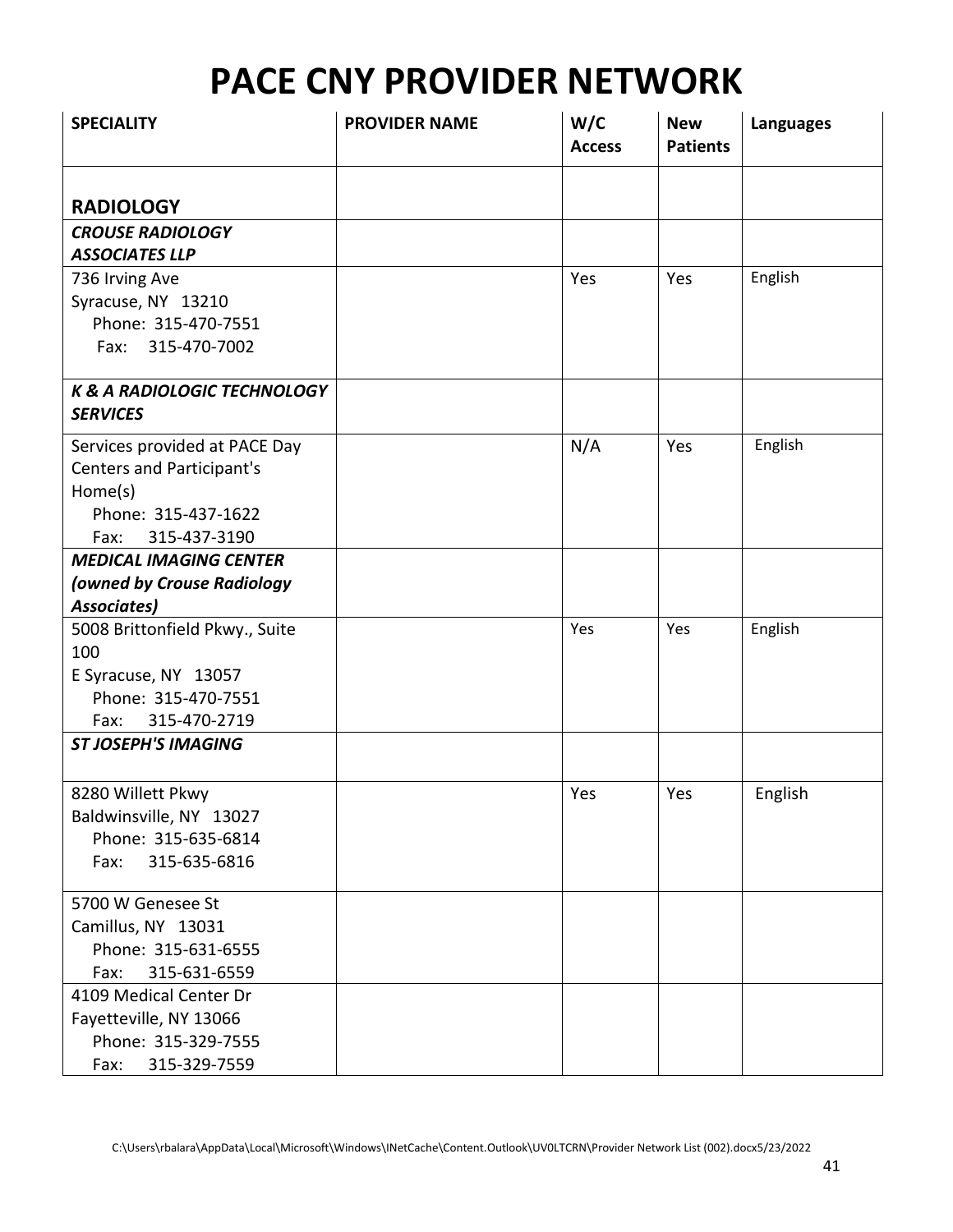| <b>SPECIALITY</b>                    | <b>PROVIDER NAME</b> | W/C<br><b>Access</b> | <b>New</b><br><b>Patients</b> | <b>Languages</b> |
|--------------------------------------|----------------------|----------------------|-------------------------------|------------------|
| 5100 W Taft Rd                       |                      |                      |                               |                  |
| Liverpool, NY 13088                  |                      |                      |                               |                  |
| Phone: 315-452-2555                  |                      |                      |                               |                  |
| 315-452-2559<br>Fax:                 |                      |                      |                               |                  |
| 104 Union Avenue                     |                      |                      |                               |                  |
| Suite 905                            |                      |                      |                               |                  |
| Syracuse, NY 13203                   |                      |                      |                               |                  |
| Phone: 315-703-5116                  |                      |                      |                               |                  |
| Fax: 315-703-5014                    |                      |                      |                               |                  |
| 109 Pine Street                      |                      |                      |                               |                  |
| Syracuse, NY 13210                   |                      |                      |                               |                  |
| Phone: 315-475-1669                  |                      |                      |                               |                  |
| Fax: 315-475-518                     |                      |                      |                               |                  |
| PROSPECT HILL RADIOLOGY              |                      |                      |                               |                  |
| <b>GROUP</b>                         |                      |                      |                               |                  |
| 5100 W Taft Rd                       |                      | Yes                  | Yes                           | English          |
| Liverpool, NY 13088                  |                      |                      |                               |                  |
| Phone: 315-452-2555                  |                      |                      |                               |                  |
| 315-452-2559<br>Fax:                 |                      |                      |                               |                  |
| 301 Prospect Ave                     |                      |                      |                               |                  |
| Syracuse, NY 13203                   |                      |                      |                               |                  |
| Phone: 315-434-9307                  |                      |                      |                               |                  |
| 315-434-9317<br>Fax:                 |                      |                      |                               |                  |
| <b>REHABILITATION</b>                |                      |                      |                               |                  |
| <b>THERAPIES</b>                     |                      |                      |                               |                  |
| <b>Physical &amp; Occupational</b>   |                      |                      |                               |                  |
| <b>BRITTONFIELD PHYSICAL</b>         |                      | Yes                  | Yes                           | English          |
| <b>THERAPY &amp; AQUATIC THERAPY</b> |                      |                      |                               |                  |
| 4949 Brittonfield Parkway            |                      |                      |                               |                  |
| Building B, Suite 103                |                      |                      |                               |                  |
| East Syracuse, NY 13057              |                      |                      |                               |                  |
| Phone: 234-7322                      |                      |                      |                               |                  |
|                                      |                      |                      |                               |                  |
| <b>LORETTO GERIATRIC LICENSED</b>    |                      |                      |                               |                  |
| <b>AGENCY</b>                        |                      |                      |                               |                  |
|                                      |                      |                      |                               |                  |
|                                      |                      |                      |                               |                  |
|                                      |                      |                      |                               |                  |
|                                      |                      |                      |                               |                  |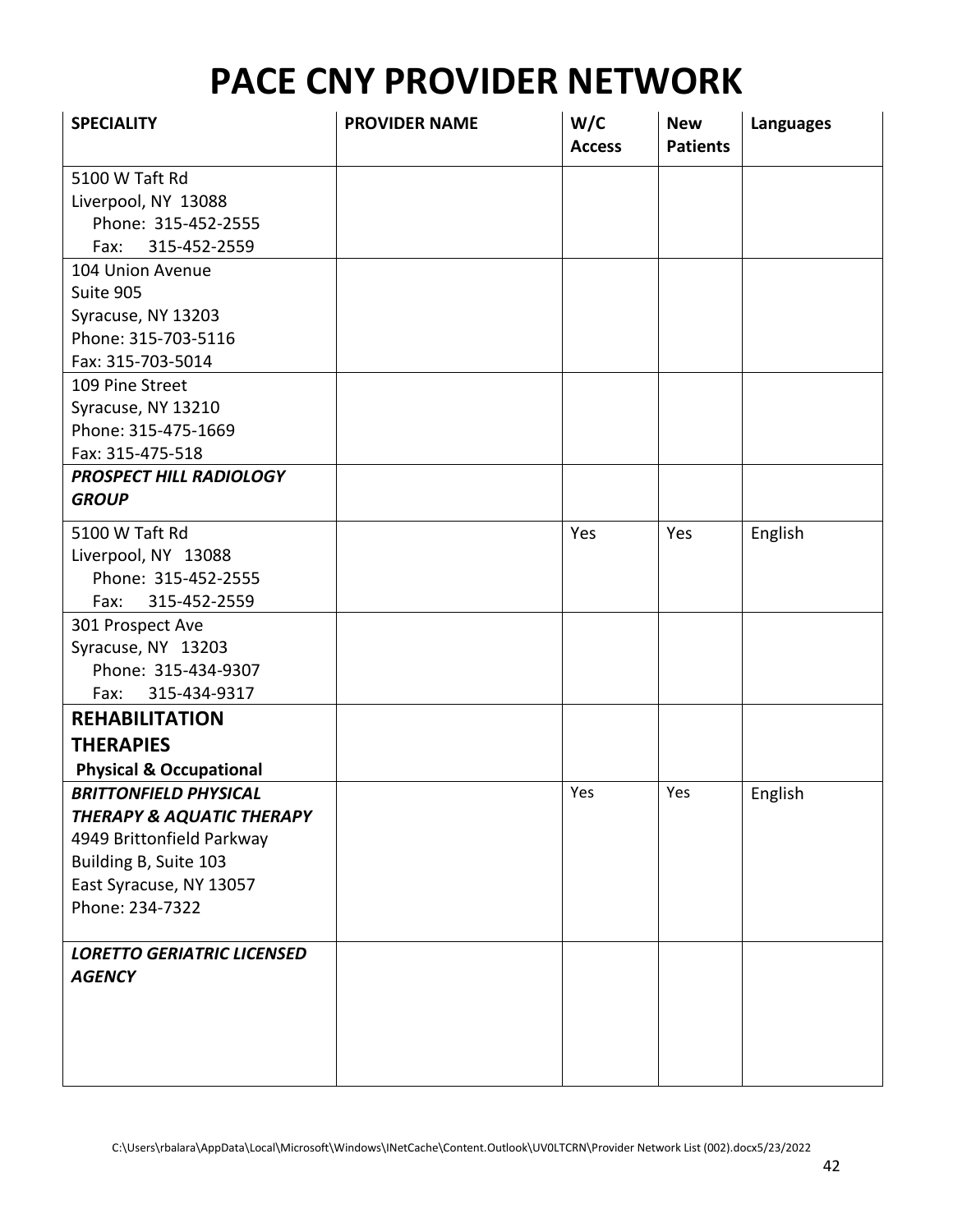| <b>SPECIALITY</b>                                                                       | <b>PROVIDER NAME</b>                                                                   | W/C<br><b>Access</b> | <b>New</b><br><b>Patients</b> | <b>Languages</b> |
|-----------------------------------------------------------------------------------------|----------------------------------------------------------------------------------------|----------------------|-------------------------------|------------------|
| Services provided at Participant's<br>Home(s)                                           |                                                                                        | N/A                  | Yes                           | English          |
| <b>PACE CNY</b>                                                                         |                                                                                        |                      |                               |                  |
| Services provided at PACE Day<br>Centers                                                |                                                                                        | Yes                  | Yes                           | English          |
| PRN PHYSICAL, OCCUPATIONAL<br><b>AND SPEECH THERAPY</b><br><b>NETWORK</b>               | Jacqueline Jim, OT<br>Daniel Kreisler, PT<br>Steven Rando, PT<br>Stephanie Walker, SLP |                      |                               |                  |
| Services provided at The Villa                                                          |                                                                                        |                      |                               |                  |
| <b>RESPIRATORY THERAPIES</b><br><b>See Pulmonary</b>                                    |                                                                                        |                      |                               |                  |
| <b>RESPITE</b>                                                                          |                                                                                        |                      |                               |                  |
| <b>BERNARDINE</b>                                                                       |                                                                                        |                      |                               |                  |
| 417 Churchill Ave<br>Syracuse, NY 13205<br>Phone: 315-378-0359<br>Fax: 315-469-4048     |                                                                                        | Yes                  | Yes                           |                  |
| <b>HERITAGE</b>                                                                         |                                                                                        |                      |                               |                  |
| 750 E Brighton Ave<br>Syracuse, NY 13205<br>Phone: 315-492-1329<br>315-492-6076<br>Fax: |                                                                                        | Yes                  | Yes                           |                  |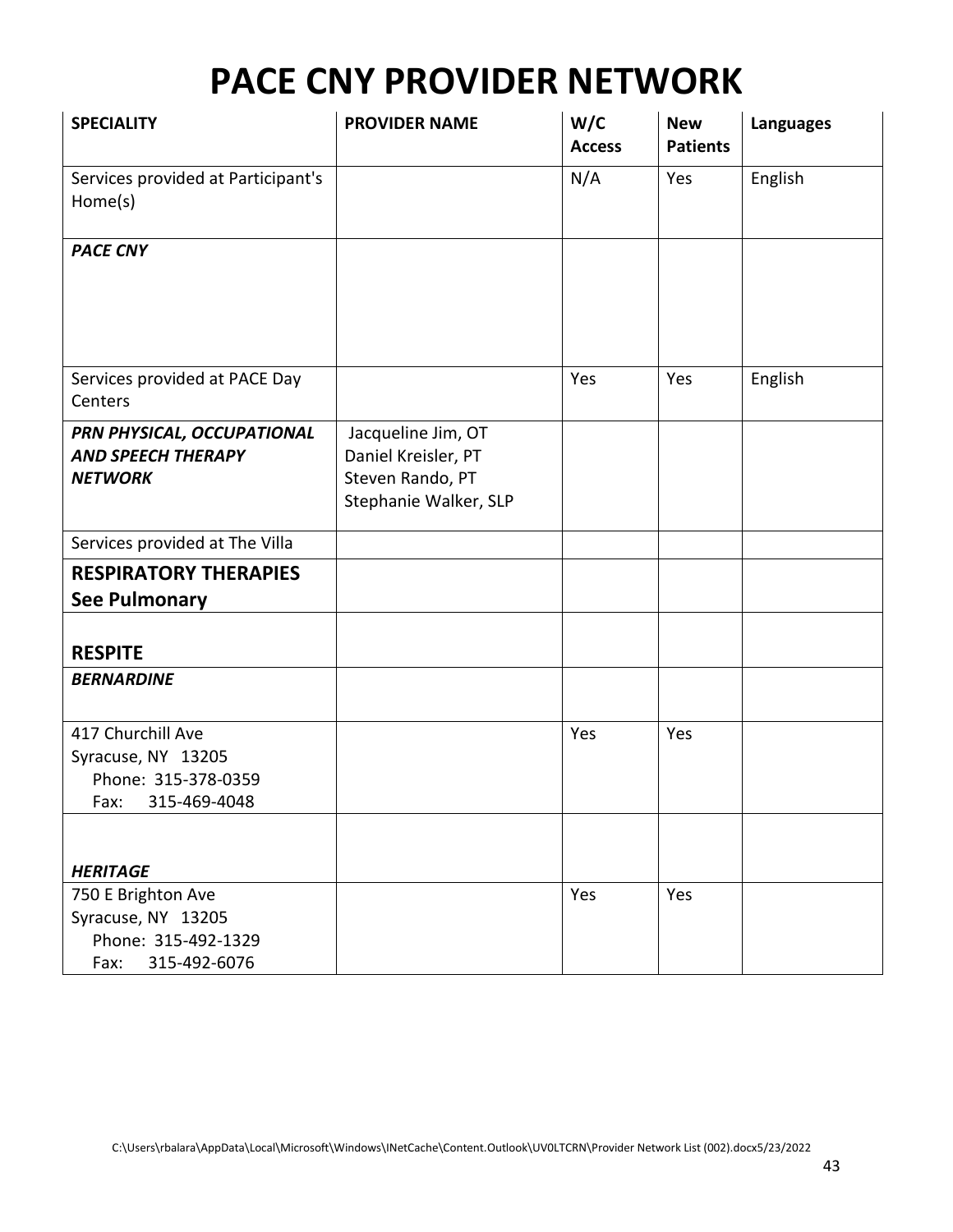| <b>SPECIALITY</b>                                                                            | <b>PROVIDER NAME</b>                                                                                                                                                                                                                                                                                                                        | W/C<br><b>Access</b> | <b>New</b><br><b>Patients</b> | <b>Languages</b> |
|----------------------------------------------------------------------------------------------|---------------------------------------------------------------------------------------------------------------------------------------------------------------------------------------------------------------------------------------------------------------------------------------------------------------------------------------------|----------------------|-------------------------------|------------------|
| <b>LORETTO HEALTH &amp; REHAB</b>                                                            |                                                                                                                                                                                                                                                                                                                                             |                      |                               |                  |
| 700 E Brighton Ave<br>Syracuse, NY 13205<br>Phone: 315-469-5570<br>315-469-4737<br>Fax:      |                                                                                                                                                                                                                                                                                                                                             | Yes                  | Yes                           |                  |
| <b>RHEUMATOLOGY</b>                                                                          |                                                                                                                                                                                                                                                                                                                                             |                      |                               |                  |
| <b>ARTHRITIS HEALTH ASSOCIATES,</b><br><b>PLLC</b>                                           |                                                                                                                                                                                                                                                                                                                                             |                      |                               |                  |
| 5794 Widewaters Parkway<br>Syracuse, NY 13214<br>Phone: 315-422-1513<br>315-476-5950<br>Fax: | Abdulky, Mary MD<br>Hyla, James F MD<br>Khairallah, Ramzi MD<br>Lafrance, Jennifer NP<br>Machovec, Heather PA<br>Mcilvain, Lynne PA<br>Modjinou, Dogi<br>Mtanos, George MD<br>Pasniciuc, Maria Isabella<br><b>MD</b><br>Pikarsky, Nicholas NP<br>Rybinski, Jean PA<br>Spink-Palmieri, Sheri PA<br>Slavech, Jeff PA<br>Summerfield, April PA | Yes                  | Yes                           | English          |
|                                                                                              |                                                                                                                                                                                                                                                                                                                                             |                      |                               |                  |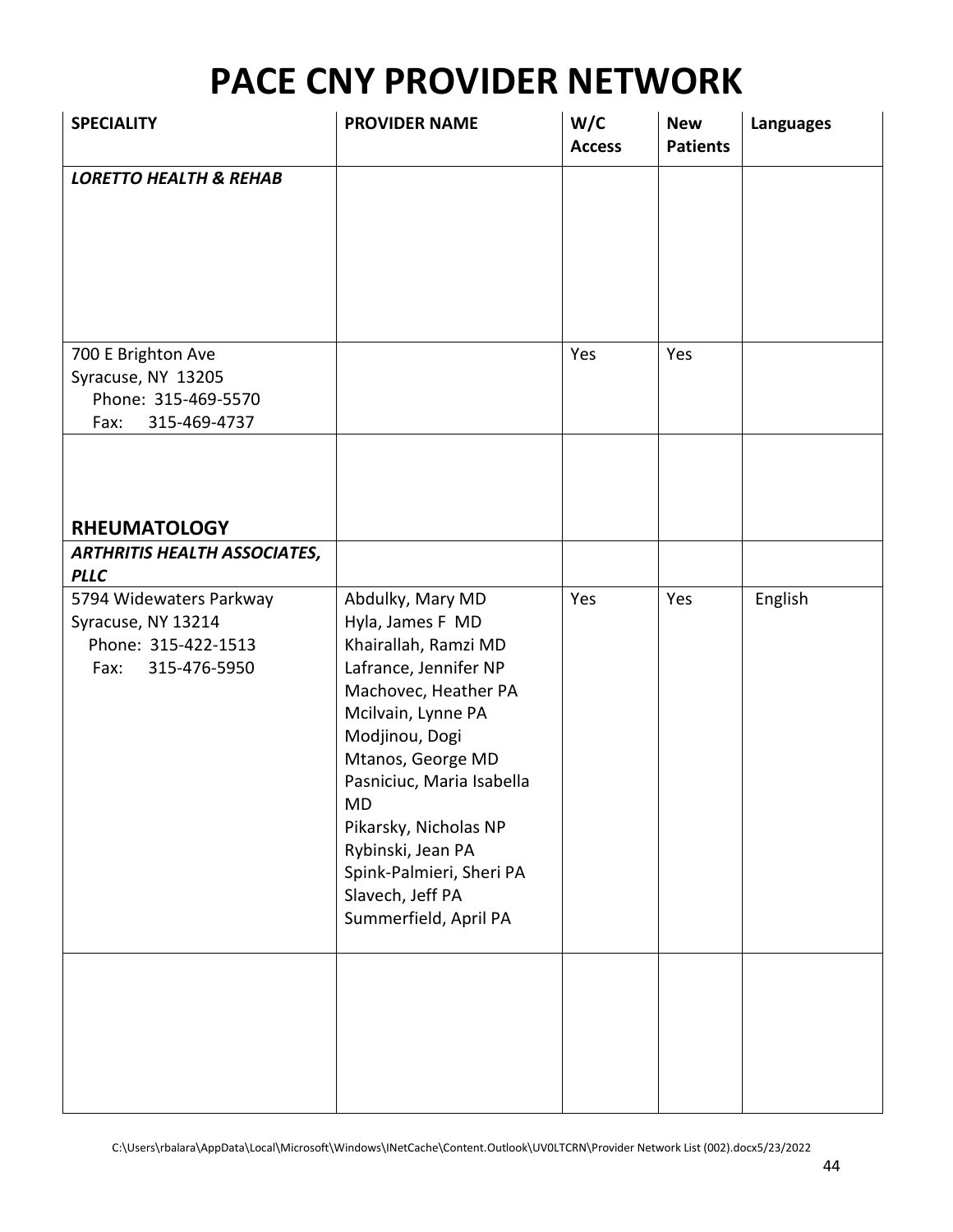| <b>SPECIALITY</b>                                     | <b>PROVIDER NAME</b>  | W/C<br><b>Access</b> | <b>New</b><br><b>Patients</b> | <b>Languages</b> |
|-------------------------------------------------------|-----------------------|----------------------|-------------------------------|------------------|
| <b>SKILLED NURSING FACILITY</b>                       |                       |                      |                               |                  |
|                                                       |                       |                      |                               |                  |
|                                                       |                       |                      |                               |                  |
|                                                       |                       |                      |                               |                  |
| <b>LORETTO HEALTH &amp; REHAB</b>                     |                       | Yes                  | Yes                           | English          |
| 700 E Brighton Ave                                    |                       |                      |                               |                  |
| Syracuse, NY 13205                                    |                       |                      |                               |                  |
| Phone: 315-469-5570                                   |                       |                      |                               |                  |
| 315-469-4737<br>Fax:                                  |                       |                      |                               |                  |
| <b>ST. CAMILLUS RESIDENTIAL</b>                       |                       | Yes                  | Yes                           | English          |
| <b>HEALTH CARE FACILITY</b>                           |                       |                      |                               |                  |
| 813 Fay Road                                          |                       |                      |                               |                  |
| Syracuse, NY 13219                                    |                       |                      |                               |                  |
| Phone: 315-488-2951                                   |                       |                      |                               |                  |
| 315-488-7734<br>Fax:                                  |                       |                      |                               |                  |
|                                                       |                       |                      |                               |                  |
| <b>SPEECH LANGUAGE</b>                                |                       |                      |                               |                  |
| <b>PATHOLOGY</b>                                      |                       |                      |                               |                  |
| PRN PHYSICAL, OCCUPATIONAL                            |                       |                      |                               |                  |
| <b>AND SPEECH THERAPY</b>                             |                       |                      |                               |                  |
| <b>NETWORK</b>                                        |                       |                      |                               |                  |
| 6900 Buckley Road                                     | Stephanie Walker, SLP |                      |                               |                  |
| Liverpool, NY 13088                                   |                       |                      |                               |                  |
| Phone: 315-431-5105                                   |                       |                      |                               |                  |
| 315-622-2197<br>Fax:<br><b>ST. CAMILLUS HOME CARE</b> |                       |                      |                               |                  |
| <b>AGENCY</b>                                         |                       |                      |                               |                  |
|                                                       |                       |                      |                               |                  |
| 813 Fay Road                                          | Denise Seidel, SLP    |                      |                               |                  |
| Syracuse, NY 13219<br>Phone: 315-488-2831             |                       |                      |                               |                  |
| 315-488-0369<br>Fax:                                  |                       |                      |                               |                  |
| <b>SUBSTANCE ABUSE</b>                                |                       |                      |                               |                  |
|                                                       |                       |                      |                               |                  |
| <b>CROUSE CHEMICAL</b>                                |                       | Yes                  | Yes                           | English          |
| <b>DEPENDENCY SERVICES</b>                            |                       |                      |                               |                  |
| (OUTPATIENT)                                          |                       |                      |                               |                  |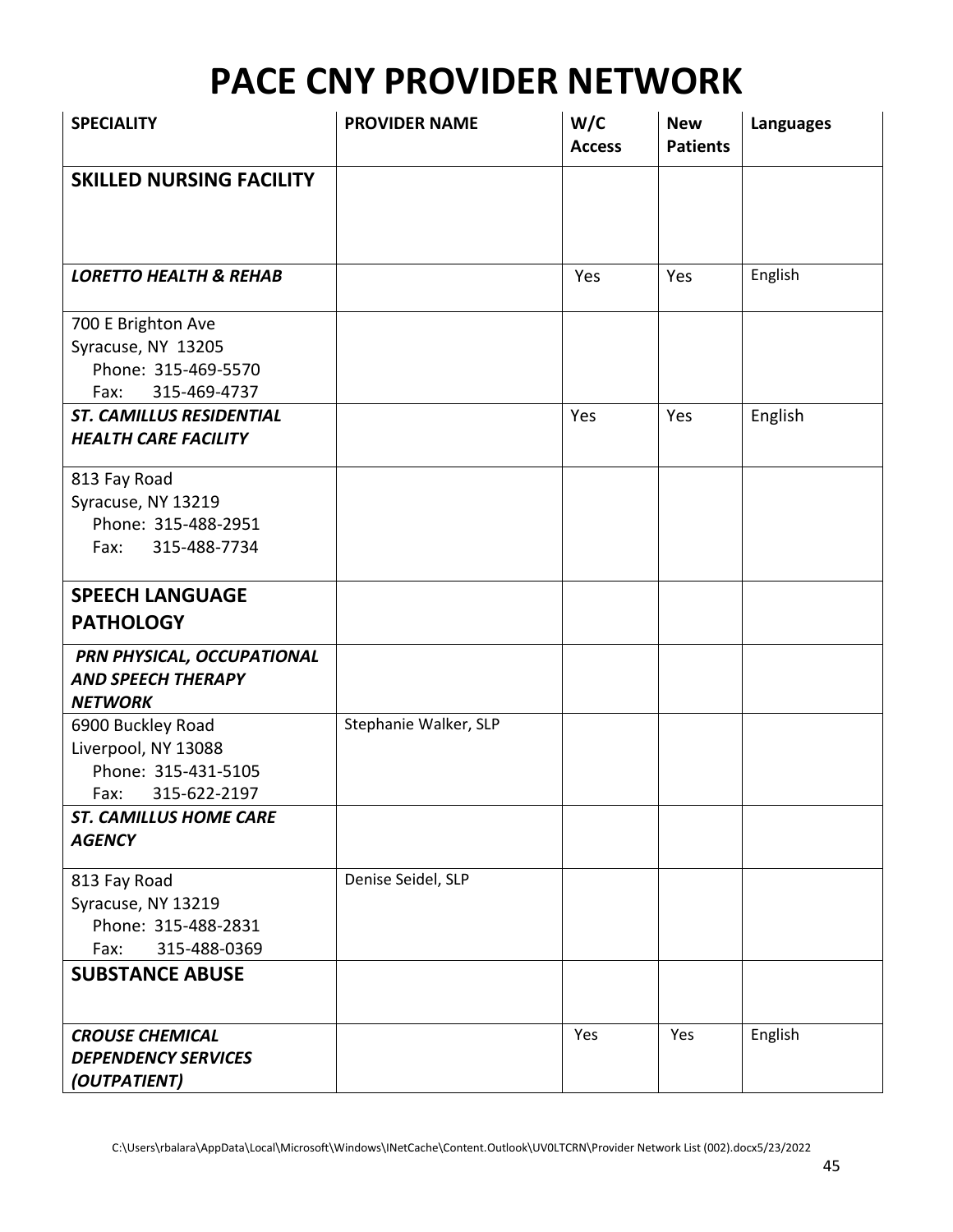| <b>SPECIALITY</b>                   | <b>PROVIDER NAME</b>     | W/C<br><b>Access</b> | <b>New</b><br><b>Patients</b> | <b>Languages</b> |
|-------------------------------------|--------------------------|----------------------|-------------------------------|------------------|
| 2775 Erie Blvd East                 |                          |                      |                               |                  |
| Syracuse, NY 13224                  |                          |                      |                               |                  |
| Phone: 315-470-8304                 |                          |                      |                               |                  |
| 315-470-8378<br>Fax:                |                          |                      |                               |                  |
| <b>CROUSE CHEMICAL</b>              |                          | Yes                  | Yes                           | English          |
| <b>DEPENDENCY SERVICES</b>          |                          |                      |                               |                  |
| (INPATIENT)                         |                          |                      |                               |                  |
| <b>Commonwealth Place</b>           |                          |                      |                               |                  |
| 6010 E Molloy Rd                    |                          |                      |                               |                  |
| Syracuse, NY 13211                  |                          |                      |                               |                  |
| Phone: 315-434-2470                 |                          |                      |                               |                  |
| Toll Free: 800-727-6873             |                          |                      |                               |                  |
| <b>CROUSE CHEMICAL</b>              |                          | Yes                  | Yes                           | English          |
| <b>DEPENDENCY SERVICES</b>          |                          |                      |                               |                  |
| (INPATIENT)                         |                          |                      |                               |                  |
| Crouse Hospital                     |                          |                      |                               |                  |
| 736 Irving Ave                      |                          |                      |                               |                  |
| Syracuse, NY 13210                  |                          |                      |                               |                  |
| Phone: 315-470-8401                 |                          |                      |                               |                  |
| <b>ST JOSEPH'S HOSPITAL</b>         |                          | Yes                  | Yes                           | English          |
| <b>OUTPATIENT</b>                   |                          |                      |                               |                  |
| 301 Prospect Ave                    |                          |                      |                               |                  |
| Syracuse, NY 13203                  |                          |                      |                               |                  |
| Phone: 315-448-5111                 |                          |                      |                               |                  |
|                                     |                          |                      |                               |                  |
| <b>SURGERY - GENERAL</b>            |                          |                      |                               |                  |
| <b>CROUSE MEDICAL PRACTICE,</b>     |                          | Yes                  | Yes                           | English          |
| <b>PLLC</b>                         |                          |                      |                               |                  |
| 739 Irving Ave., Suite 450          | Ahmed, Akbar MD          |                      |                               |                  |
| Syracuse, NY 13210                  | Congelli, Tammy J MD     |                      |                               |                  |
| Phone: 315-470-7364                 | Hartzheim, Thomas S MD   |                      |                               |                  |
| 315-470-7495<br>Fax:                | Mendel, Herbert E MD     |                      |                               |                  |
|                                     | Sadowitz, Benjamin MD    |                      |                               |                  |
|                                     | Sartori, James MD        |                      |                               |                  |
|                                     | Schu, William E MD       |                      |                               |                  |
|                                     | Zamani, Tanveer MD       |                      |                               |                  |
|                                     |                          |                      |                               |                  |
| St. Joseph's Medical PC d/b/a St.   | Dentes, Evan MD          |                      |                               |                  |
| <b>Joseph's Physicians Surgical</b> | Silvakuman,              |                      |                               |                  |
| <b>Services</b>                     | Balasurbramanian "Kumar" |                      |                               |                  |
|                                     | MD                       |                      |                               |                  |

C:\Users\rbalara\AppData\Local\Microsoft\Windows\INetCache\Content.Outlook\UV0LTCRN\Provider Network List (002).docx5/23/2022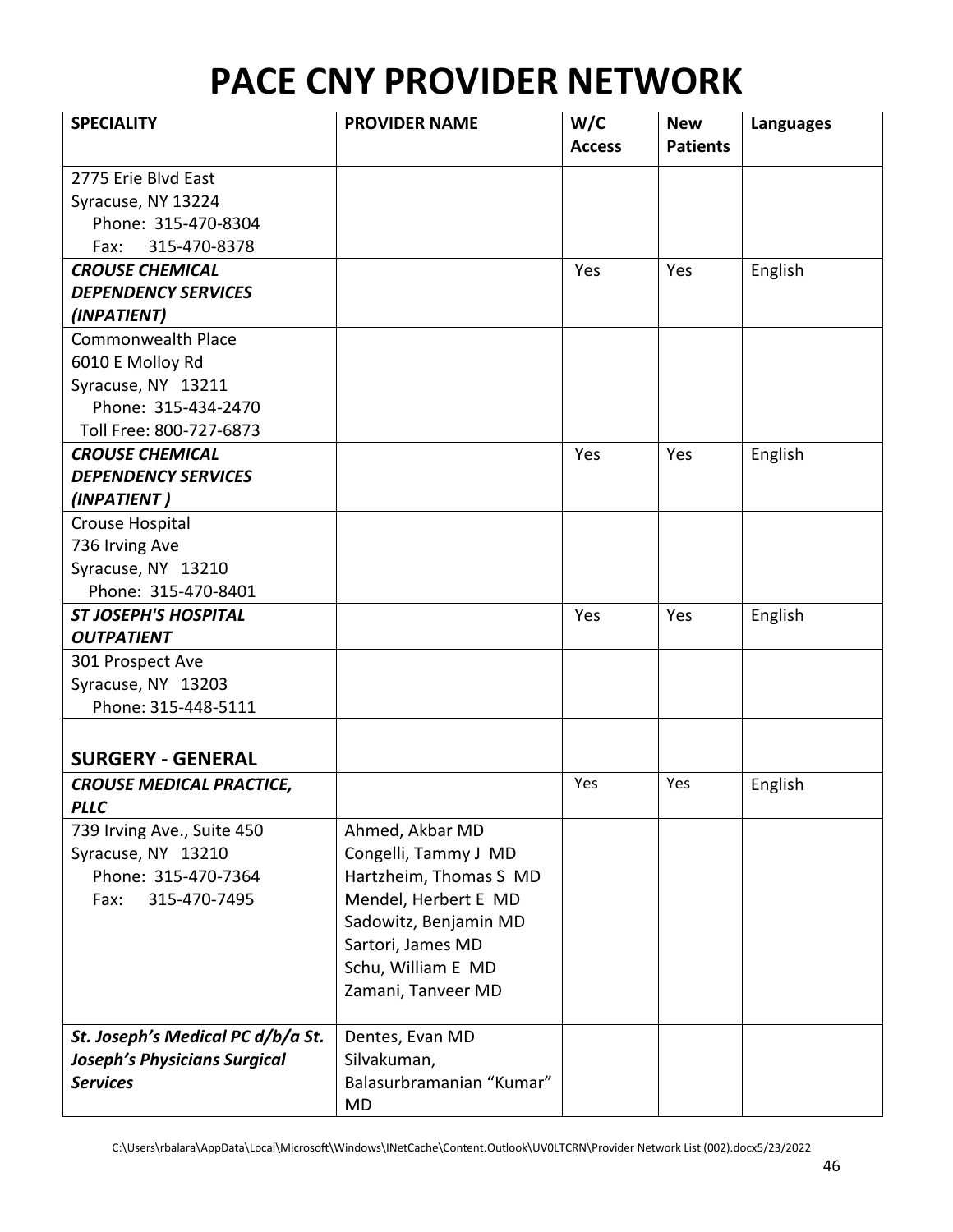| <b>SPECIALITY</b>                                     | <b>PROVIDER NAME</b> | W/C<br><b>Access</b> | <b>New</b><br><b>Patients</b> | <b>Languages</b> |
|-------------------------------------------------------|----------------------|----------------------|-------------------------------|------------------|
|                                                       | Oliva, Anthony MD    |                      |                               |                  |
|                                                       | Kort, Kara MD        |                      |                               |                  |
|                                                       | Maini, Atul MD       |                      |                               |                  |
|                                                       | Stevens, Carol MD    |                      |                               |                  |
|                                                       | Webb, Travis MD      |                      |                               |                  |
| 4117 Medical Center Drive,                            |                      |                      |                               |                  |
| Suite 117                                             |                      |                      |                               |                  |
| Fayetteville, NY 13066                                |                      |                      |                               |                  |
| 315-634-3399                                          |                      |                      |                               |                  |
|                                                       |                      |                      |                               |                  |
| 5100 W. Taft Road, Suite 1C                           |                      |                      |                               |                  |
| Liverpool, NY 13088                                   |                      |                      |                               |                  |
| 315-634-3399                                          |                      |                      |                               |                  |
|                                                       |                      |                      |                               |                  |
|                                                       |                      |                      |                               |                  |
|                                                       |                      |                      |                               |                  |
|                                                       |                      |                      |                               |                  |
| <b>SURGERY - GENERAL (con't)</b>                      |                      |                      |                               |                  |
| <b>Surgery Centers</b><br><b>NORTH SURGERY CENTER</b> |                      |                      |                               |                  |
| (St. Joseph's)                                        |                      |                      |                               |                  |
| 5100 W. TAFT RD.                                      |                      |                      |                               |                  |
| LIVERPOOL, NY, 13088                                  |                      |                      |                               |                  |
| Phone: 315-703-5400                                   |                      |                      |                               |                  |
| Fax: 315-744-1997                                     |                      |                      |                               |                  |
| <b>NORTHEAST SURGERY CENTER</b>                       |                      |                      |                               |                  |
| (St. Joseph's)                                        |                      |                      |                               |                  |
| 4208 MEDICAL CENTER DR                                |                      |                      |                               |                  |
| FAYETTEVILLE, NY 13066-6642<br>Phone: 315-329-2500    |                      |                      |                               |                  |
| Fax: 315-744-1944                                     |                      |                      |                               |                  |
| <b>SPECIALTY SURGERY CENTER OF</b>                    |                      | Yes                  | Yes                           | English          |
| <b>CNY</b>                                            |                      |                      |                               |                  |
| 225 Greenfield Pkwy, Suite 105                        |                      |                      |                               |                  |
| Liverpool, NY 13088                                   |                      |                      |                               |                  |
| Phone: 315-451-6911                                   |                      |                      |                               |                  |
| 315-451-1540<br>Fax:                                  |                      |                      |                               |                  |
| <b>SURGICAL CARE WEST</b>                             |                      | Yes                  | Yes                           | English          |
|                                                       |                      |                      |                               |                  |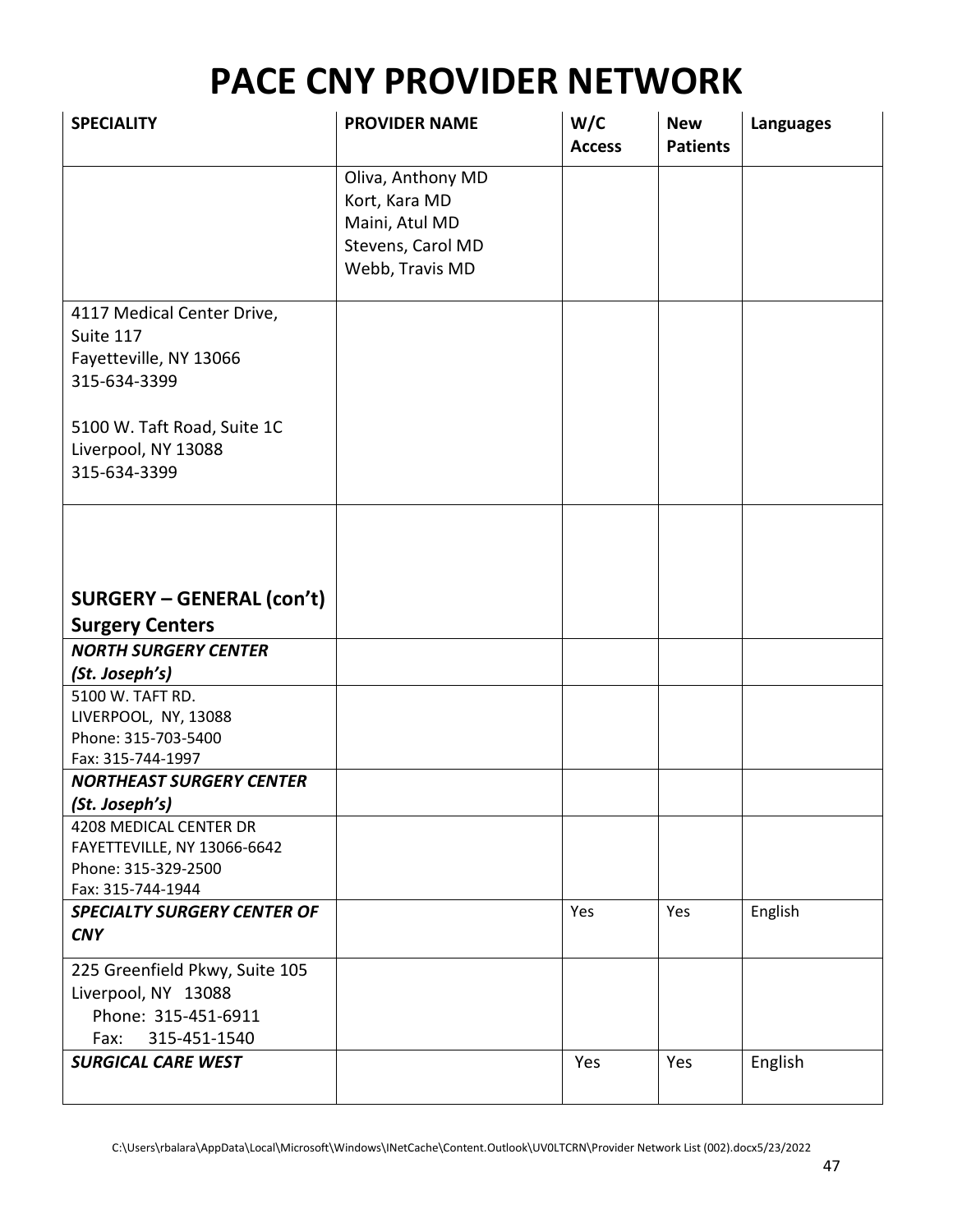| <b>SPECIALITY</b>                                                                                   | <b>PROVIDER NAME</b>                                                                                                               | W/C<br><b>Access</b> | <b>New</b><br><b>Patients</b> | <b>Languages</b>             |
|-----------------------------------------------------------------------------------------------------|------------------------------------------------------------------------------------------------------------------------------------|----------------------|-------------------------------|------------------------------|
| 5700 W Genesee St., Suite 201N<br>Camillus, NY 13031<br>Phone: 315-488-5588<br>315-488-2489<br>Fax: | Neulander, Ovid MD-                                                                                                                |                      |                               |                              |
| <b>SURGICAL CARE EAST, PLLC</b>                                                                     |                                                                                                                                    | Yes                  | Yes                           | English                      |
| 250 Township Blvd<br>Camillus, NY 13031<br>Phone: 315-928-7060<br>315-928-7077<br>Fax:              | Resetarits, Dennis MD                                                                                                              |                      |                               |                              |
| <b>SURGERY - ORAL</b>                                                                               |                                                                                                                                    |                      |                               |                              |
|                                                                                                     |                                                                                                                                    |                      |                               |                              |
| <b>ST JOSEPH'S HOSPITAL DENTAL</b><br><b>OFFICE</b>                                                 |                                                                                                                                    | Yes                  | Yes                           | English                      |
| 101 Union Ave, Suite 714<br>Syracuse, NY 13203<br>Phone: 315-448-5477<br>Fax:<br>315-448-6314       | Dental Residents under<br>guidance of attending<br>Dentist                                                                         |                      |                               |                              |
| <b>SURGICAL ORTHOPEDICS</b>                                                                         |                                                                                                                                    |                      |                               |                              |
| <b>DR AUGUST BUERKLE</b>                                                                            |                                                                                                                                    | Yes                  | Yes                           | English                      |
| 5100 W. Taft Rd<br>Suite 2R<br>Liverpool, NY 13088<br>Phone: 315-457-4400<br>315-457-3400<br>Fax:   | Buerkle, August MD<br>Hootnick, David MD<br>Green, David MD                                                                        |                      |                               |                              |
| <b>SYRACUSE ORTHOPEDIC</b><br><b>SPECIALISTS PC (SOS)</b>                                           |                                                                                                                                    | Yes                  | Yes                           | English<br>French<br>Spanish |
| 5700 W Genesee St., Suite 225<br>Camillus, NY 13031<br>Phone: 315-487-4876<br>Fax:<br>315-484-9609  | <b>Camillus</b><br>Battaglia, Todd C MD<br>Bogosian, Stephen P MD<br>Bome, Michael P PT<br>Doolittle, Terri NP<br>Duggal, Naven MD |                      |                               |                              |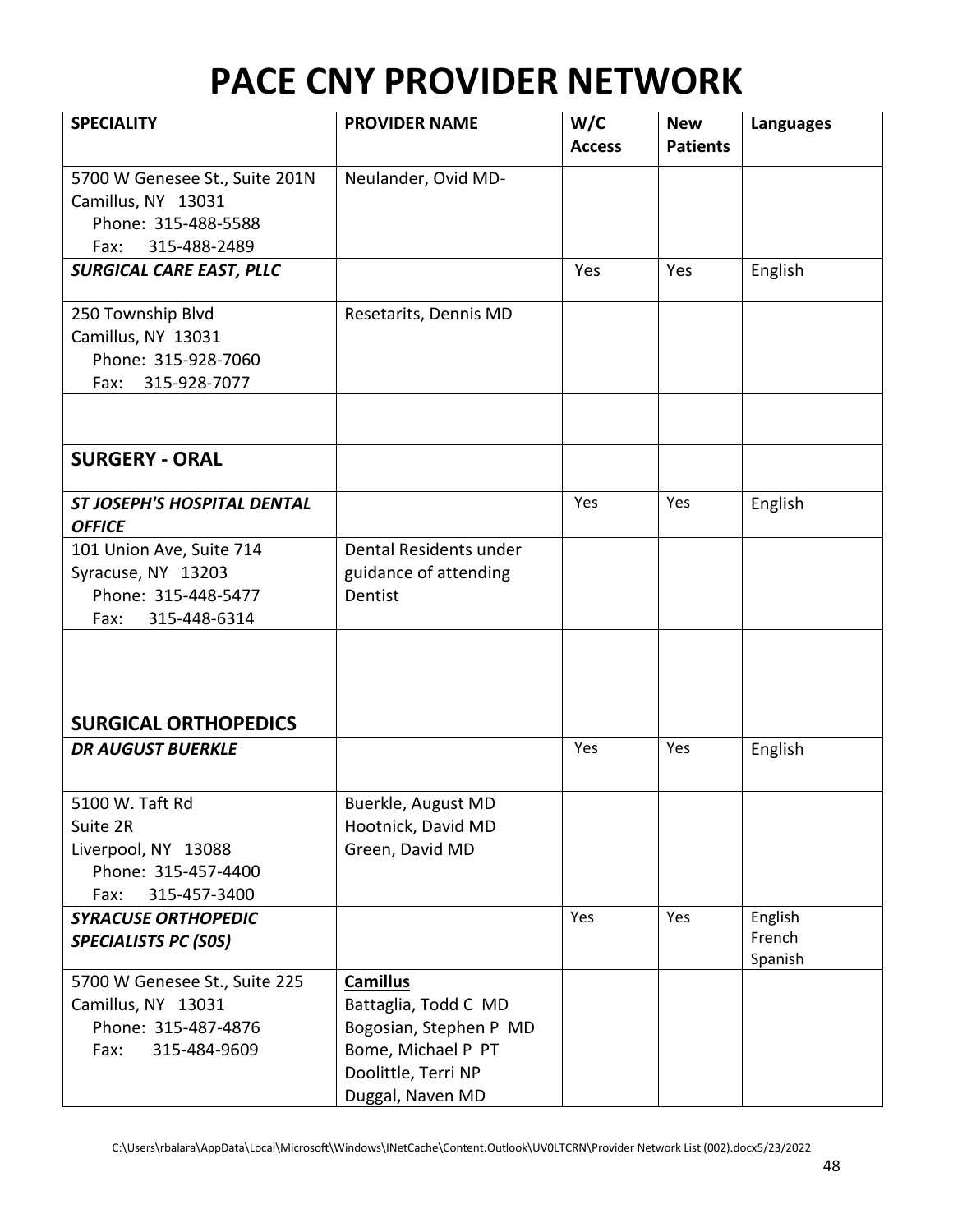| <b>SPECIALITY</b>            | <b>PROVIDER NAME</b>         | W/C<br><b>Access</b> | <b>New</b><br><b>Patients</b> | <b>Languages</b> |
|------------------------------|------------------------------|----------------------|-------------------------------|------------------|
|                              | Green, David MD              |                      |                               |                  |
|                              | Lake, Kevin PA               |                      |                               |                  |
|                              | Newman, P James MD           |                      |                               |                  |
|                              | Orio, Anthony MD             |                      |                               |                  |
|                              | Riggs, Cassandra MD          |                      |                               |                  |
|                              | Parker, John F MD            |                      |                               |                  |
|                              | Smart, L Ryan MD             |                      |                               |                  |
| 4115 Medical Center Dr       | <b>Fayetteville</b>          |                      |                               |                  |
| Fayetteville, NY 13066       | Axelrod, Glenn B MD          |                      |                               |                  |
| Phone: 315-329-7600          | Fatti, Christopher J MD      |                      |                               |                  |
| 315-329-7608<br>Fax:         | Green, David MD              |                      |                               |                  |
|                              | Greenky, Brett B MD          |                      |                               |                  |
|                              | Greenky, Seth S MD           |                      |                               |                  |
|                              | Lampert, Mary Anne PA        |                      |                               |                  |
|                              | Merluzzi, Jill PA            |                      |                               |                  |
|                              | Murphy, Daniel J MD          |                      |                               |                  |
|                              | Parker, John F MD            |                      |                               |                  |
|                              | Smart, L Ryan MD             |                      |                               |                  |
| <b>SYRACUSE ORTHOPEDIC</b>   | N Syracuse                   |                      |                               |                  |
| SPECIALISTS PC (SOS) (con't) | Bianco, Aaron MD             |                      |                               |                  |
|                              | DiStefano, Richard MD        |                      |                               |                  |
| 5496 E Taft Rd, Suite C      | Duggal, Naven MD             |                      |                               |                  |
| N Syracuse, NY 13212         | Fatti, Christopher J DPM     |                      |                               |                  |
| Phone: 315-883-5881          | Hanafin, Craig PA            |                      |                               |                  |
| 315-449-9923<br>Fax:         | Lake, Kevin PA               |                      |                               |                  |
|                              | Lampert, Mary Anne PA        |                      |                               |                  |
|                              | Lemley, Frederick MD         |                      |                               |                  |
|                              | LoVallo, Sean PA             |                      |                               |                  |
|                              | Marcinkowski, Amy MD         |                      |                               |                  |
|                              | Merluzzi, Jill PA            |                      |                               |                  |
|                              | Parmeter, Kristin NP         |                      |                               |                  |
|                              | Schielke, Jodie DO           |                      |                               |                  |
|                              | VanArnam, Thomas PA          |                      |                               |                  |
|                              | Verrette, Kristin PA         |                      |                               |                  |
|                              | Wnorowski, Daniel C MD       |                      |                               |                  |
|                              | Wulff, Warren E MD           |                      |                               |                  |
| <b>Airport Business Park</b> | <b>Airport Business Park</b> |                      |                               |                  |
| 5801 East Taft Rd            | Axelrod, Glenn B MD          |                      |                               |                  |
| Syracuse, NY 13212           | Dambrosio, Nicholas MD       |                      |                               |                  |
| Phone: 315-418-4140          | Fedors, Nathan H MD          |                      |                               |                  |
| 315-928-7797<br>Fax:         | Green, David MD              |                      |                               |                  |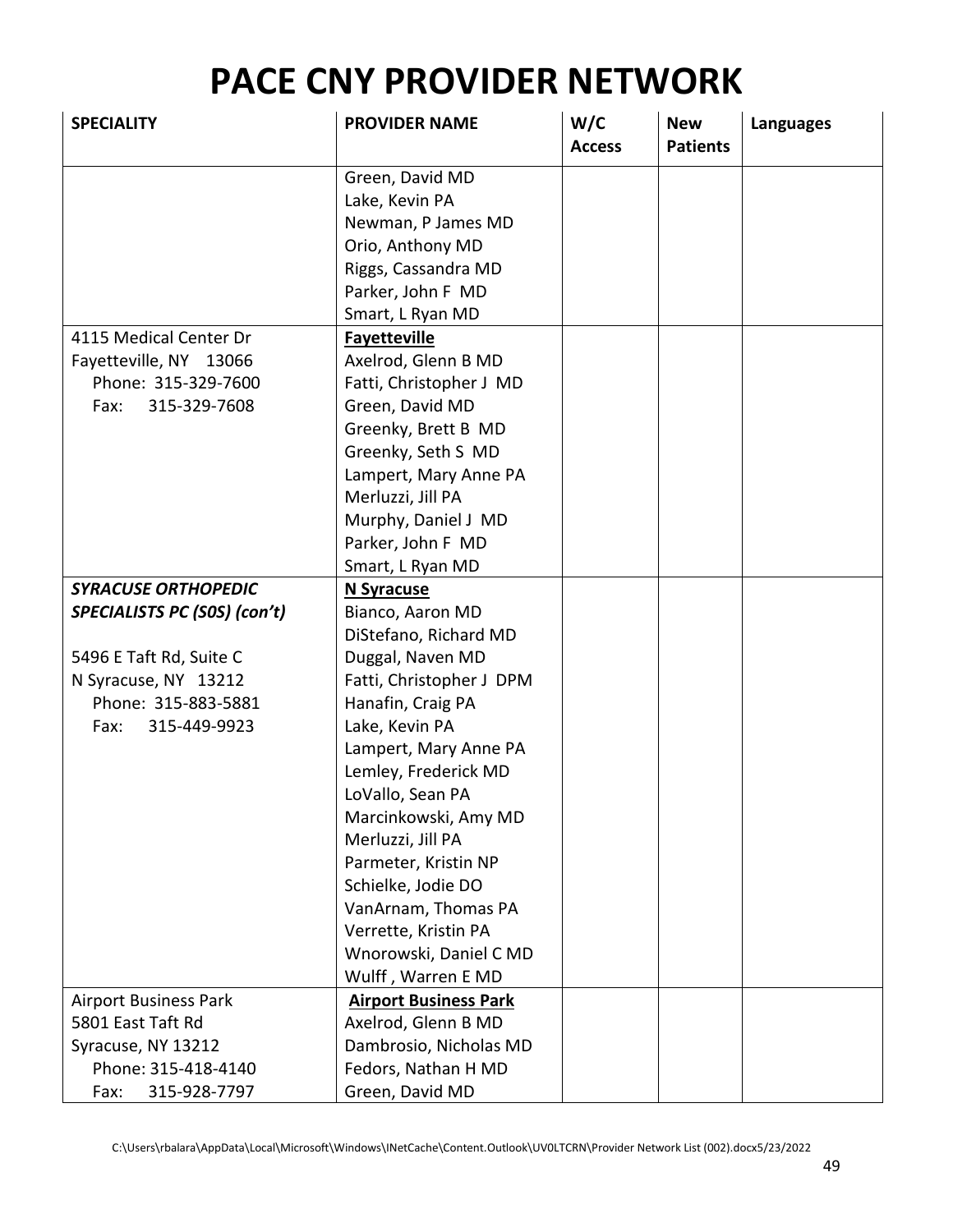| <b>SPECIALITY</b>      | <b>PROVIDER NAME</b>      | W/C<br><b>Access</b> | <b>New</b><br><b>Patients</b> | <b>Languages</b> |
|------------------------|---------------------------|----------------------|-------------------------------|------------------|
|                        | Greenky, Brett B MD       |                      |                               |                  |
|                        | Greenky, Seth S MD        |                      |                               |                  |
|                        | Hook, Stephanie R DPM     |                      |                               |                  |
|                        | Lampert, Mary Anne PA     |                      |                               |                  |
|                        | Leverich, Steven James MD |                      |                               |                  |
|                        | Marcinkowski, Amy MD      |                      |                               |                  |
|                        | Murphy, Daniel J Jr MD    |                      |                               |                  |
|                        | Parker, John F MD         |                      |                               |                  |
|                        | Sharma, Aaron MD          |                      |                               |                  |
|                        | Sherwood, James W MD      |                      |                               |                  |
|                        | Smart, L. Ryan MD         |                      |                               |                  |
|                        | Sojewicz, Joseph PA       |                      |                               |                  |
|                        | Sullivan, Anne Marie MD   |                      |                               |                  |
|                        | Viola, Ronald MD          |                      |                               |                  |
|                        |                           |                      |                               |                  |
|                        | <b>Syracuse</b>           |                      |                               |                  |
|                        | Ames, Sarah PA            |                      |                               |                  |
|                        | Bogosian, Stephen P MD    |                      |                               |                  |
|                        | Butler, Melissa NP        |                      |                               |                  |
|                        | Clarke, Michael T MD      |                      |                               |                  |
|                        | Duggal, Naven MD          |                      |                               |                  |
|                        | Everding, Nathan MD       |                      |                               |                  |
|                        | Fatti, Christopher J DPM  |                      |                               |                  |
|                        | Hook, Stephanie R DPM     |                      |                               |                  |
|                        | Keyes, David PA           |                      |                               |                  |
|                        | Lemley, Frederick MD      |                      |                               |                  |
|                        | Lisick, Daria PA          |                      |                               |                  |
|                        | LoVallo, Sean PA          |                      |                               |                  |
|                        | Newman, P James MD        |                      |                               |                  |
|                        | Sharkey, Janice NP        |                      |                               |                  |
|                        | Short, Walter H MD        |                      |                               |                  |
|                        | Vella, I Michael MD       |                      |                               |                  |
| 5000 W Seneca Turnpike | <b>Camillus</b>           |                      |                               |                  |
| Syracuse, NY 13215     | Battaglia, Todd C MD      |                      |                               |                  |
| Phone: 315-492-3636    | Bogosian, Stephen P MD    |                      |                               |                  |
| Fax:<br>315-492-8787   | Bome, Michael P PT        |                      |                               |                  |
|                        | Doolittle, Terri NP       |                      |                               |                  |
|                        | Duggal, Naven MD          |                      |                               |                  |
|                        | Lake, Kevin PA            |                      |                               |                  |
|                        | Newman, P James MD        |                      |                               |                  |
|                        | Orio, Anthony MD          |                      |                               |                  |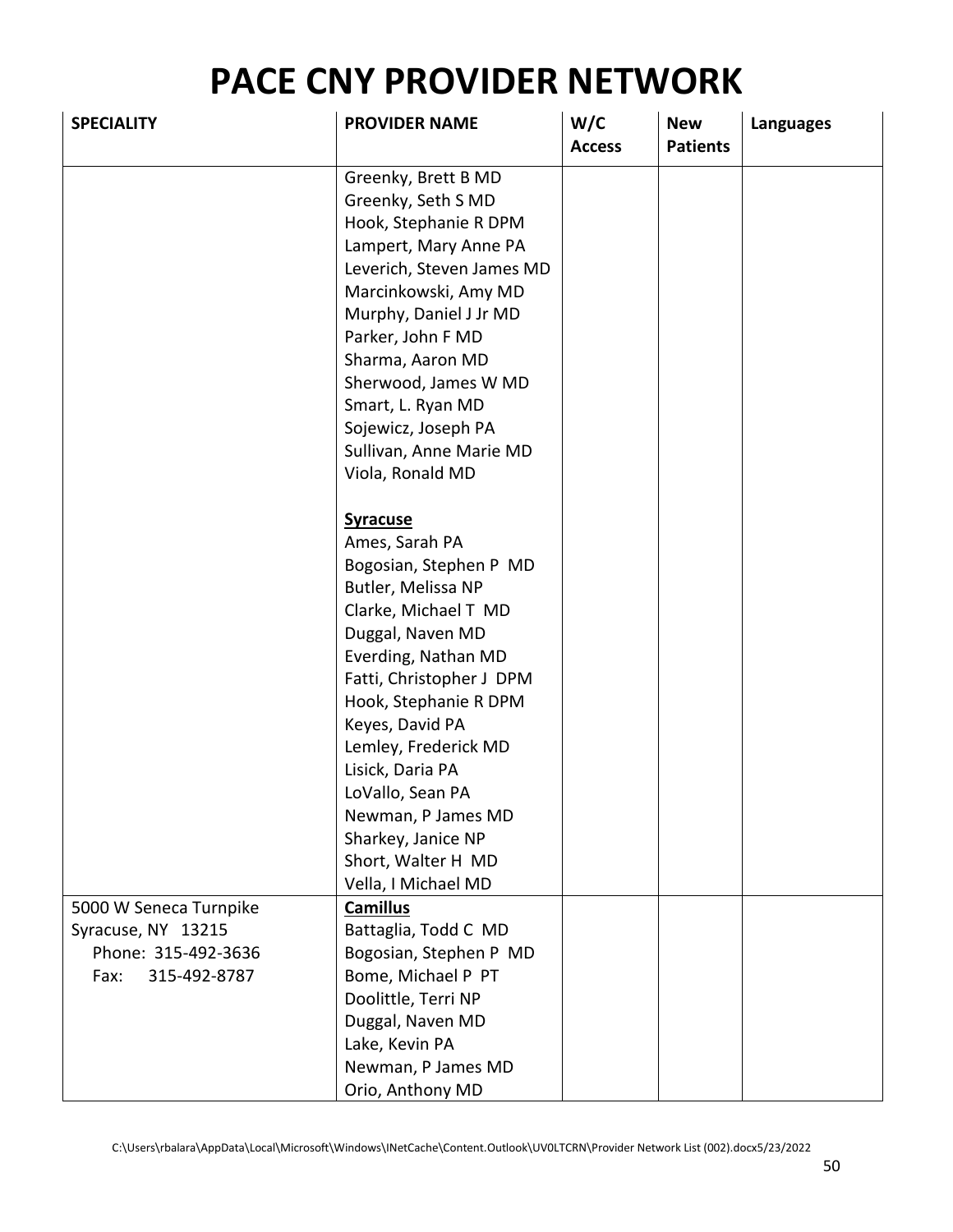| <b>SPECIALITY</b>    | <b>PROVIDER NAME</b>       | W/C<br><b>Access</b> | <b>New</b><br><b>Patients</b> | <b>Languages</b> |
|----------------------|----------------------------|----------------------|-------------------------------|------------------|
|                      | Riggs, Cassandra MD        |                      |                               |                  |
|                      | Parker, John F MD          |                      |                               |                  |
|                      | Smart, L Ryan MD           |                      |                               |                  |
|                      |                            |                      |                               |                  |
|                      |                            |                      |                               |                  |
| 5719 Widewaters Pkwy | <b>Widewaters</b>          |                      |                               |                  |
| Dewitt, NY 13214     | All Providers Listed Above |                      |                               |                  |
| Phone: 315-251-3100  | Including:                 |                      |                               |                  |
| 315-251-3272<br>Fax: | Balmir, Marvin PA          |                      |                               |                  |
|                      | Callahan, Adam PA          |                      |                               |                  |
|                      | Coffey, Joseph PA          |                      |                               |                  |
|                      | Colaneri, Mark W PA        |                      |                               |                  |
|                      | Connor, Benjamin PA        |                      |                               |                  |
|                      | Dinh, Khanh PA             |                      |                               |                  |
|                      | DiStefano, Richard MD      |                      |                               |                  |
|                      | Goff, Linda NP             |                      |                               |                  |
|                      | Green, David MD            |                      |                               |                  |
|                      | Greenky, Max MD            |                      |                               |                  |
|                      | Groat, Lindsay PA          |                      |                               |                  |
|                      | Harris, Helen PA           |                      |                               |                  |
|                      | Hood, Matthew D PA         |                      |                               |                  |
|                      | Izzo, Nicole PA            |                      |                               |                  |
|                      | Jennings, Julian PA        |                      |                               |                  |
|                      | Jones, Nicole PA           |                      |                               |                  |
|                      | Kibby, David A PA          |                      |                               |                  |
|                      | Kieb, Steven PA            |                      |                               |                  |
|                      | Kopko, Kevin MD            |                      |                               |                  |
|                      | LoVallo, Hannah PA         |                      |                               |                  |
|                      | Marcinkowski, Amy MD       |                      |                               |                  |
|                      | Marshall, Todd A PA        |                      |                               |                  |
|                      | Masterson, Bryan PA        |                      |                               |                  |
|                      | Munson-Burke, Michael PA   |                      |                               |                  |
|                      | Orio, Anthony MD           |                      |                               |                  |
|                      | Pflugh, Deborah NP         |                      |                               |                  |
|                      | Podvezko, Alexander MD     |                      |                               |                  |
|                      | Riggs, Cassandra MD        |                      |                               |                  |
|                      | Schielke, Jodie DO         |                      |                               |                  |
|                      | Scioscia, Charles F MD     |                      |                               |                  |
|                      | Scozzari, Mary Anne PA     |                      |                               |                  |
|                      | Sharma, Aaron MD           |                      |                               |                  |
|                      | Sherwood, James W MD       |                      |                               |                  |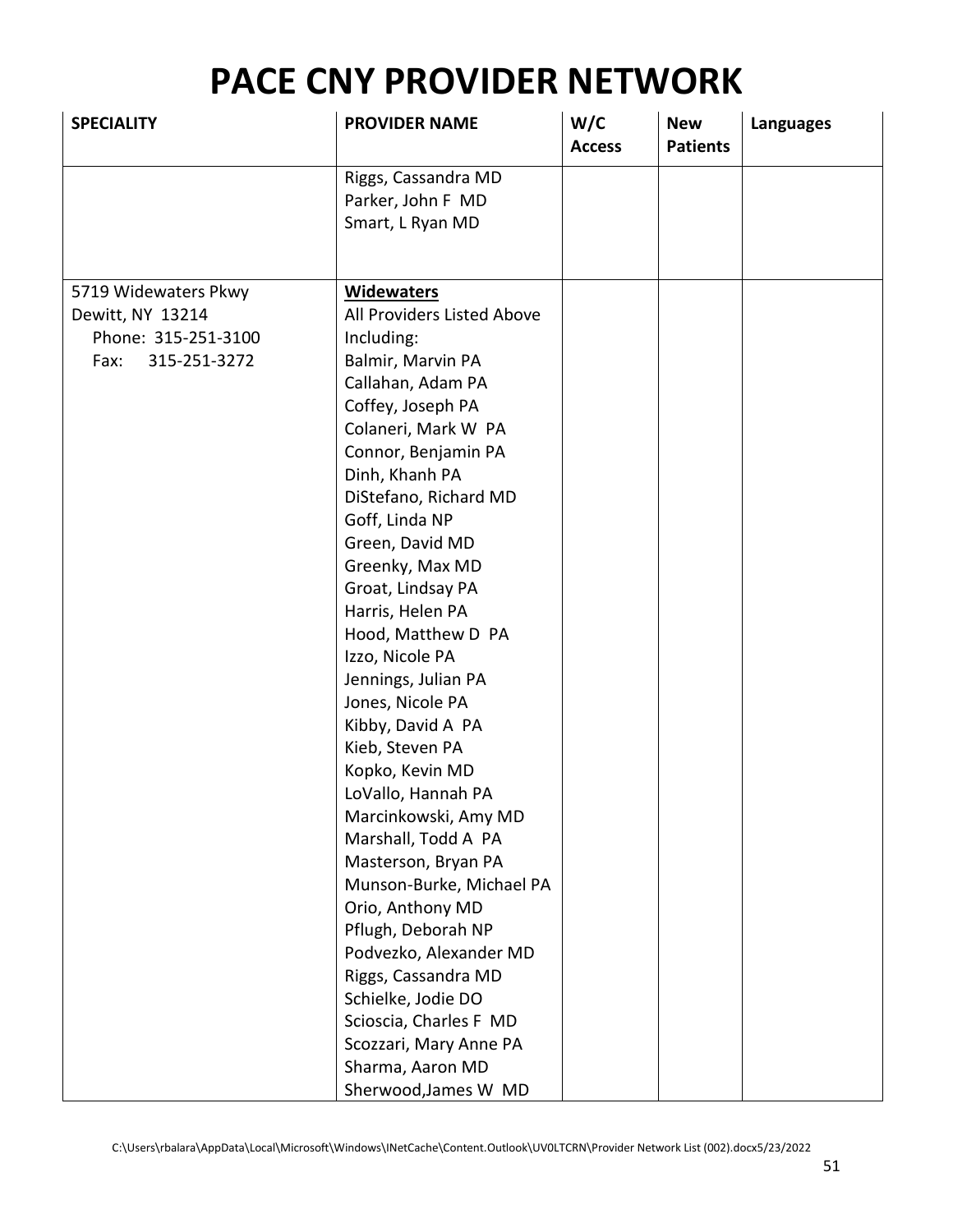| <b>SPECIALITY</b>                                                                                 | <b>PROVIDER NAME</b>                                                                                                                                                                                                                                                                                                                                                                                                                                                                                                                                                                                                                                                                            | W/C<br><b>Access</b> | <b>New</b><br><b>Patients</b> | <b>Languages</b> |
|---------------------------------------------------------------------------------------------------|-------------------------------------------------------------------------------------------------------------------------------------------------------------------------------------------------------------------------------------------------------------------------------------------------------------------------------------------------------------------------------------------------------------------------------------------------------------------------------------------------------------------------------------------------------------------------------------------------------------------------------------------------------------------------------------------------|----------------------|-------------------------------|------------------|
|                                                                                                   | Smart, Lawson Ryan MD<br>Sojewicz, Joseph PA<br>Verrette, Kristin PA<br>Weaver, Brandon PA<br>Wolfenden, Brandon PA                                                                                                                                                                                                                                                                                                                                                                                                                                                                                                                                                                             |                      |                               |                  |
| 475 Irving Avenue, Suite 418<br>Syracuse, NY 13210<br>Phone: 315-475-3999<br>315-475-4014<br>Fax: | <b>Ambulatory Surgicial</b><br>Center<br>Raphael, Bradley MD                                                                                                                                                                                                                                                                                                                                                                                                                                                                                                                                                                                                                                    |                      |                               |                  |
| 8324 Oswego Rd, Suite B<br>Liverpool, NY 13090<br>Phone: 315-418-4188                             | Ames, Sarah A. (PAC)<br>Axelrod, Glenn B (MD)<br>Battaglia, Todd C (MD)<br>Bogosian, Stephen P (MD)<br>Butler, Melissa R (NP-C)<br>Everding, Nathan G. (MD)<br>Fatti, Christopher J. (DPM)<br>Fitzgerald, Michael G. (MD)<br>Greenky, Seth S (MD)<br>Izant, Timothy H (MD)<br>Kopko, Kevin A (MD)<br>Lake, Kevin C. (RPA-C)<br>Lemley, James Alan (MD)<br>Mahon, Lisa Doyle (PA)<br>Newman, P. James (MD)<br>Orio, Anthony MD<br>Parker, John F (MD)<br>Pflugh, Deborah B. (NP)<br>Raphael, Bradley S. (MD)<br>Riccelli, James P (PT)<br>Riggs, Cassandra MD<br>Scozzari, Mary K (RPA-C)<br>VanArnam, Thomas W (PA)<br>Weaver, Brandon M (PA)<br>Wnorowski, Daniel C. (MD)<br>Harris, Collin MD |                      |                               |                  |
| <b>Crouse Neurosciences</b>                                                                       |                                                                                                                                                                                                                                                                                                                                                                                                                                                                                                                                                                                                                                                                                                 |                      |                               |                  |
|                                                                                                   |                                                                                                                                                                                                                                                                                                                                                                                                                                                                                                                                                                                                                                                                                                 |                      |                               |                  |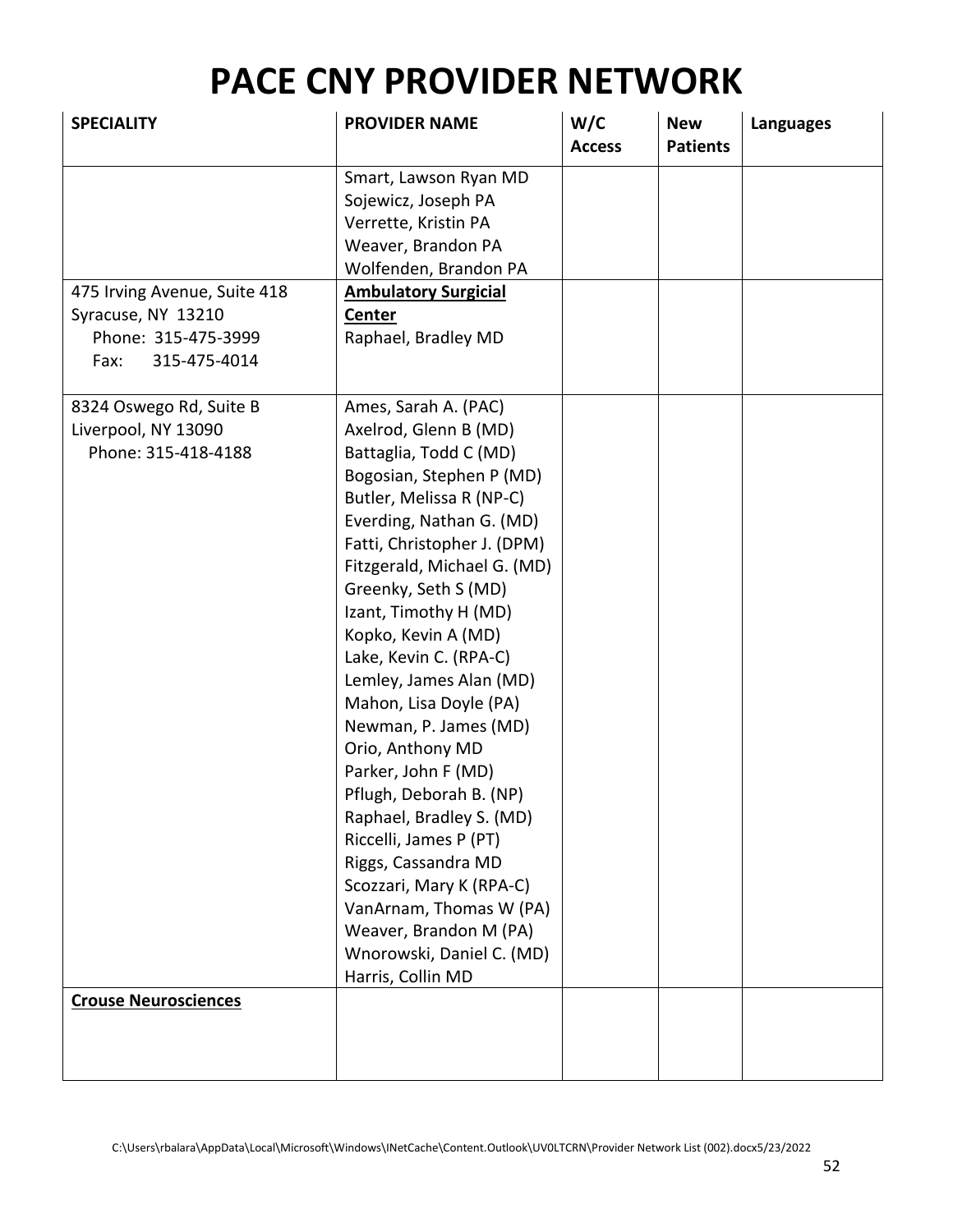| <b>SPECIALITY</b>                                                                                         | <b>PROVIDER NAME</b>                                                                | W/C<br><b>Access</b> | <b>New</b><br><b>Patients</b> | <b>Languages</b> |
|-----------------------------------------------------------------------------------------------------------|-------------------------------------------------------------------------------------|----------------------|-------------------------------|------------------|
| <b>TELEHEALTH</b>                                                                                         |                                                                                     | Yes                  | Yes                           | English          |
| <b>BIOFOURMIS INC</b><br>33 Arch St.<br>17 <sup>th</sup> Floor<br>Boston, MA 02110<br>Phone: 845-389-1287 |                                                                                     | N/A                  | Yes                           | English          |
| THORACIC/VASCULAR<br><b>SURGERY</b>                                                                       |                                                                                     |                      |                               |                  |
| ST. JOSEPH'S PHYSICIANS DBA<br><b>VASCULAR SURGEONS OF CNY</b>                                            |                                                                                     |                      |                               |                  |
| 104 Union Ave., Suite 1005<br>Syracuse, NY 13203<br>Phone: 315-424-0790<br>315-475-0916<br>Fax:           | Khan, Muhammad A., MD<br>Palchik, Eugene MD<br>Semel, Lawrence MD<br>Zaman, Syed MD | Yes                  | Yes                           | English          |
|                                                                                                           |                                                                                     |                      |                               |                  |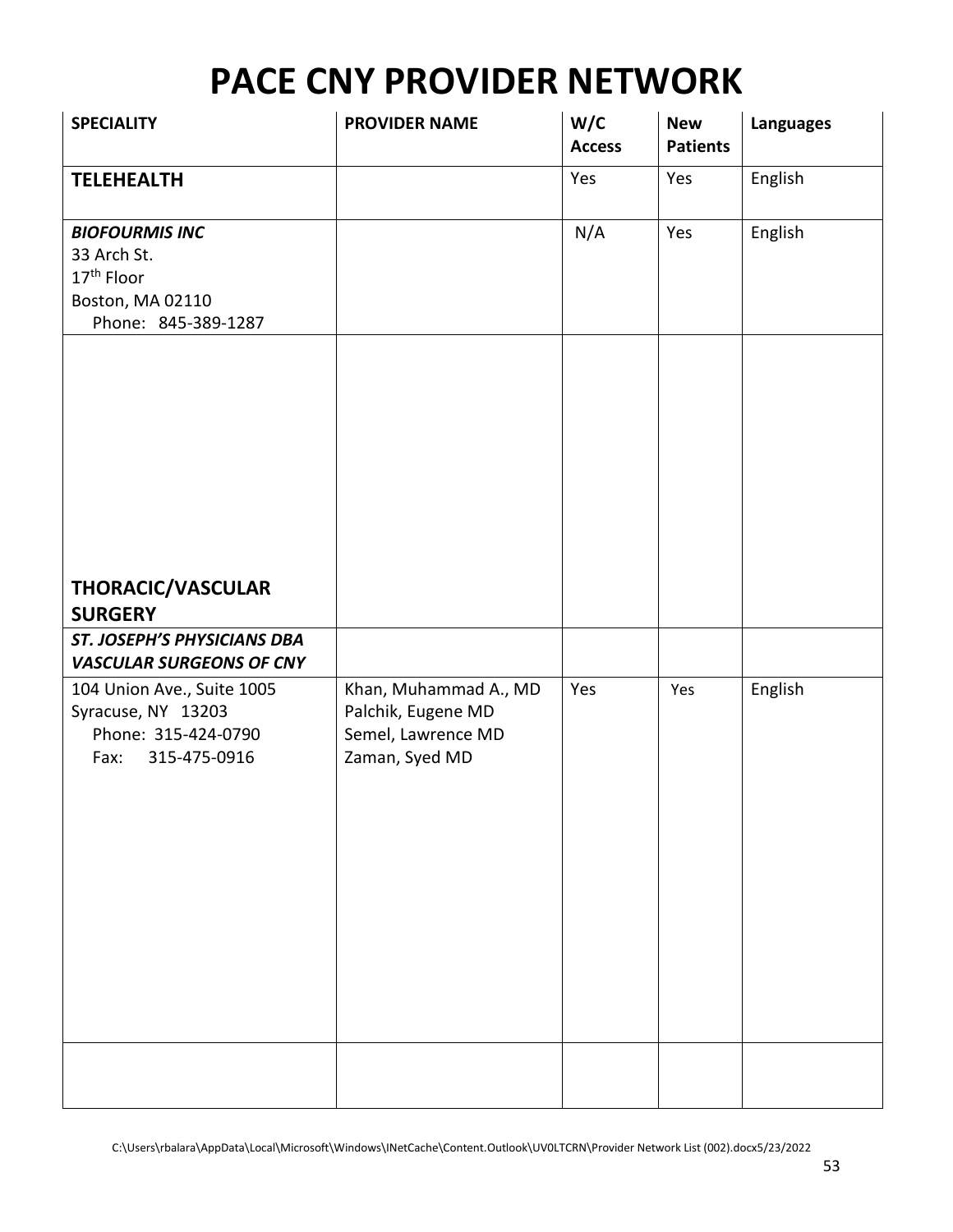| <b>SPECIALITY</b>                       | <b>PROVIDER NAME</b> | W/C<br><b>Access</b> | <b>New</b><br><b>Patients</b> | <b>Languages</b> |
|-----------------------------------------|----------------------|----------------------|-------------------------------|------------------|
| St. Joseph's Medical PC d/b/a           |                      |                      |                               |                  |
| <b>Cardiac Surgery Division of</b>      |                      |                      |                               |                  |
| <b>Vascular, Cardiac &amp; Thoracic</b> |                      |                      |                               |                  |
| 104 Union Ave, Suite 1001 &             |                      | Yes                  | Yes                           | English          |
| 1002                                    | Nazem, Ahmad MD      |                      |                               |                  |
| Syracuse, NY 13203                      | Green, Randall MD    |                      |                               |                  |
| P: 315-475-8409                         | Lutz, Charles MD     |                      |                               |                  |
| F: 315-703-5097                         | Zhou, Zhandong       |                      |                               |                  |
|                                         |                      |                      |                               |                  |
|                                         |                      |                      |                               |                  |
|                                         |                      |                      |                               |                  |
|                                         |                      |                      |                               |                  |
|                                         |                      |                      |                               |                  |
|                                         |                      |                      |                               |                  |
|                                         |                      |                      |                               |                  |
|                                         |                      |                      |                               |                  |
|                                         |                      |                      |                               |                  |
| <b>NORTH AREA VOLUNTEER</b>             |                      | N/A                  | Yes                           |                  |
| <b>AMBULANCE CORPS</b>                  |                      |                      |                               |                  |
| (NAVAC)                                 |                      |                      |                               |                  |
| 603 N Main Street                       |                      |                      |                               |                  |
| N Syracuse, NY 13212                    |                      |                      |                               |                  |
| Phone: 315-458-7514                     |                      |                      |                               |                  |
| <b>Eastern Paramedics previously</b>    |                      |                      |                               |                  |
| <b>RURAL METRO MEDICAL</b>              |                      |                      |                               |                  |
| SERVICES - now owned by                 |                      |                      |                               |                  |
| <b>American Medical Response</b>        |                      |                      |                               |                  |
| 488 W Onondaga St                       |                      |                      |                               |                  |
| Syracuse, NY 13202                      |                      |                      |                               |                  |
| Phone: 315-255-1146                     |                      |                      |                               |                  |
|                                         |                      |                      |                               |                  |
| <b>TRANSPORTATION - Non-</b>            |                      |                      |                               |                  |
| <b>Emergency</b>                        |                      |                      |                               |                  |
| <b>PACE CNY Center-Sally Coyne</b>      |                      | Yes                  | Yes                           | English          |
| 100 Malta Lane                          |                      |                      |                               |                  |
| N Syracuse, NY 13212                    |                      |                      |                               |                  |
| Phone: 315-452-5800                     |                      |                      |                               |                  |
| 315-452-5739<br>Fax:                    |                      |                      |                               |                  |
|                                         |                      |                      |                               |                  |
| <b>PACE CNY Center-McAuliffe</b>        |                      |                      |                               |                  |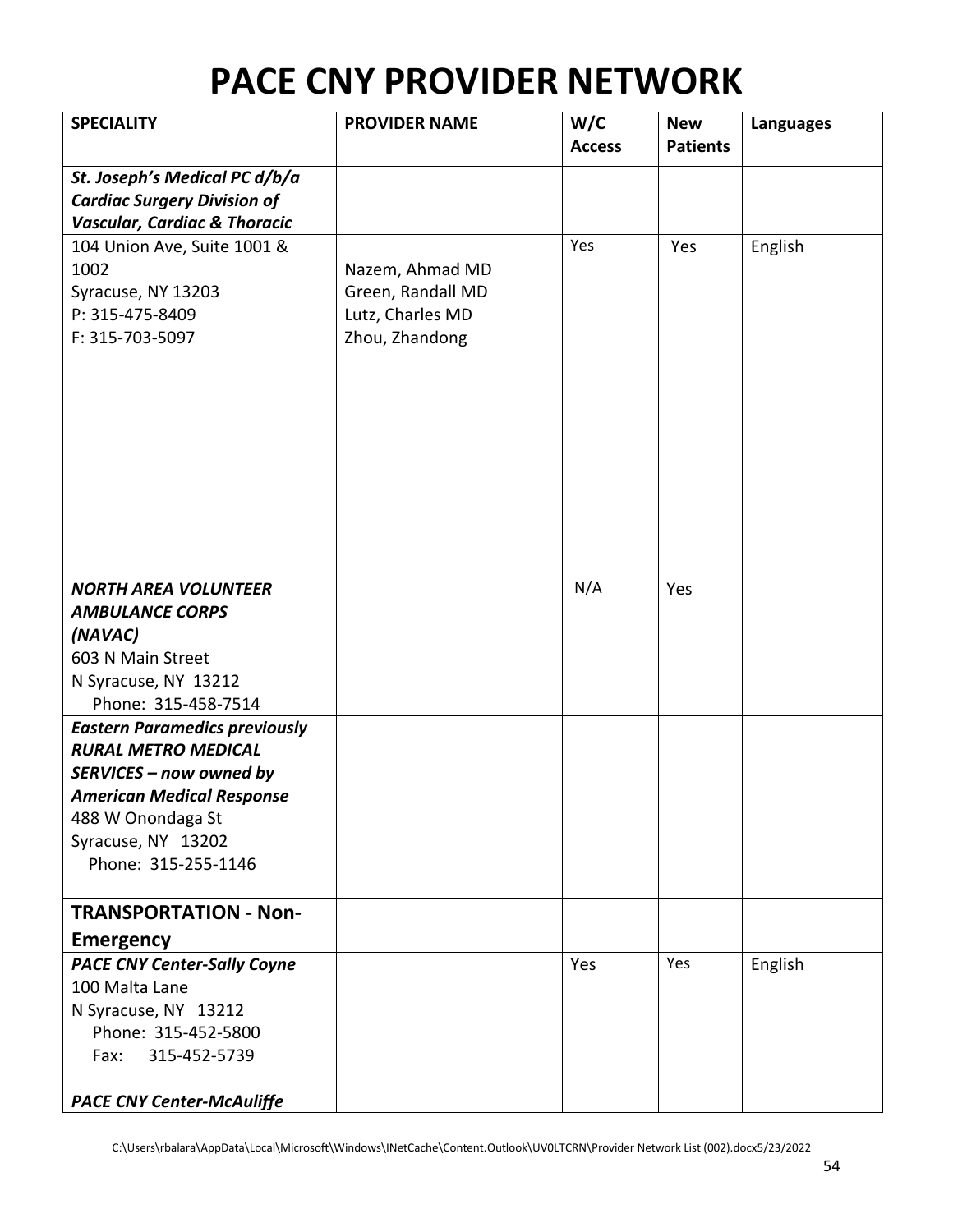| <b>SPECIALITY</b>                                                                             | <b>PROVIDER NAME</b>                                     | W/C<br><b>Access</b> | <b>New</b><br><b>Patients</b> | <b>Languages</b>             |
|-----------------------------------------------------------------------------------------------|----------------------------------------------------------|----------------------|-------------------------------|------------------------------|
| 115 Creek Circle<br>E. Syracuse, NY 13057<br>Phone: 315-469-5570<br>Fax: 315-469-4737         |                                                          |                      |                               |                              |
| <b>UROLOGY</b>                                                                                |                                                          |                      |                               |                              |
| <b>UPSTATE UROLOGY INC</b>                                                                    |                                                          | Yes                  | Yes                           | English<br>Russian<br>French |
| 750 E Adams St<br>Syracuse, NY 13210<br>Phone: 315-464-1500<br>315-464-6103<br>Fax:           | Bratslavsky, Gennady MD<br>Nikolavsky, Dmitriy MD        |                      |                               |                              |
| 550 Harrison St<br>Syracuse, NY 13202<br>Phone: 315-464-1500<br>315-464-6103<br>Fax:          | Byler, Timothy MD<br>Shapiro, Oleg MD<br>Trussel, J C MD |                      |                               |                              |
| 4900 Broad Rd., Suite 4V<br>Syracuse, NY 13215<br>Phone: 315-492-3700<br>315-492-3596<br>Fax: | Bratslavsky, Gennady MD<br>Nikolavsky, Dmitriy MD        |                      |                               |                              |
|                                                                                               |                                                          |                      |                               |                              |
|                                                                                               |                                                          |                      |                               |                              |
|                                                                                               |                                                          |                      |                               |                              |
|                                                                                               |                                                          |                      |                               |                              |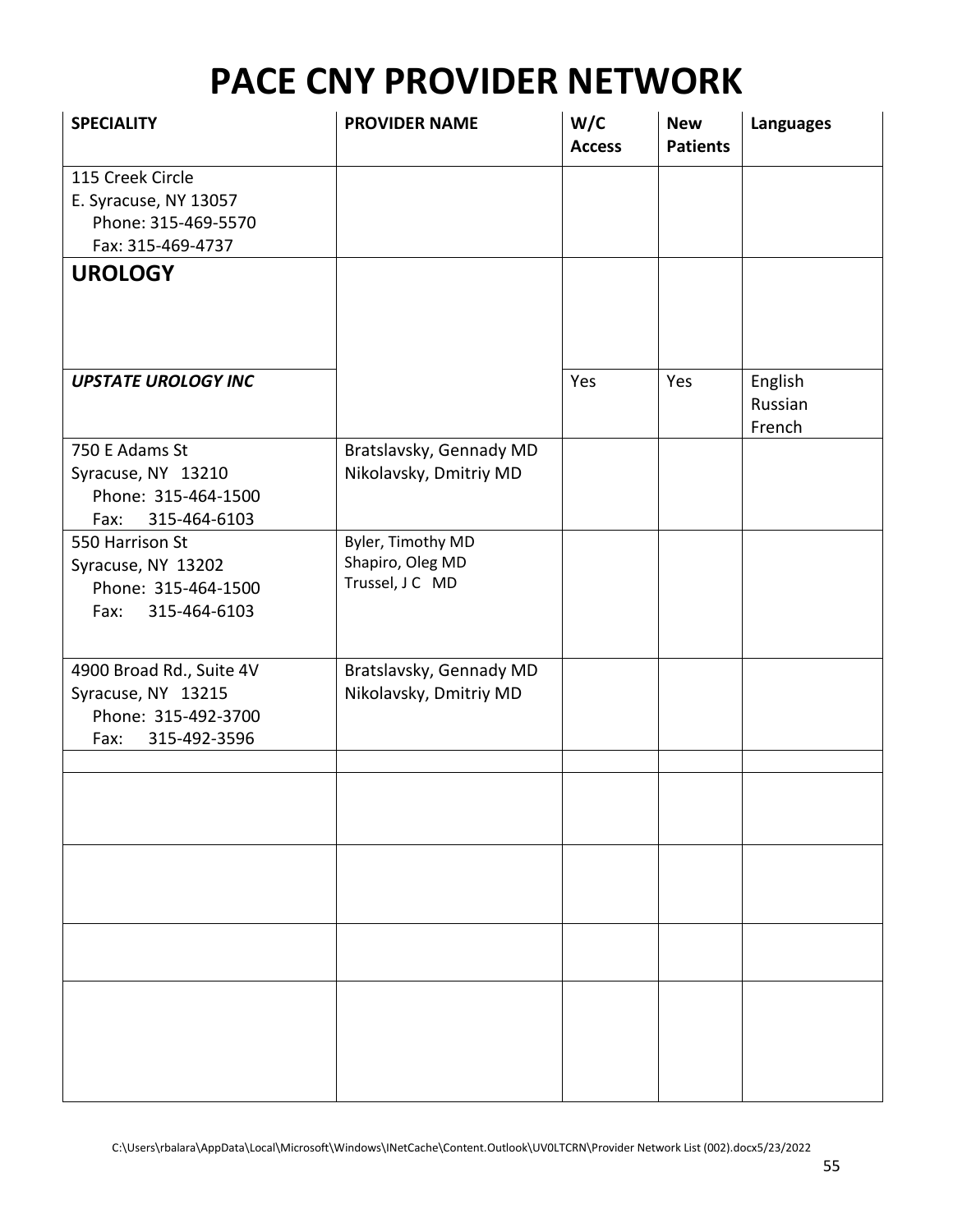| <b>SPECIALITY</b> | <b>PROVIDER NAME</b> | W/C<br><b>Access</b> | <b>New</b><br><b>Patients</b> | Languages |
|-------------------|----------------------|----------------------|-------------------------------|-----------|
|                   |                      |                      |                               |           |
|                   |                      |                      |                               |           |
|                   |                      |                      |                               |           |
|                   |                      |                      |                               |           |
|                   |                      |                      |                               |           |
|                   |                      |                      |                               |           |
|                   |                      |                      |                               |           |
|                   |                      |                      |                               |           |
|                   |                      |                      |                               |           |
|                   |                      |                      |                               |           |
|                   |                      |                      |                               |           |
|                   |                      |                      |                               |           |
|                   |                      |                      |                               |           |
|                   |                      |                      |                               |           |
|                   |                      |                      |                               |           |